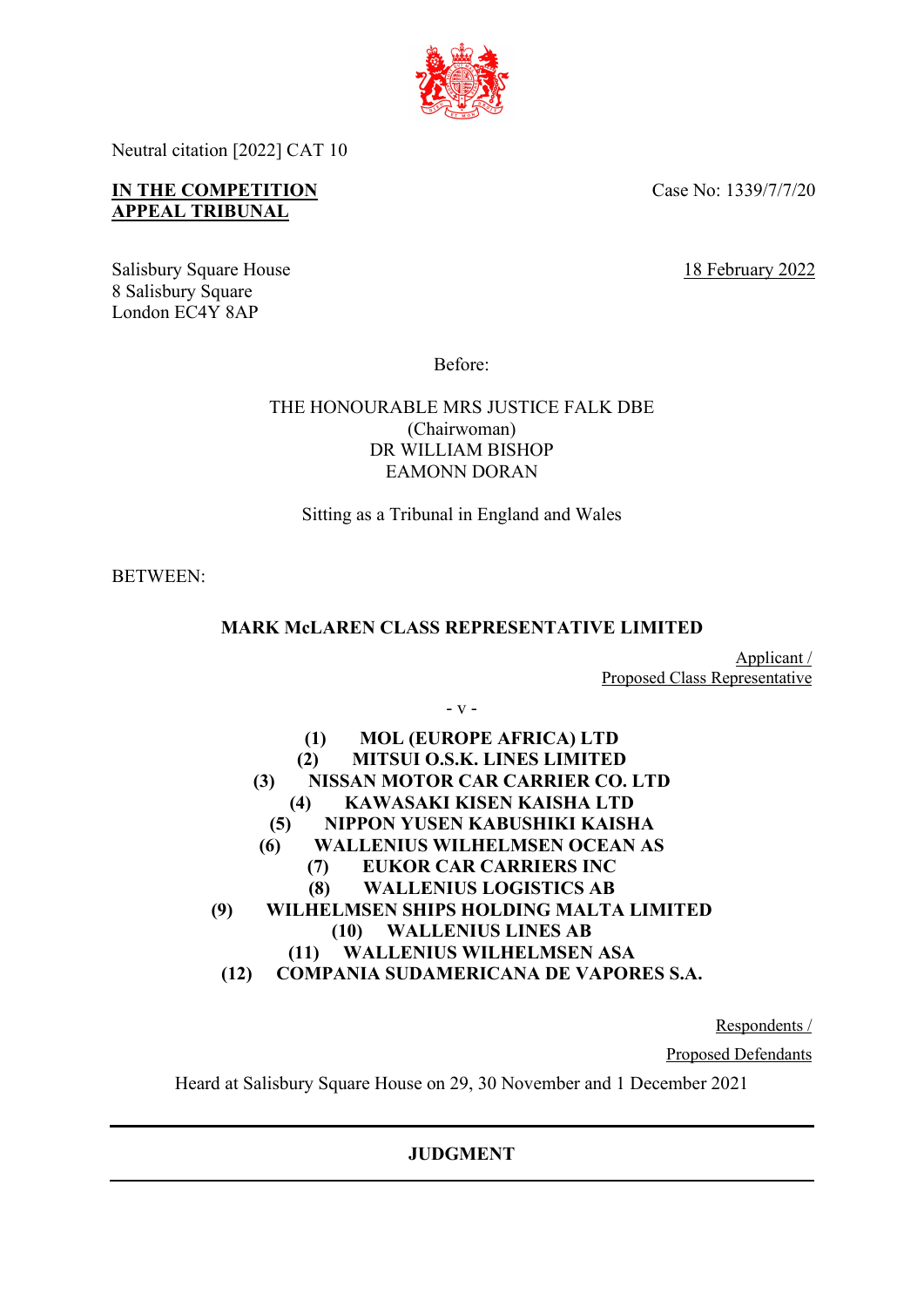## APPEARANCES

Sarah Ford QC and Emma Mockford (instructed by Scott +Scott UK LLP) appeared on behalf of the Applicant / Proposed Class Representative.

Mark Hoskins QC and David Bailey (instructed by Arnold & Porter Kaye Scholer (UK) LLP) appeared on behalf of the First to Third Respondents.

Tony Singla QC and Anneliese Blackwood (instructed by Cleary Gottlieb Steen & Hamilton LLP) appeared on behalf of the Fourth Respondent.

Marie Demetriou QC and Daniel Piccinin (instructed by Steptoe and Johnson LLP) appeared on behalf of the Fifth Respondent.

Josh Holmes QC and Michael Armitage (instructed by Baker Botts (UK) LLP) appeared on behalf of the Sixth to Eleventh Respondents.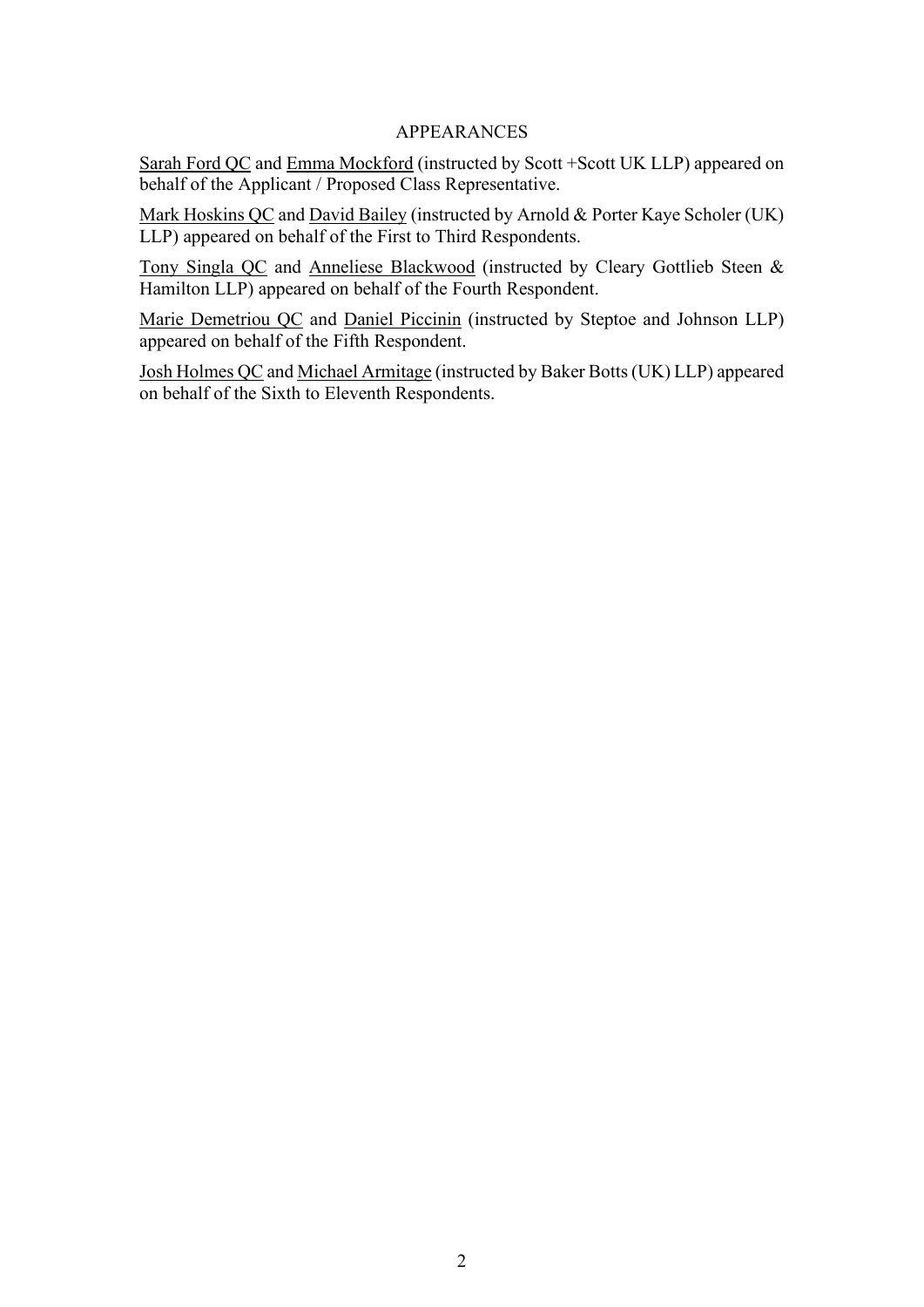# **CONTENTS**

| A.        |                                                       |                                                           |                                                        |  |     |  |
|-----------|-------------------------------------------------------|-----------------------------------------------------------|--------------------------------------------------------|--|-----|--|
| <b>B.</b> |                                                       |                                                           |                                                        |  |     |  |
|           | (1)                                                   |                                                           |                                                        |  |     |  |
|           | (2)                                                   |                                                           |                                                        |  |     |  |
|           | (3)<br>(4)                                            |                                                           |                                                        |  |     |  |
|           |                                                       |                                                           |                                                        |  | (5) |  |
|           | $\mathbf{C}$ .                                        |                                                           |                                                        |  |     |  |
| D.        |                                                       |                                                           |                                                        |  |     |  |
| Е.        |                                                       |                                                           |                                                        |  |     |  |
| F.        |                                                       |                                                           |                                                        |  |     |  |
|           | (1)                                                   |                                                           |                                                        |  |     |  |
|           | (2)                                                   |                                                           |                                                        |  |     |  |
|           |                                                       | (a)                                                       | The legal test for scrutinising the methodology at the |  |     |  |
|           |                                                       | (b)                                                       |                                                        |  |     |  |
|           |                                                       | (c)                                                       |                                                        |  |     |  |
|           |                                                       | (d)                                                       |                                                        |  |     |  |
|           | (3)                                                   |                                                           |                                                        |  |     |  |
|           |                                                       | (a)                                                       |                                                        |  |     |  |
|           |                                                       | (b)                                                       |                                                        |  |     |  |
| G.        | <b>OPT-IN OR OPT-OUT: LARGE BUSINESS PURCHASERS50</b> |                                                           |                                                        |  |     |  |
|           | (1)                                                   |                                                           |                                                        |  |     |  |
|           | (2)                                                   | The basis for seeking certification on an opt-in basis 52 |                                                        |  |     |  |
|           | (3)                                                   |                                                           |                                                        |  |     |  |
|           | (4)                                                   |                                                           |                                                        |  |     |  |
| H.        |                                                       |                                                           |                                                        |  |     |  |
| I.        |                                                       |                                                           |                                                        |  |     |  |
| J.        |                                                       |                                                           |                                                        |  |     |  |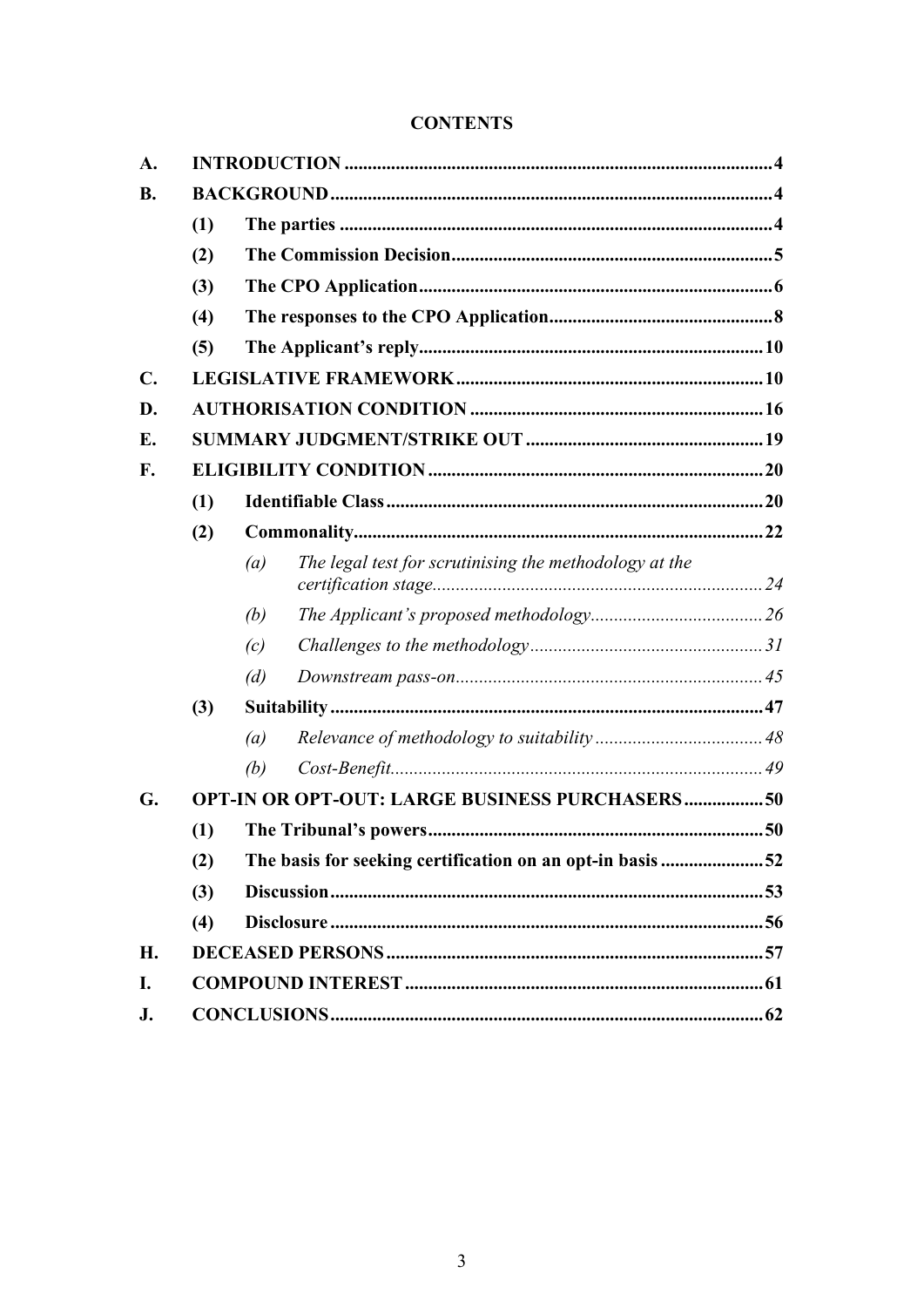### **A. INTRODUCTION**

- 1. This is the Tribunal's judgment on an application ("the CPO Application") by Mark McLaren Class Representative Limited ("the Applicant") pursuant to s. 47B of the Competition Act 1998 ("CA")<sup>1</sup> for a collective proceedings order ("CPO"). The CPO Application seeks to combine claims under s. 47A for damages caused by the Respondents' breach of statutory duty in infringing Article 101 of the Treaty on the Functioning of the European Union ("TFEU") and Article 53 of the Agreement on the European Economic Area ("EEA Agreement"). The claims are "follow-on" claims, because the existence of a breach of duty was determined by the European Commission ("the Commission") in an infringement decision adopted on 21 February 2018 in Case AT.40009 – Maritime Car Carriers ("the Commission Decision"). The Commission Decision followed settlement discussions with the Respondents.
- 2. The CPO Application was heard in person on 29 November to 1 December 2021. The hearing included consideration of applications for strike-out or reverse summary judgment contained in the response to the CPO Application made by the Fourth Respondent and in the joint response made by the First to Third, Fifth and Sixth to Eleventh Respondents. All parties filed written submissions and participated at the CPO Application hearing, save for the Twelfth Respondent which took a neutral position as to whether the CPO Application should be granted. In advance of the CPO Application hearing, the Tribunal informed the parties that it did not require their experts to be available for questioning at the hearing.

### **B. BACKGROUND**

# **(1) The parties**

3. The Applicant is a company incorporated under the laws of England and Wales specifically for the purposes of bringing the proposed collective proceedings.

<sup>&</sup>lt;sup>1</sup> Unless otherwise stated, all statutory references in this judgment are to the CA.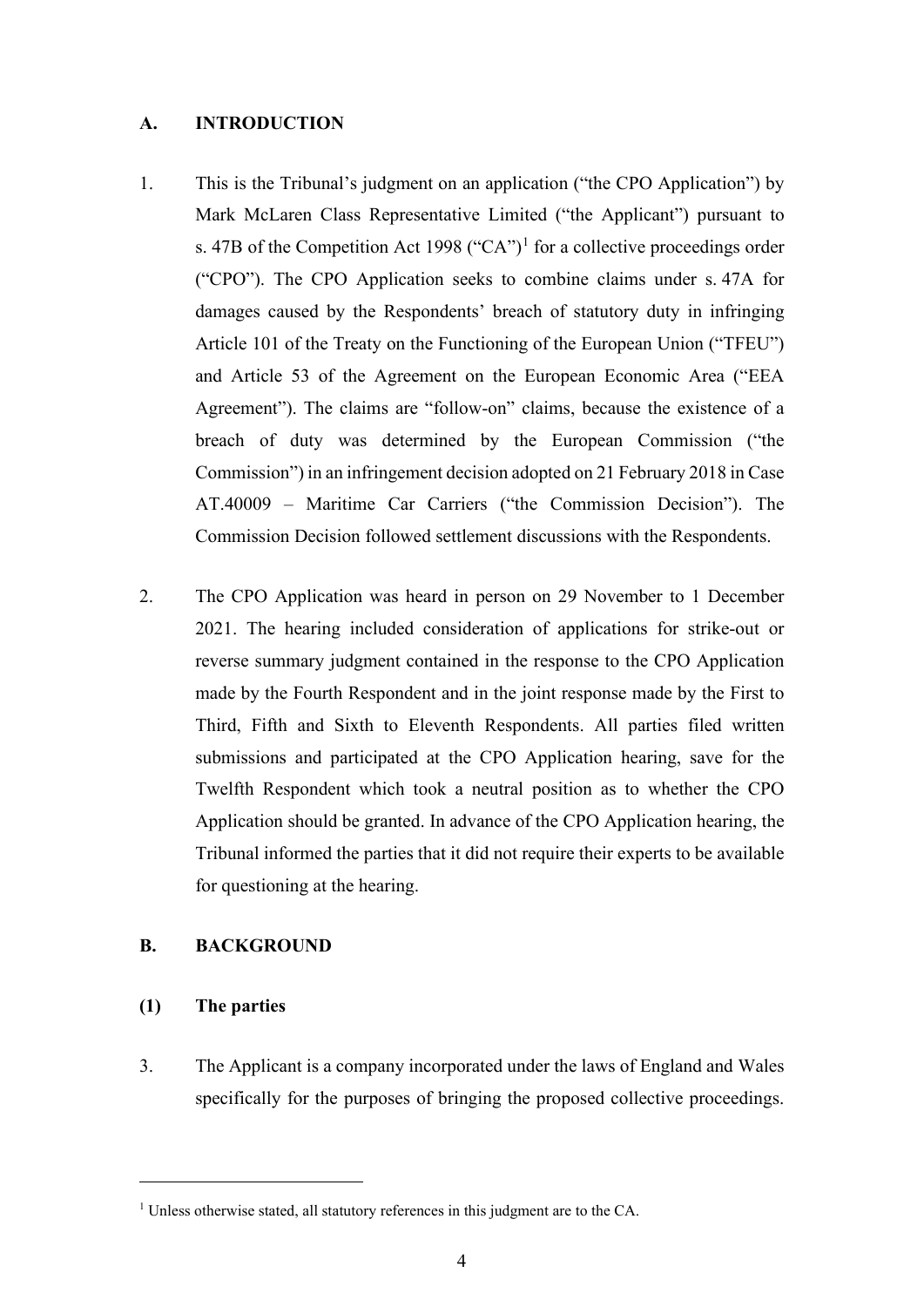Its sole director and sole member is Mr Mark McLaren, who as discussed below has substantial experience of working in consumer-related roles.

4. The Respondents are providers of, or are engaged or involved in the provision of, international ocean shipping services. They are each addressees of the Commission Decision. By way of shorthand, this judgment refers to various individual Respondents collectively by reference to the undertaking to which they were treated as belonging by the Commission Decision. As such, the First to Third Respondents are referred to as "MOL", the Fourth Respondent as "KK", the Fifth Respondent as "NYKK", the Sixth to Eleventh Respondents as "WWL" and the Twelfth Respondent as "CSAV".

### **(2) The Commission Decision**

- 5. The Commission Decision concluded that the Respondents had infringed Article 101 of the TFEU and Article 53 of the EEA Agreement by participating in a single and continuous infringement consisting of the co-ordination of prices and the allocation of customers with regard to the provision of "deep sea"<sup>2</sup> carriage of new motor vehicles (cars, trucks and high and heavy vehicles) on various routes to and from the European Economic Area ("EEA"). The infringement lasted from 18 October 2006 to 6 September 2012 ("the Cartel Period"), during which the Respondents participated for the following periods:
	- (1) MOL: from 18 October 2006 to 24 May 2012 (the date when it applied for immunity);
	- (2) KK: from 18 October 2006 to 6 September 2012;
	- (3) NYKK: from 18 October 2006 to 6 September 2012;
	- (4) WWL: from 18 October 2006 to 6 September 2012; and

<sup>&</sup>lt;sup>2</sup> Described in the Commission Decision as "interoceanic or intercontinental". In contrast, "short sea" car carriage services are explicitly excluded.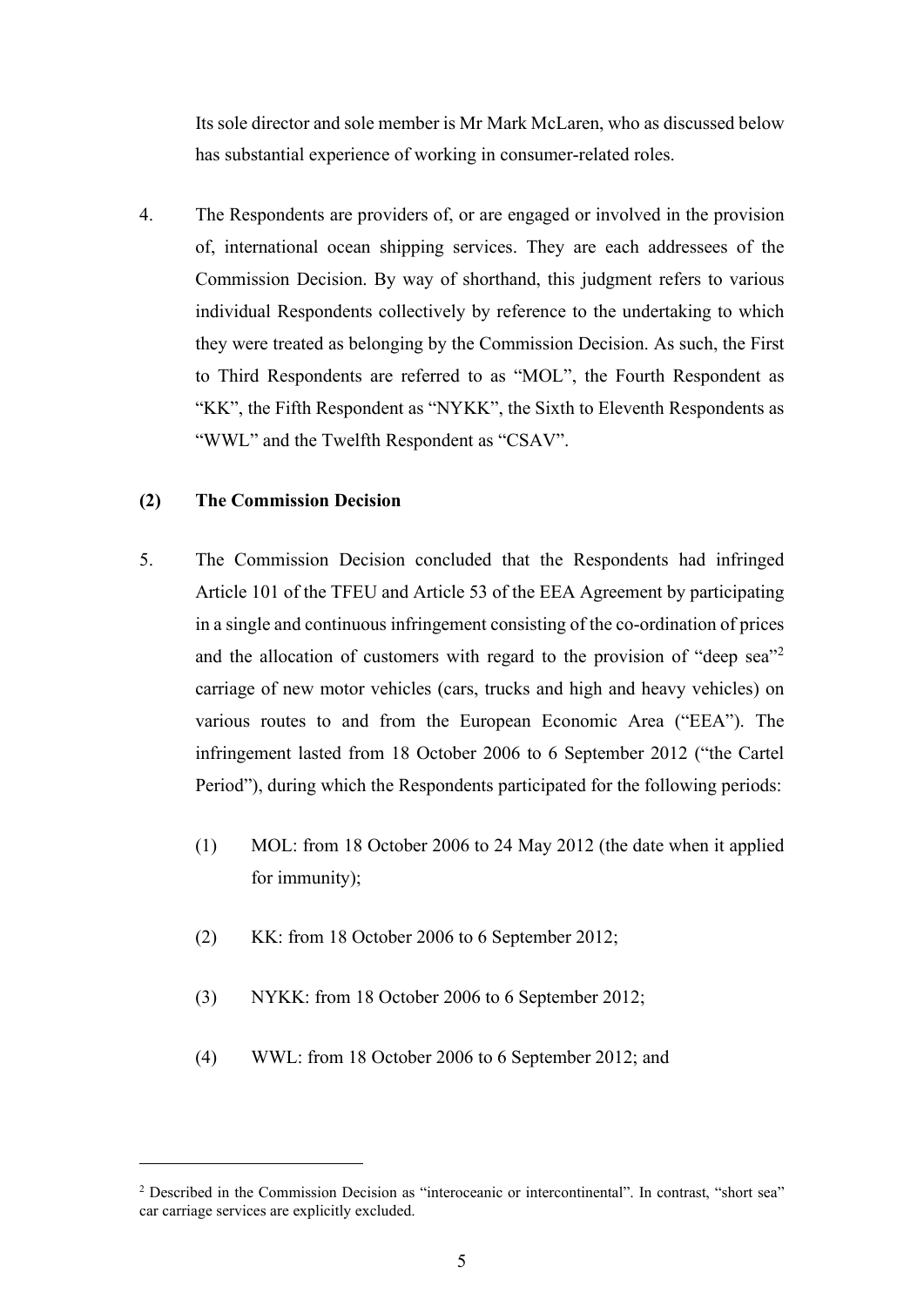- (5) CSAV: from 18 October 2006 to 6 September 2012 (limited participation).
- 6. The Commission Decision describes the activities of the cartel members as being involved in varying degrees in conduct that "sought to: (i) coordinate the prices of certain tenders, (ii) allocate the business of certain customers and (iii) reduce capacity by coordinating the scrapping of vessels" (recital (29)). The conduct followed the "rule of respect" as a guiding principle, respecting the business of an incumbent carrier (recital (30)). The conduct had the aim of restricting competition, maintaining the status quo and maintaining or increasing prices (recital (51)).
- 7. The start date of 18 October 2006 is explained in recital (42). It was the earliest date on which the Commission could exercise jurisdiction to sanction the conduct of the parties, by reason of the entry into force of Council Regulation (EC) No 1419/2006 on that date. The end date of 6 September 2012 was the date on which the Commission's inspections started (recital (43)).

# **(3) The CPO Application**

- 8. The CPO Application was filed on 20 February 2020 by way of a collective proceedings claim form. It was supported, amongst other documentation, by a witness statement by Mr McLaren, industry expert evidence by Mr Andrew Goss and Mr Anthony Whitehorn ("Goss & Whitehorn 1"), and economic expert evidence by Mr Tom Robinson ("Robinson 1"). Mr Goss and Mr Whitehorn both have experience working in the automotive industry. Mr Goss is currently Chairman of Vertu Motors plc (a substantial dealership group) and has previously held senior roles at Jaguar Land Rover, Porsche and Toyota. Mr Whitehorn has held senior roles at Hyundai and Toyota. Mr Robinson is a Director in the forensic practice of BDO LLP.
- 9. On 16 March 2021, the Applicant filed an amended collective proceedings claim form. The Respondents consented to the amendments.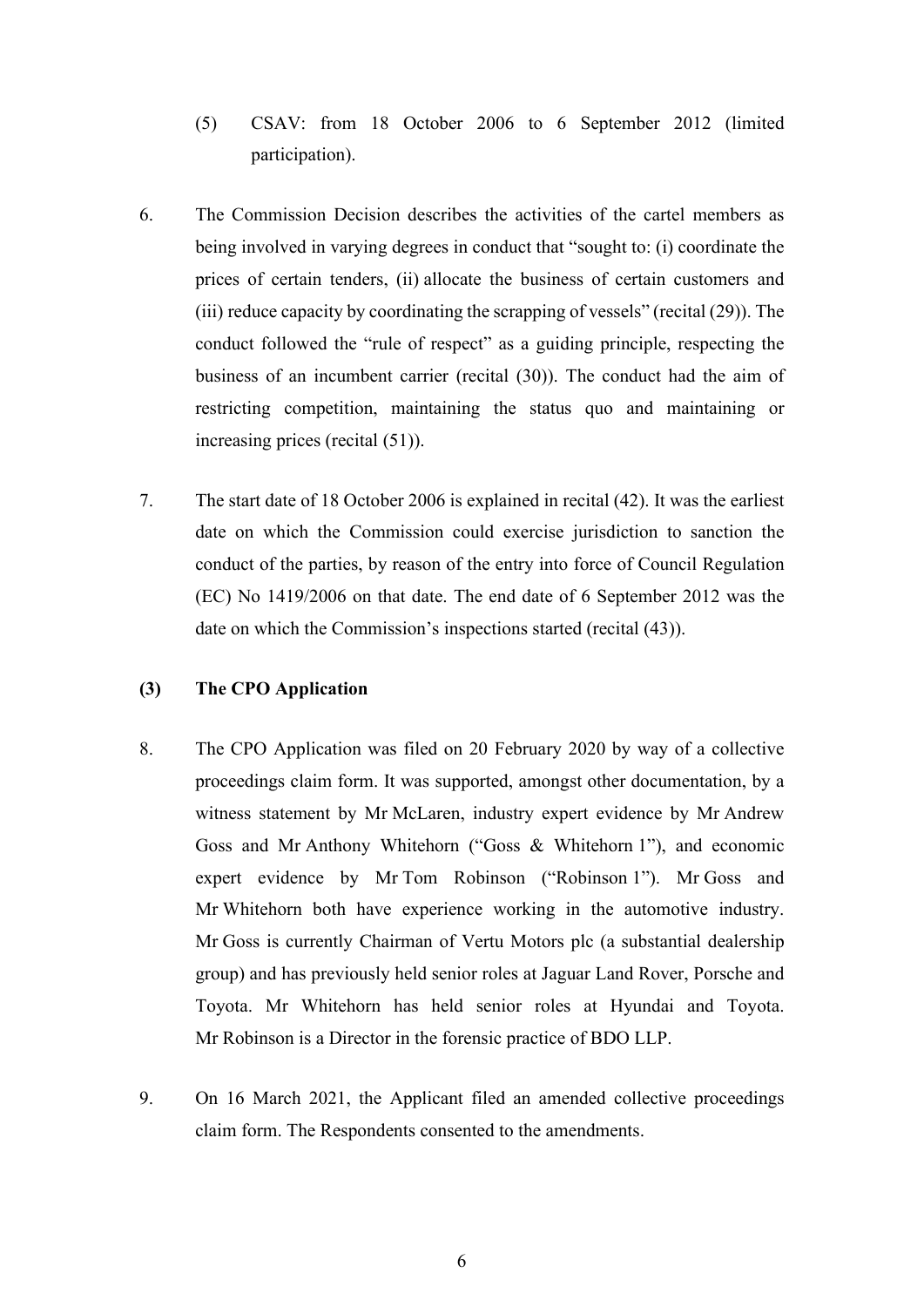- 10. The CPO Application seeks to combine on an opt-out basis the claims of UKdomiciled<sup>3</sup> consumers and businesses who "Purchased or Financed, in the United Kingdom," a "New Vehicle" or a "New Lease Vehicle", excluding those of "Excluded Brands", during the period from 18 October 2006 to 6 September 2015 ("the Relevant Period"). The claims are for unlawfully inflated delivery charges that it is alleged that class members were required to pay in respect of their vehicles because of the Respondents' anticompetitive conduct.
- 11. The Relevant Period combines the Cartel Period with a run-off period during which it is alleged that the cartel continued to have an impact, currently assumed to be three years in length. The concept of "Purchased or Financed in the United Kingdom" covers outright purchase (other than for the purpose of providing vehicle finance) and acquisition by hire purchase, personal contract purchase or contract hire leasing arrangement. "New Vehicles" are cars and light and medium weight commercial vehicles first registered in the name of the purchaser or a related party, and "New Lease Vehicles" are such vehicles first registered in the name of a contract hire lessor. The "Excluded Brands" are a list of brands that the Applicant has excluded on the basis that vehicles produced under those brand names were not shipped intercontinentally into the EEA during the Relevant Period. The list of Excluded Brands includes a number of well-known brands such as Alfa Romeo, Audi, Fiat, Jaguar, Land Rover, Mini, Skoda and Volvo.
- 12. The proposed class members ("PCMs") obviously did not contract directly with any of the Respondents. The claims therefore depend on the class members having suffered loss as a result of the "passing-on" of any overcharge down a supply chain. It is uncontroversial that the relevant supply chain in this case is, at least in most cases, as follows. Original equipment manufacturers ("OEMs") enter into agreements with vehicle carrier operators such as the Respondents to transport vehicles to a central distribution location for the relevant national market. Once transported, vehicles are generally passed down the supply chain to national sales companies ("NSCs"). NSCs are typically, but not always,

<sup>&</sup>lt;sup>3</sup> Non-UK domiciled persons would be entitled to participate on an opt-in basis, as contemplated by s. 47B(11).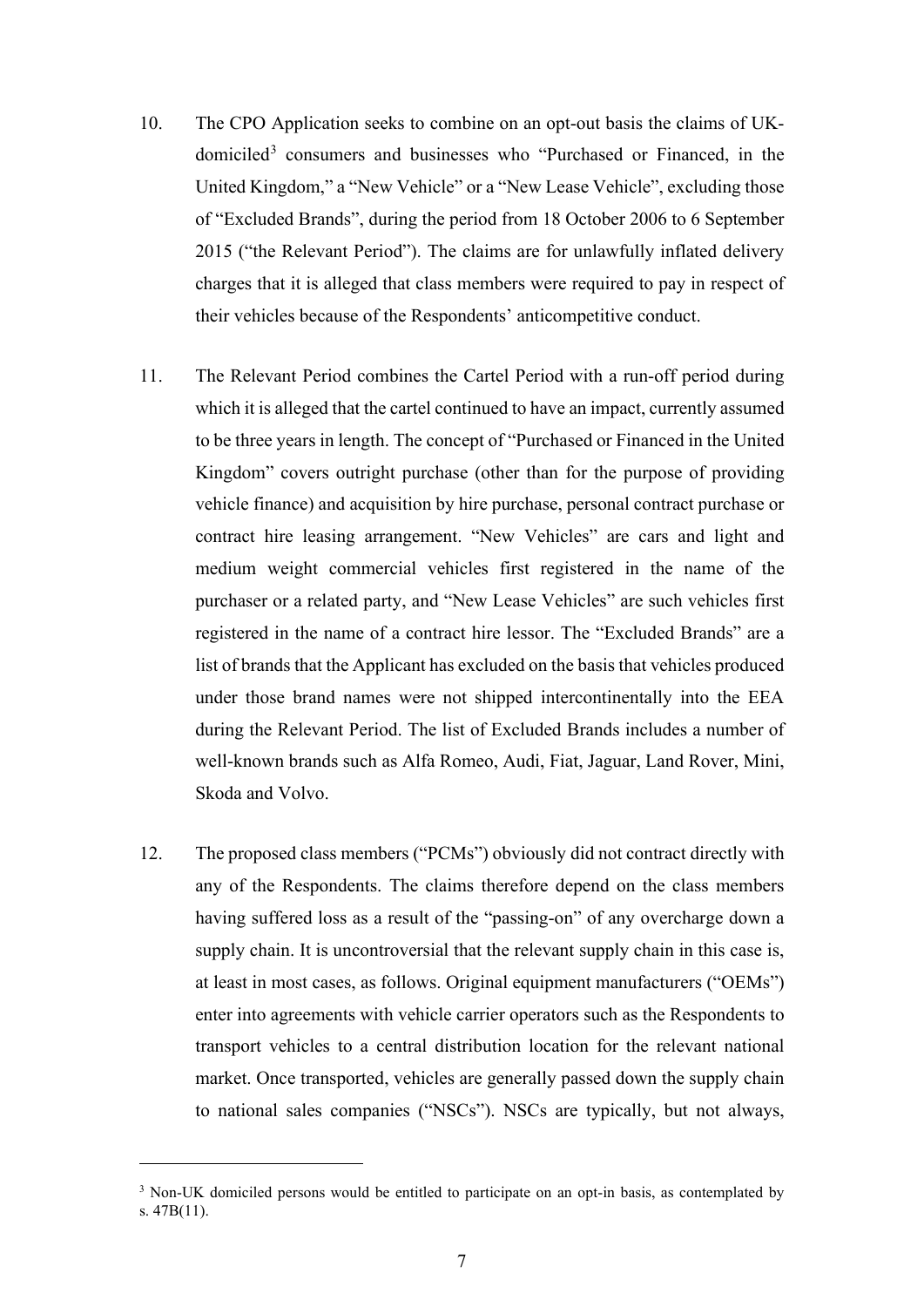members of the same corporate group as the relevant OEM. NSCs in turn supply retailers (dealerships). It is the dealerships that sell the vehicles to private or business purchasers, such as the PCMs. In essence, the Applicant claims that the full effects of the cartel were passed down the supply chain to PCMs via delivery charges which were either paid directly or were borne via lease or other financing payments on the vehicles they acquired. As discussed below, although delivery charges are levied by dealers, recommended delivery charges are set by the NSCs.

- 13. The preliminary estimate of the PCMs' aggregate loss (before interest) according to Robinson 1 is in the region of between £57m and £115m, depending on the applicable overcharge figure, or between £71m and £143m if simple interest is included. The methodology which the Applicant proposes to use to calculate the extent of loss passed on to and suffered by the PCMs is set out in Robinson 1. The modelled scenarios in Robinson 1 are based on the factual information from Goss & Whitehorn 1, and the data that will be needed to apply the proposed methodology is identified in Robinson 1.
- 14. The CPO Application also seeks compound interest by way of damages.

## **(4) The responses to the CPO Application**

- 15. On 30 June 2021, KK filed a response to the CPO Application ("KK's Response") and MOL, NYKK and WWL (together, "MNW") filed a joint response ("the MNW Joint Response"). KK's Response was supported by witness statements by Mr Neil Cunningham and Mr James Dent, and by an expert report by Dr Adrian Majumdar. Mr Cunningham is a self-employed consultant in the vehicle rental and credit hire sector. Mr Dent is employed as a Retail Sales Leader at a franchisee retailer of BMW. Dr Majumdar is a partner at RBB Economics. The MNW Joint Response was supported by an expert report by Dr Nicola Tosini. Dr Tosini is a Director in NERA Economic Consulting's Antitrust and Competition Practice.
- 16. CSAV did not file a response on the basis that it is neutral as to whether the CPO Application should be granted. Accordingly, references in this judgment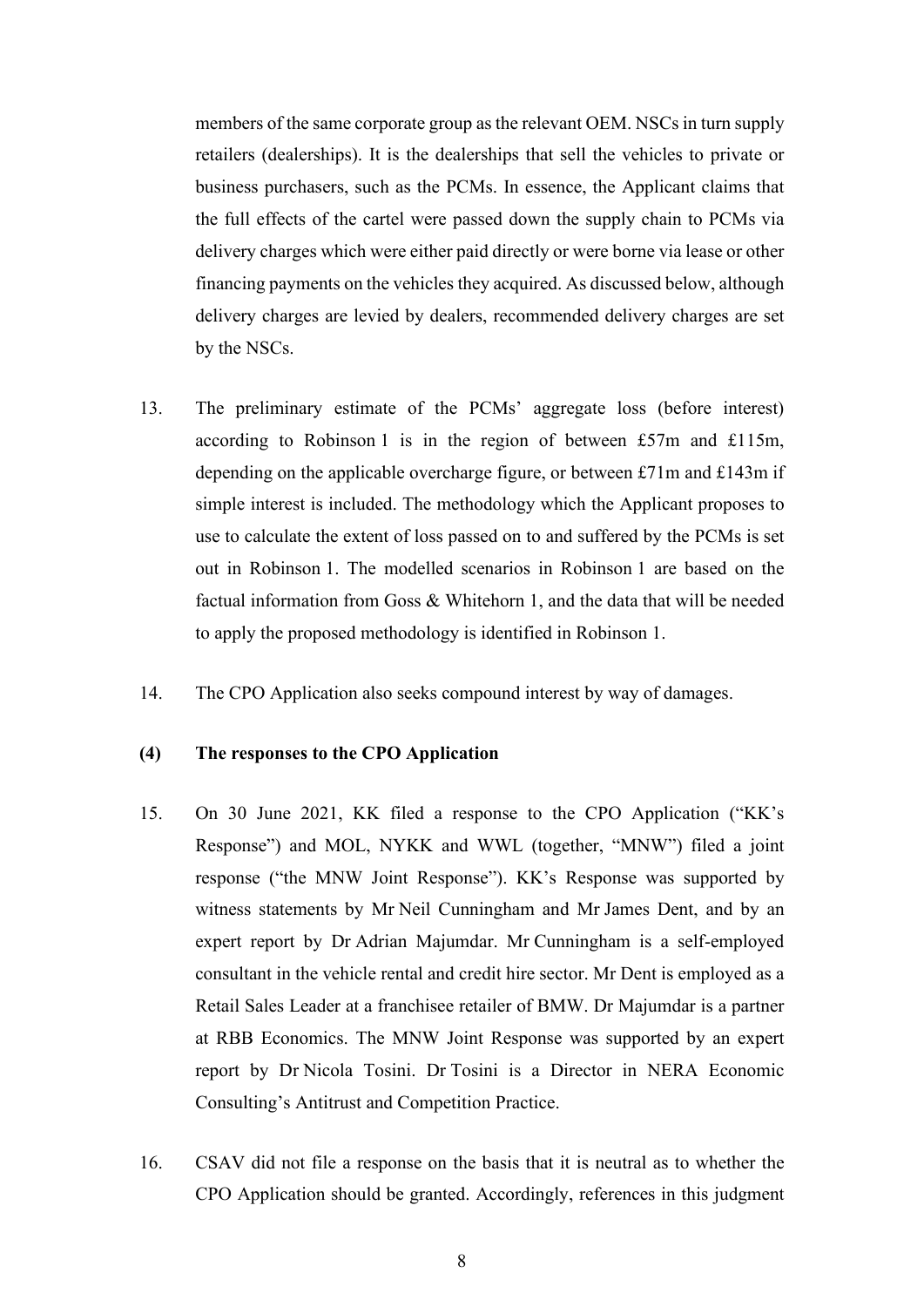to arguments or submissions made by the "Respondents" refer to those advanced by KK and MNW.

- 17. In brief, and insofar as the matters raised in the MNW Joint Response and KK's Response were live issues at the CPO Application hearing, KK and MNW contended that the CPO Application should be dismissed on the basis that there are fundamental flaws with the Applicant's proposed methodology. At the hearing, counsel for KK and MNW confirmed that they were making a strike out or reverse summary judgment application on that basis.
- 18. MNW contended that the fundamental flaws in the Applicant's methodology are that: (i) it does not measure loss at all because it only considers delivery charges, rather than the overall vehicle prices that PCMs actually paid; and (ii) in any event it measures changes over time to delivery charges, rather than differences between the claim period and a period that was not affected by the cartel. As a result, the methodology has no logical connection with whether PCMs paid more in the real world than they would have paid in the counterfactual world.
- 19. KK added that the Applicant's methodology, which assumes 100% pass-on to every PCM, is wholly unsound as a matter of fact. KK contended that, in reality, significant variations are likely to have existed between different vehicles, time periods and PCMs, and there would have been individual negotiations at multiple levels of the supply chain. The Applicant's proposed methodology was arbitrary and did not correct for the erroneous assumption of 100% pass-on. Accordingly, the methodology was not credible and did not meet the test set out in *Pro-Sys Consultants Ltd v Microsoft Corporation*, 2013 SCC 57 ("*Microsoft*").
- 20. However, in the event that the Tribunal were to make a CPO on an opt-out basis, MNW submitted (supported by KK) that it should not include "Large Business Purchasers", which MNW suggested should be defined as covering any business that either purchased or financed in the UK at least 20,000 new vehicles during the Relevant Period. MNW submitted that it would be more appropriate for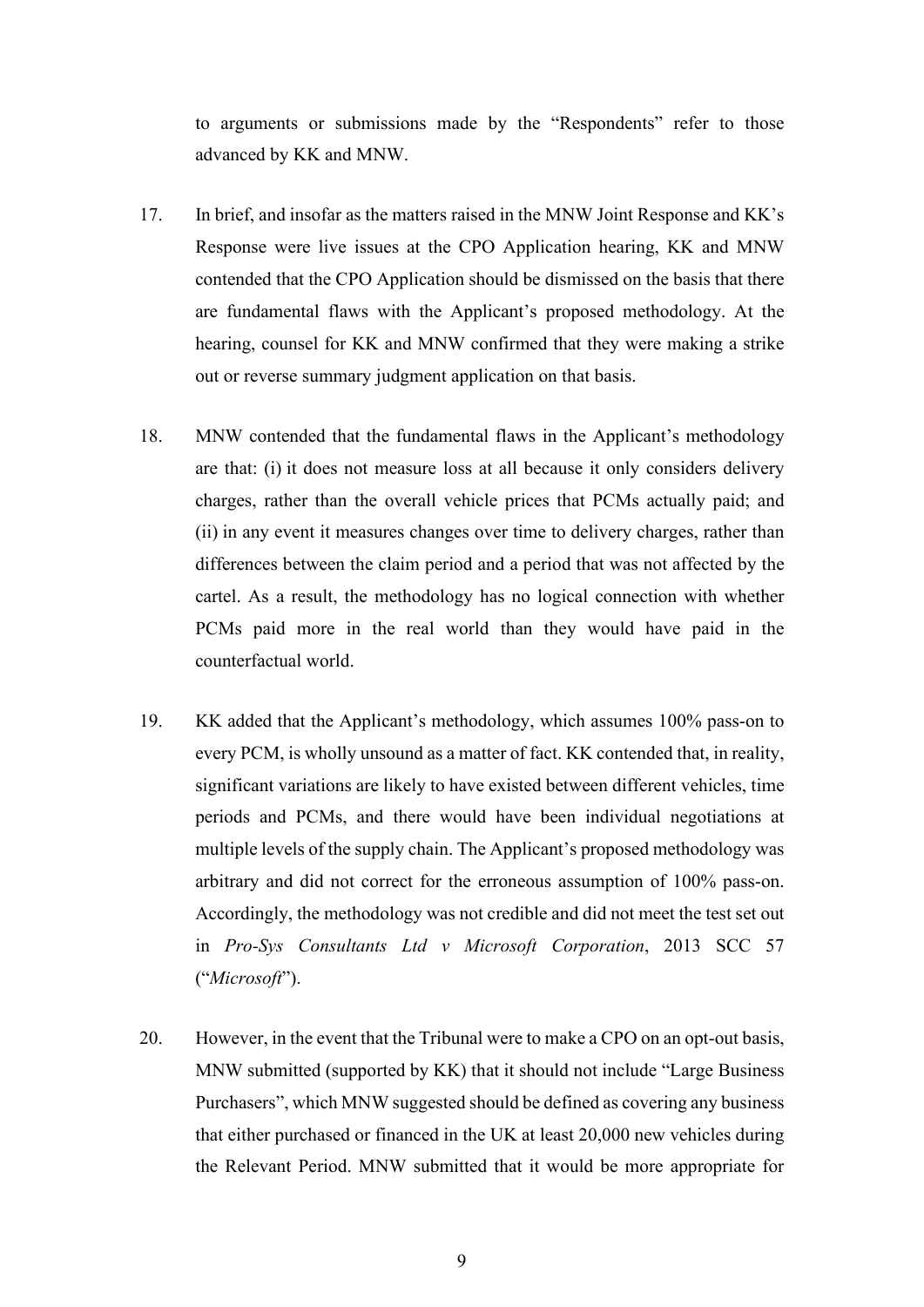collective proceedings on behalf of Large Business Purchasers to be brought on an opt-in basis.

- 21. MNW further argued that the CPO Application did not deal adequately with class members who were deceased individuals or defunct (dissolved) companies, and that compound interest should not be certified as a common issue.
- 22. MNW also contended that the Applicant should not be authorised until it rectified defects in its relationships with Mr McLaren and the litigation funder.

# **(5) The Applicant's reply**

- 23. The Applicant filed its reply on 1 October 2021 ("the Reply"), supported by a witness statement by Ms Belinda Hollway, who is a partner at Scott+Scott UK LLP (the Applicant's solicitors), a supplemental expert report by Mr Goss and Mr Whitehorn ("Goss & Whitehorn 2"), and a further expert report by Mr Robinson ("Robinson 2").
- 24. In the Reply, the Applicant responded to criticisms of the methodology, rejected the proposal that Large Business Purchasers should participate on an opt-in basis and denied that there were defects in the arrangements that the Applicant had entered into. In response to other criticisms, it narrowed the scope of the claim to compound interest and confirmed that claims were not being advanced on behalf of dissolved companies. However, it also sought to clarify that claims were being advanced on behalf of the estates of deceased class members.

# **C. LEGISLATIVE FRAMEWORK**

25. Collective proceedings before the Tribunal refer to a collection of claims which it would have been possible to bring on an individual basis under s. 47A. Collective proceedings are governed by s. 47B, which sets out the requirements which must be fulfilled in order for the Tribunal to make a CPO. Section 47B(5) provides:

"(5) The Tribunal may make a collective proceedings order only—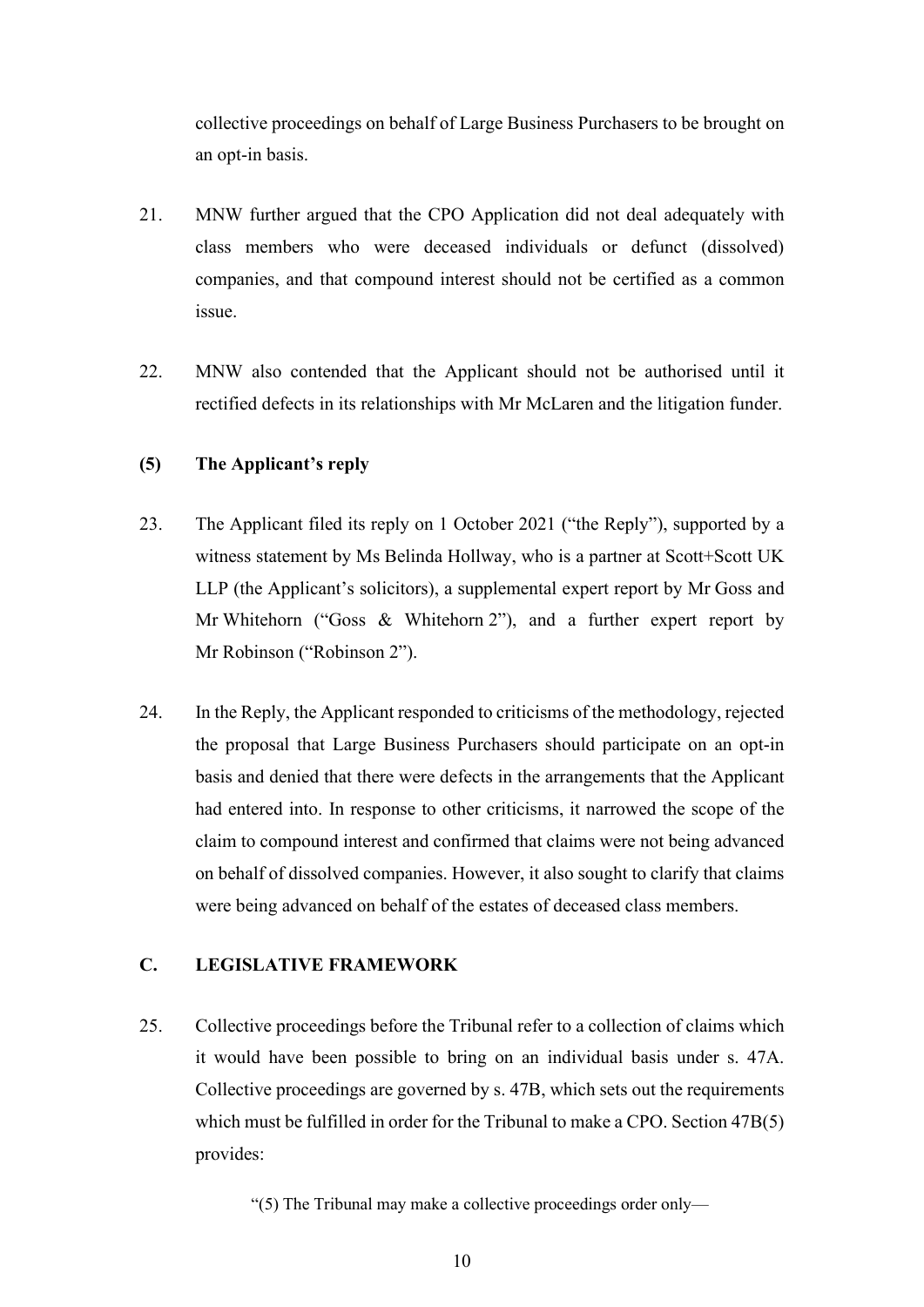(a) if it considers that the person who brought the proceedings is a person who, if the order were made, the Tribunal could authorise to act as the representative in those proceedings in accordance with subsection (8), and

(b) in respect of claims which are eligible for inclusion in collective proceedings."

- 26. These criteria are referred to below, respectively, as the "authorisation condition" and the "eligibility condition".
- 27. The Tribunal must therefore be satisfied that the proposed class representative ("PCR") meets the authorisation condition, which is set out in s. 47B(8):

"(8) The Tribunal may authorise a person to act as the representative in collective proceedings—

(a) whether or not that person is a person falling within the class of persons described in the collective proceedings order for those proceedings (a "class member"), but

(b) only if the Tribunal considers that it is just and reasonable for that person to act as a representative in those proceedings."

28. The factors which the Tribunal will take into account in determining whether it is just and reasonable for the Applicant to act as a class representative are set out in rule 78 of the Competition Appeal Tribunal Rules 2015 (the "CAT rules")<sup>4</sup>. Insofar as is relevant to these proceedings, rule 78 provides:

> " $78$ — $(1)$  The Tribunal may authorise an applicant to act as the class representative—

(a) whether or not the applicant is a class member, but

(b) only if the Tribunal considers that it is just and reasonable for the applicant to act as a class representative in the collective proceedings.

(2) In determining whether it is just and reasonable for the applicant to act as the class representative, the Tribunal shall consider whether that person—

(a) would fairly and adequately act in the interests of the class members;

(b) does not have, in relation to the common issues for the class members, a material interest that is in conflict with the interests of class members;

….

(d) will be able to pay the defendant's recoverable costs if ordered to do so;

<sup>4</sup> Unless otherwise stated, all references to rules are to the CAT rules.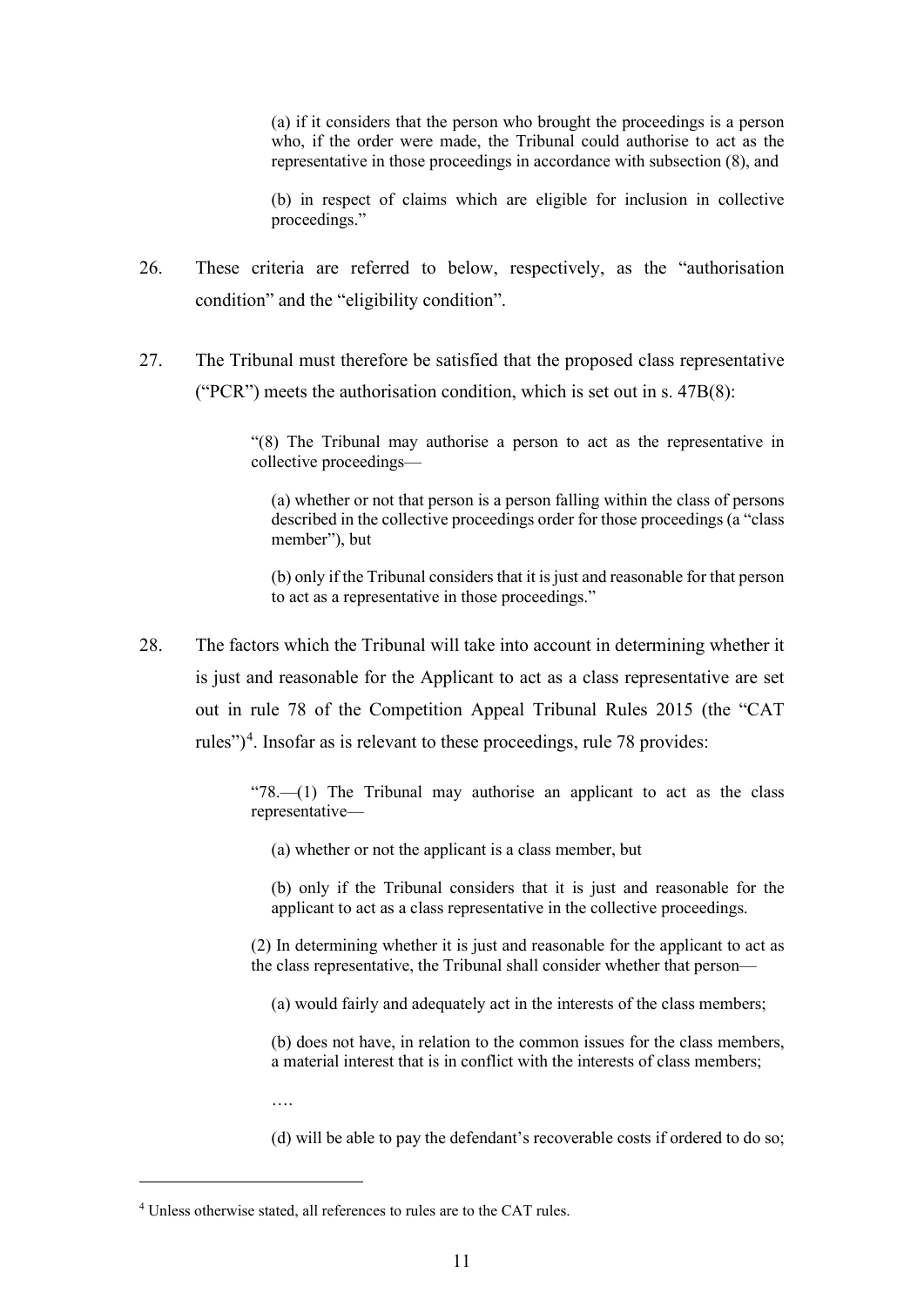(3) In determining whether the proposed class representative would act fairly and adequately in the interests of the class members for the purposes of paragraph  $(2)(a)$ , the Tribunal shall take into account all the circumstances, including—

…

(a) whether the proposed class representative is a member of the class, and if so, its suitability to manage the proceedings;

(b) if the proposed class representative is not a member of the class, whether it is a pre-existing body and the nature and functions of that body;

(c) whether the proposed class representative has prepared a plan for the collective proceedings that satisfactorily includes—

(i) a method for bringing the proceedings on behalf of represented persons and for notifying represented persons of the progress of the proceedings; and

(ii) a procedure for governance and consultation which takes into account the size and nature of the class; and

(iii) any estimate of and details of arrangements as to costs, fees or disbursements which the Tribunal orders that the proposed class representative shall provide.

(4) If the represented persons include a sub-class of persons whose claims raise common issues that are not shared by all the represented persons, the Tribunal may authorise a person who satisfies the criteria for approval in paragraph (1) to act as the class representative for that sub-class."

29. The Tribunal must also determine whether the claims to be included within the proceedings satisfy the eligibility condition as set out in s. 47B(6). Section 47B(6) provides:

> "(6) Claims are eligible for inclusion in collective proceedings only if the Tribunal considers that they raise the same, similar or related issues of fact or law and are suitable to be brought in collective proceedings."

- 30. There are therefore two limbs in s. 47B(6), namely that the claims:
	- (1) raise the same, similar or related issues of fact or law (defined in rule 73, and referred to below, as "common issues"); and
	- (2) are "suitable" to be brought in collective proceedings.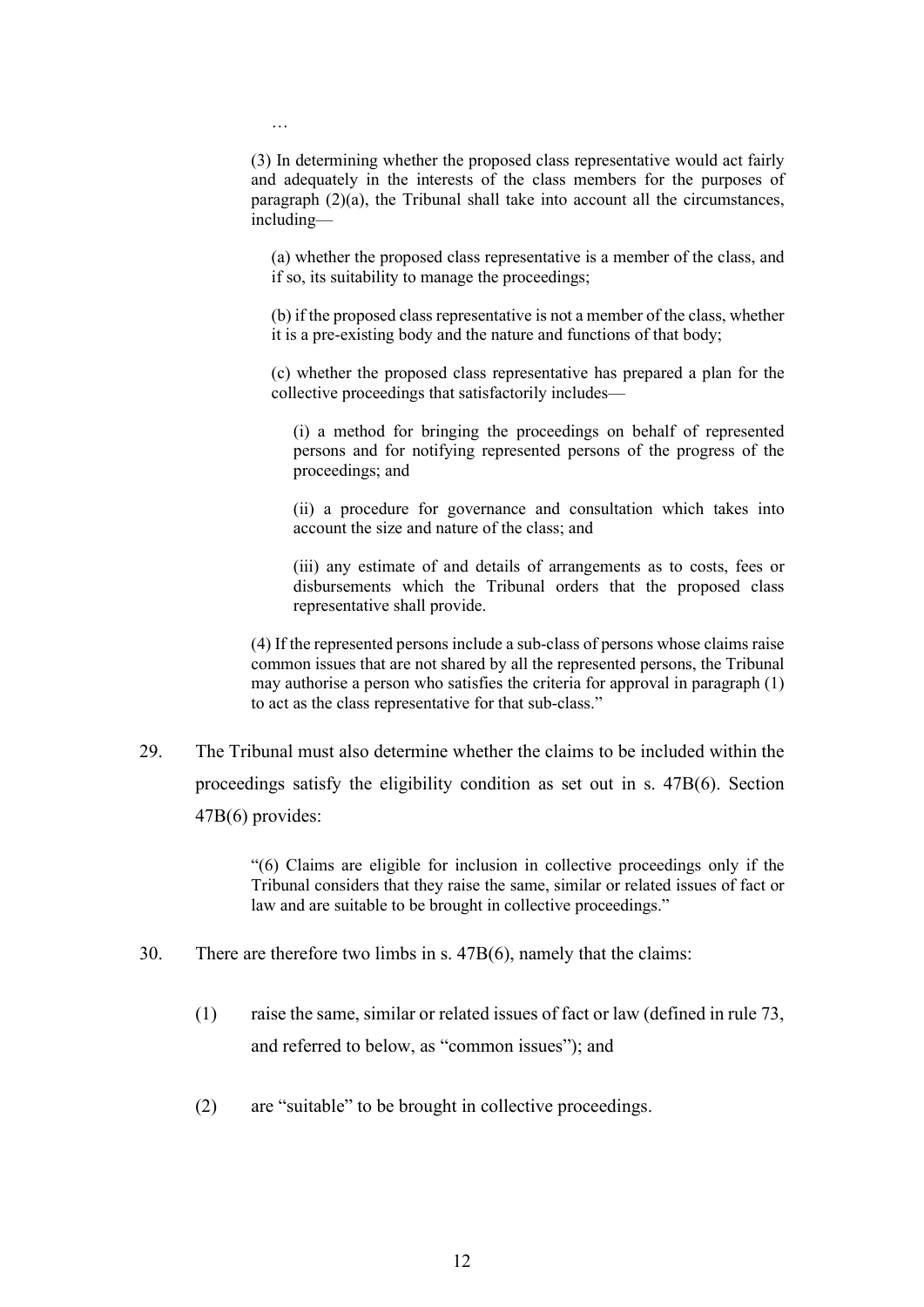31. Rule 79 governs the eligibility condition and the factors which the Tribunal must take into account when determining whether this condition is satisfied. Rules 79(1) and (2) provide as follows:

> " $79$ .—(1) The Tribunal may certify claims as eligible for inclusion in collective proceedings where, having regard to all the circumstances, it is satisfied by the proposed class representative that the claims sought to be included in the collective proceedings—

- (a) are brought on behalf of an identifiable class of persons;
- (b) raise common issues; and
- (c) are suitable to be brought in collective proceedings.

(2) In determining whether the claims are suitable to be brought in collective proceedings for the purposes of paragraph  $(1)(c)$ , the Tribunal shall take into account all matters it thinks fit, including—

(a) whether collective proceedings are an appropriate means for the fair and efficient resolution of the common issues;

(b) the costs and the benefits of continuing the collective proceedings;

(c) whether any separate proceedings making claims of the same or a similar nature have already been commenced by members of the class;

(d) the size and the nature of the class;

(e) whether it is possible to determine in respect of any person whether that person is or is not a member of the class;

(f) whether the claims are suitable for an aggregate award of damages; and

(g) the availability of alternative dispute resolution and any other means of resolving the dispute ..."

32. Of relevance to the present CPO Application, the Competition Appeal Tribunal Guide to Proceedings 2015 (the "Guide") provides further detail regarding the three requirements for determining eligibility as set out in rule 79(1) (i.e. an identifiable class, commonality, and suitability). The Guide has effect as a practice direction pursuant to rule 115(3). Paragraph 6.37 of the Guide explains the requirement that claims are brought on behalf of an identifiable class of persons as follows:

> "It must be possible to say for any particular person, using an objective definition of the class, whether that person falls within the class. The need for an identifiable class of persons serves several purposes. It sets the parameters of the claim by clearly delineating who is within the class and who is not, thus determining who will be bound by any resulting judgment. It affects the scope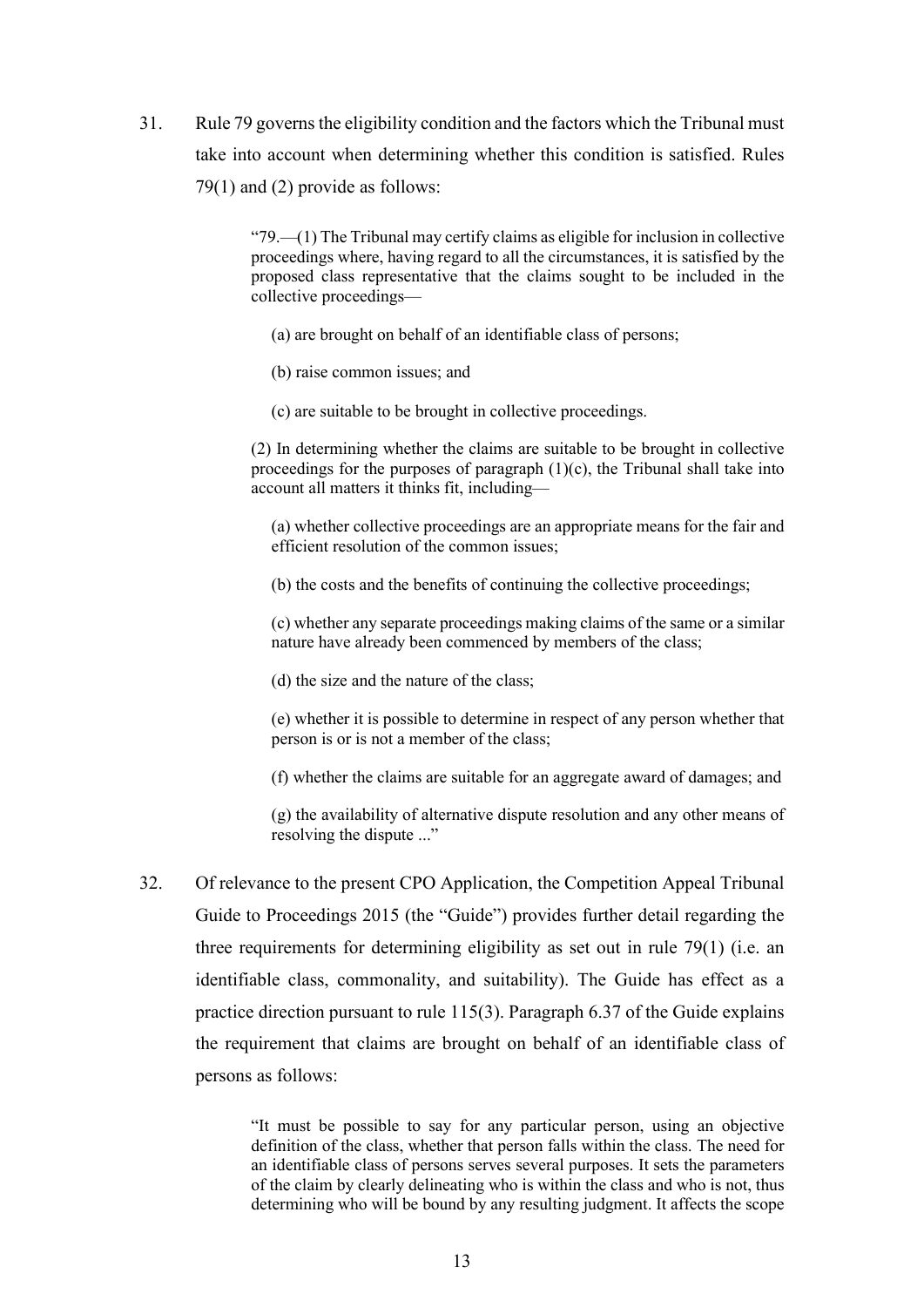of the common issues raised by the collective proceedings. And it has practical implications, such as in relation to the requirements to give notice. Indeed, it is the class definition which potential class members will read when considering whether to opt in or out of the proceedings. ...

Accordingly, class definitions based on subjective or merits-based criteria (for example "persons having suffered loss as a result of the defendant's conduct") should be avoided. Further, the class should be defined as narrowly as possible without arbitrarily excluding some people entitled to claim. If the class is too broad, the proposed collective proceedings may raise too few common issues and accordingly not be worthwhile."

33. In respect of common issues, the Guide continues:

"Although the claims must raise common issues to satisfy the criteria for approval, the final resolution of the claims will often require assessment of individual issues. The existence of such individual issues is not fatal to an application for a CPO. … [t]he Tribunal may decide to approve collective proceedings in relation to only part of the claims (Rule 74(6))."

34. The Guide goes on to explain that when determining whether claims are suitable to be brought in collective proceedings, the Tribunal can take into account all matters it thinks fit and the specific factors within rule 79(2). It states:

> "By way of illustration, the Tribunal may consider the costs and benefits of continuing the collective proceedings in various ways (Rule 79(2)(b)) having regard to the likely loss incurred, any potential damages award and the financial cost of continuing proceedings collectively. Where the estimated legal fees and expenses appear disproportionate compared to the likely damages award, the costs of pursuing collective proceedings may outweigh the benefits. The Tribunal may also consider whether collective proceedings should be preferred, in the circumstances, to ordinary individual proceedings, or other ways of resolving the dispute. In this respect, the size and nature of the class may be relevant (see Rule  $79(2)(d) - it$  may be that where the class is small, but each individual member's loss is significant, redress would be more effectively obtained by an ordinary individual action).

> Where only certain issues in the claims constitute common issues, there is no requirement that those must predominate over the remaining individual issues in order for it to be suitable for the part of the claims covering the common issues to be brought in collective proceedings. However, the common issues must be significant such that resolution of those issues will significantly advance the claims of the members of the class."

35. As discussed further below, the Supreme Court has made it clear that suitability for the purpose of s.  $47B(6)$  and rule  $79(2)(f)$  is to be interpreted in a relative sense.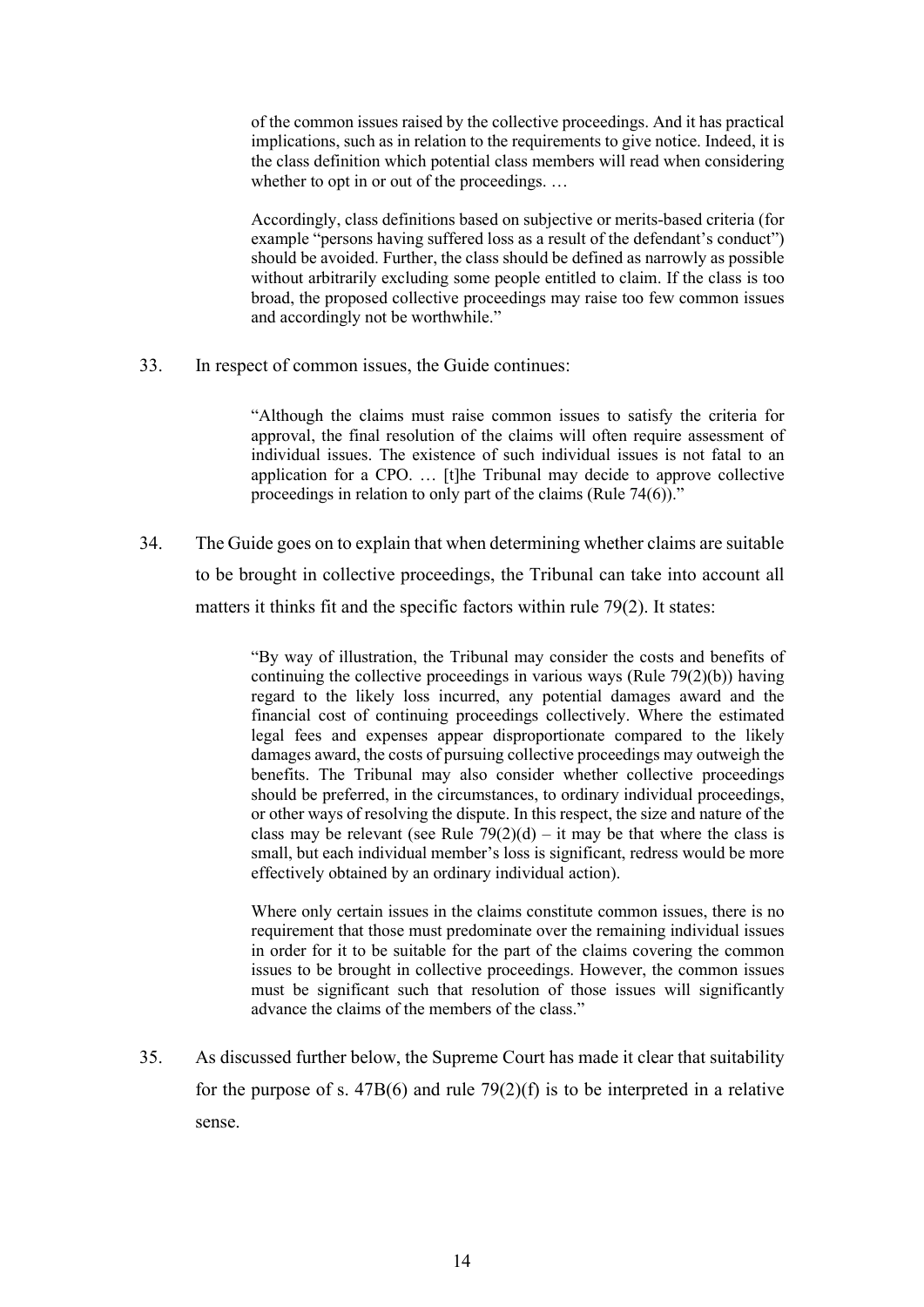- 36. The Tribunal's consideration of the eligibility condition does not, as a matter of course, involve an assessment of the merits of the claims. However, the strength of the claims will be assessed in circumstances where the Tribunal is considering:
	- (1) an application for strike out, in assessing whether there are reasonable grounds for making the claim (rule  $41(1)(b)$ ); and
	- (2) whether to grant summary judgment, in assessing whether there is no real prospect of succeeding on (or successfully defending) the claim, and no other compelling reason to proceed to a substantive hearing (rule 43(1)).
- 37. The strength of the claims is also relevant to the question whether proceedings should be brought on an opt-in or opt-out basis. Rule 79(3) provides:

"(3) In determining whether collective proceedings should be opt-in or opt-out proceedings, the Tribunal may take into account all matters it thinks fit, including the following matters additional to those set out in paragraph (2)—

(a) the strength of the claims; and

(b) whether it is practicable for the proceedings to be brought as opt-in collective proceedings, having regard to all the circumstances, including the estimated amount of damages that individual class members may recover."

38. Paragraphs 6.38 and 6.39 of the Guide address the choice between opt-in and opt-out proceedings. Paragraph 6.38 points out that a judgment in opt-out proceedings binds all persons within the class (save for those who have opted out or foreign class members who have not opted in), and that where the class representative seeks approval to bring opt-out proceedings it will need to make submissions "as to why that form of proceedings is more appropriate than optin proceedings". Paragraph 6.39 provides further commentary as to the factors which the Tribunal must weigh up in considering the appropriateness of opt-in versus opt-out:

#### "*- Strength of the claims (Rule 79(3)(a))*

Given the greater complexity, cost and risks of opt-out proceedings, the Tribunal will usually expect the strength of the claims to be more immediately perceptible in an opt-out than an opt-in case, since in the latter case, the class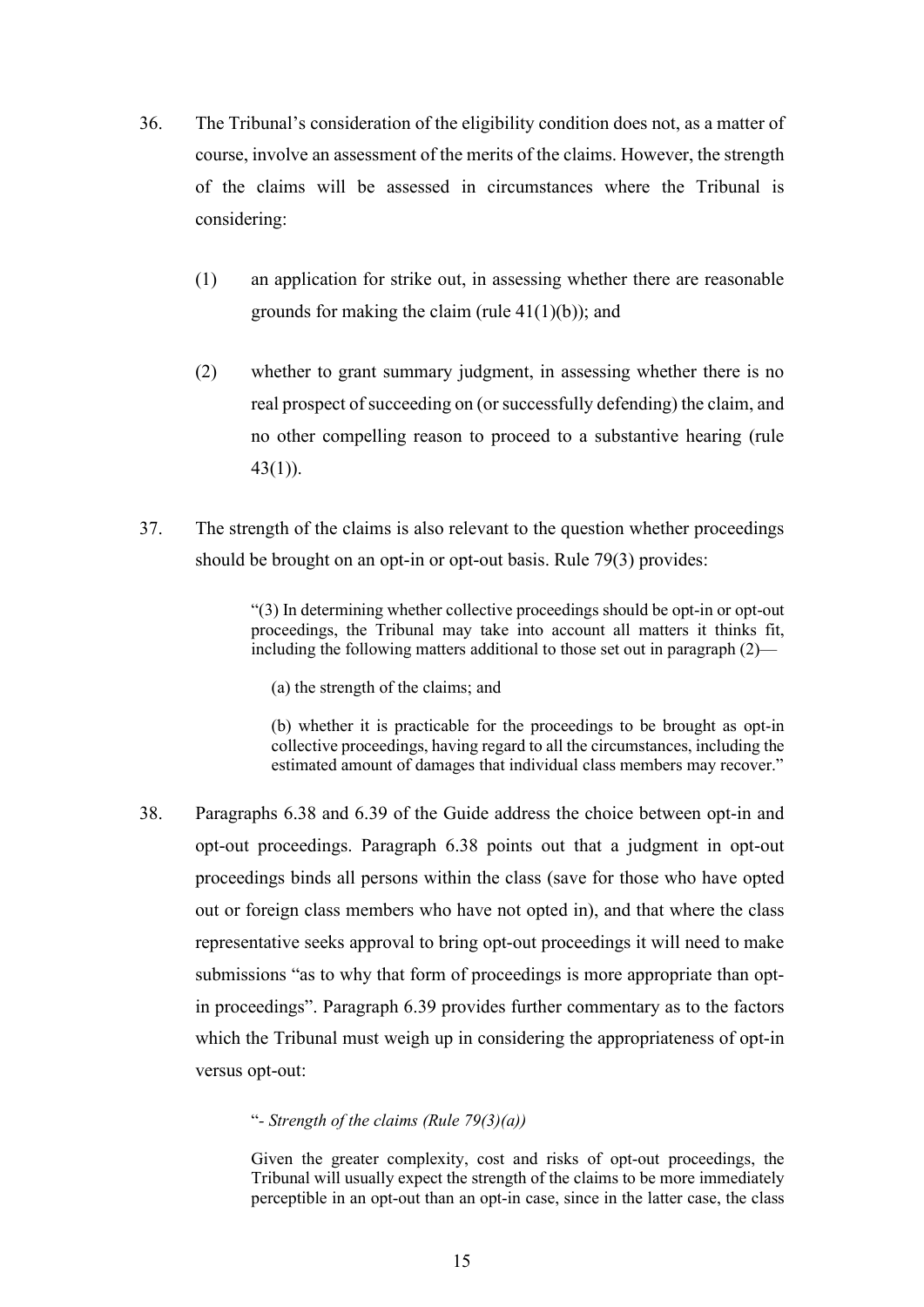members have chosen to be part of the proceedings and may be presumed to have conducted their own assessment of the strength of their claim. However, the reference to the "strength of the claims" does not require the Tribunal to conduct a full merits assessment … Rather, the Tribunal will form a high level view of the strength of the claims based on the collective proceedings claim form. For example, where the claims seek damages for the consequence of an infringement which is covered by a decision of a competition authority (followon claims), they will generally be of sufficient strength for the purpose of this criterion.

*- Whether it is practicable for the proceedings to be brought as opt-in proceedings (Rule 79(3)(b))*

The Tribunal will consider all the circumstances, including the estimated amount of damages that individual class members may recover in determining whether it is practicable for the proceedings to be certified as opt-in. There is a general preference for proceedings to be opt-in where practicable. Indicators that an opt-in approach could be both workable and in the interests of justice might include the fact that the class is small but the loss suffered by each class member is high, or the fact that it is straightforward to identify and contact the class members."

- 39. Should the Tribunal consider that the authorisation and eligibility conditions are satisfied, the Tribunal may make a CPO that authorises the PCR to act as representative in the proceedings. The CPO must among other things also include a description of the class of persons whose claims are eligible for inclusion in the proceedings, and specify the proceedings as opt-in collective proceedings or opt-out collective proceedings (s. 47B(7); rule 80).
- 40. There is an important provision concerning aggregate damages in s. 47C(2):

"(2) The Tribunal may make an award of damages in collective proceedings without undertaking an assessment of the amount of damages recoverable in respect of the claim of each represented person."

# **D. AUTHORISATION CONDITION**

- 41. As set out above, the Tribunal must be satisfied that it is "just and reasonable" for the PCR to act as such, taking into account the matters specified in rule 78(2).
- 42. Subject to the objections raised by the Respondents that are considered below, we are satisfied that this requirement is met. Rightly, no objection is taken to Mr McLaren as an individual, or the fact that a choice has been made to incorporate a special purpose vehicle to act as the PCR (of which Mr McLaren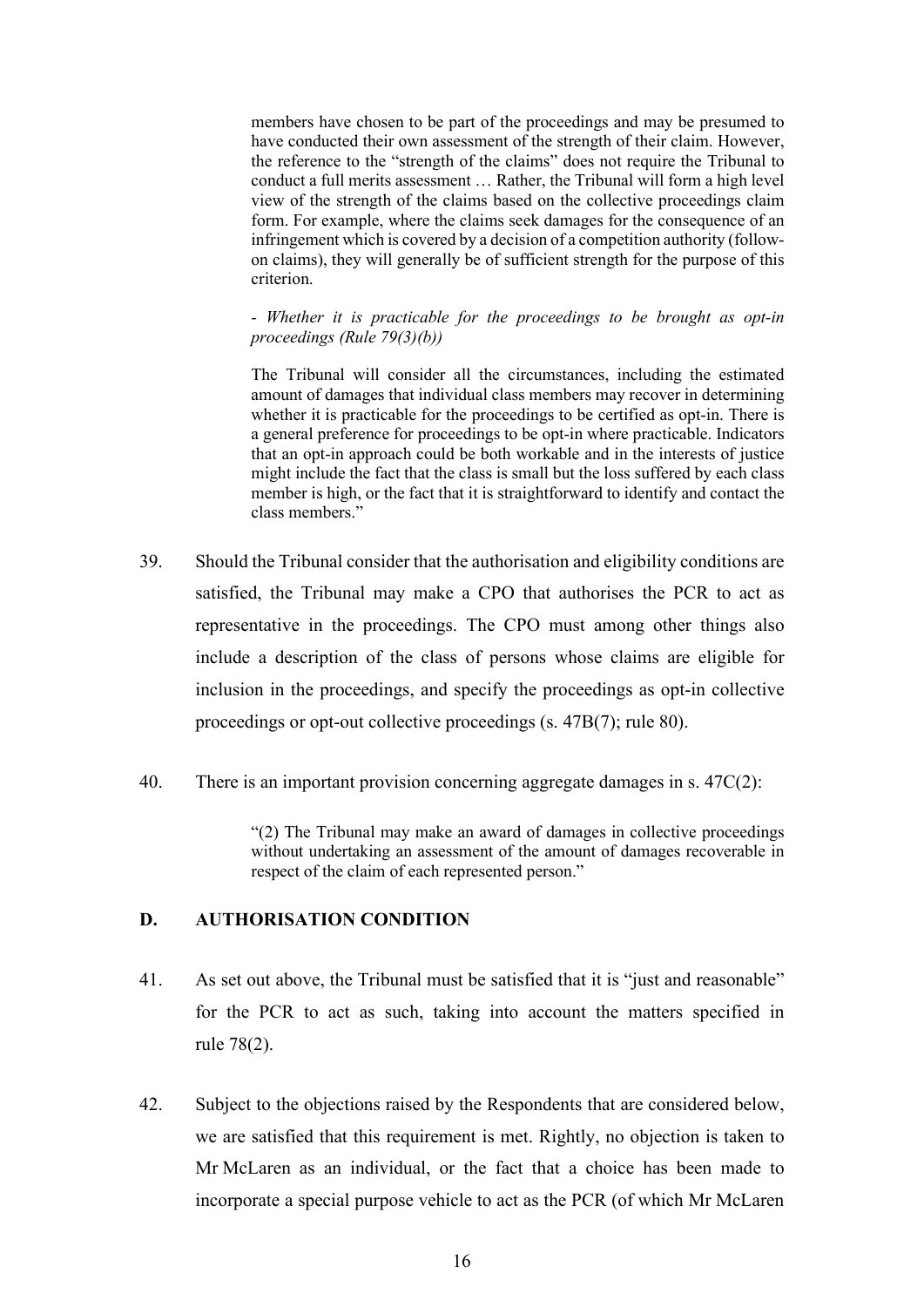is the sole director and shareholder) rather than Mr McLaren acting directly in his individual capacity. Mr McLaren has substantial experience in consumer protection, including nine years working for the consumer association "Which?", and is among other things a serving member of the Legal Services Consumer Panel.

- 43. Mr McLaren will be assisted by a consultative Advisory Committee which includes among others a former Lord Justice of Appeal and individuals with motor industry and consumer protection experience. An experienced claims administrator, Case Pilots, has also been engaged and a litigation plan has been prepared governing the matters referred to in rule  $78(3)(c)$  (namely, the proposed method for bringing the proceedings and notifying represented persons of their progress, the proposed procedure for governance and consultation, and estimated costs and associated funding arrangements).
- 44. We are satisfied that, in the circumstances, the Applicant would fairly and adequately act in the interests of class members, as required by rule 78(2)(a). We are also satisfied that the Applicant has no material interest in conflict with the interests of class members (rule 78(2)(b)).
- 45. Substantial funding has been obtained from Woodsford Litigation Funding Limited ("Woodsford"), a member of the Association of Litigation Funders, providing funding of up to £14.85m, together with adverse cost cover of up to £15m. The Respondents will benefit from a direct undertaking in respect of adverse costs from Woodsford, which assists in addressing any concern that insolvency on the part of the Applicant could prevent recovery of costs.
- 46. The Respondents' written responses to the CPO Application raised two issues in relation to the authorisation condition. Although these were adopted in the Respondents' skeleton arguments, we did not receive oral submissions about them and can deal with them briefly.
- 47. First, the Respondents say that the lack of a service contract between Mr McLaren and the Applicant is a defect. There is therefore no guarantee that Mr McLaren would continue to be involved in the proceedings or as to how the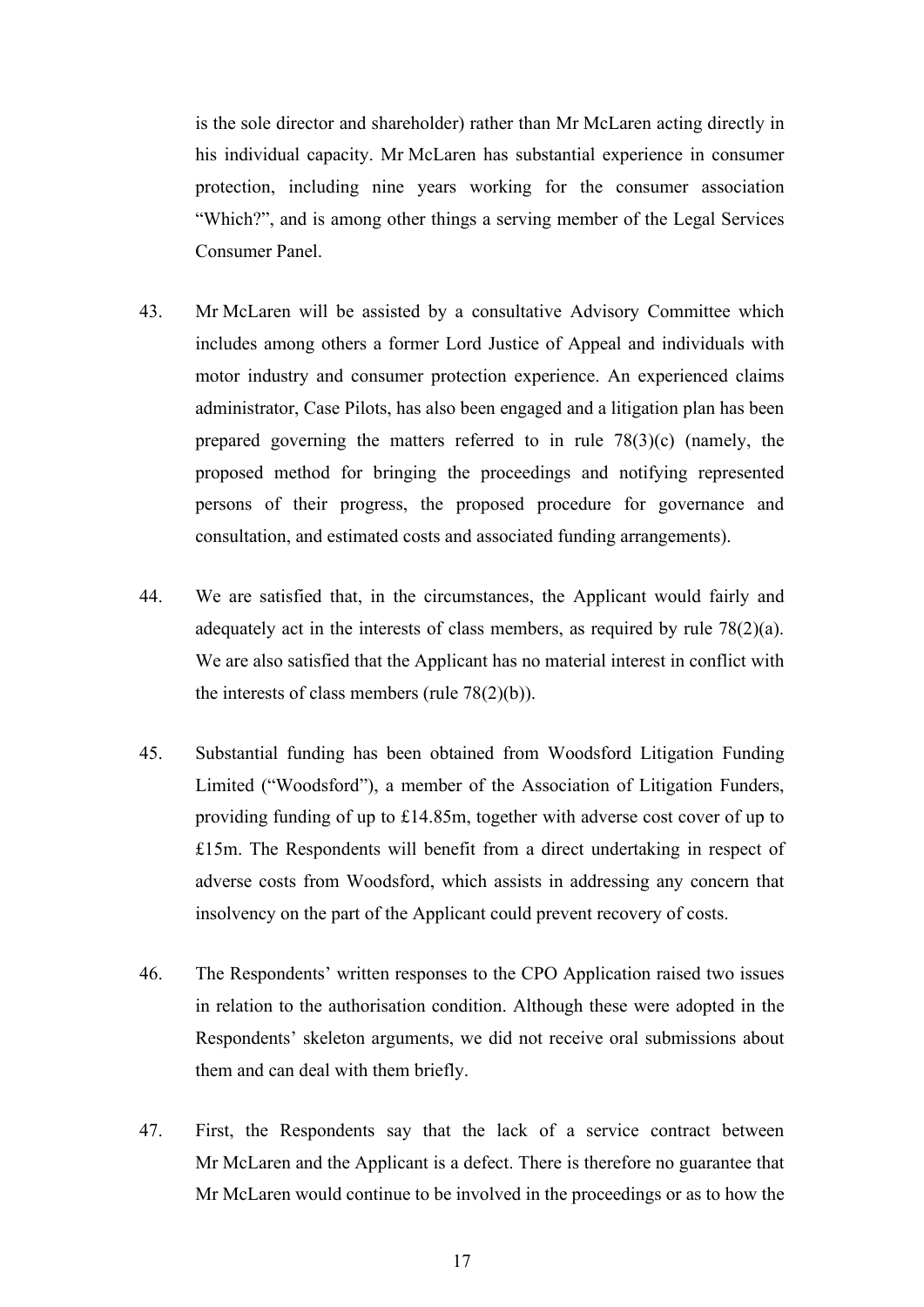Applicant would protect the interests of class members if Mr McLaren ceased to be a director.

- 48. In our view it would be artificial, and not add material protection, to require a service contract to be entered into between Mr McLaren and a company solely owned by him, and of which he is the sole director. Better protection is provided through the power of the Tribunal to vary or revoke the CPO on the basis that the class representative no longer meets the criteria in rule 78. The Applicant has also confirmed to the Tribunal that it will inform it and the Respondents if Mr McLaren were to step down from his role as sole director or otherwise become unable to act. In our view that is adequate.
- 49. Secondly, concern is raised about influence that could be exerted by Woodsford on the Applicant. The Respondents point to a deed of adherence entered into between Mr McLaren and Woodsford and suggest that it shows that Mr McLaren does not have sole control of the Applicant, with the result that there is a question as to the ability of the Applicant to act fairly and adequately in the interests of the class, because Woodsford's own interest might be in conflict with those of class members.
- 50. We do not consider this to be a material concern. The deed of adherence does not permit Woodsford to interfere in the conduct of the litigation. It does provide that Mr McLaren will not take certain steps in relation to the governance and constitution of the Applicant without the consent of Woodsford. These include retiring as a director or withdrawing from membership, amending the Articles of Association or admitting new members. There are also limited undertakings designed to ensure that Mr McLaren will not cause the Applicant to take on financial liabilities unrelated to the proceedings or to breach its obligations to Woodsford or the legal team it has engaged. We do not consider these provisions to be inappropriate, or indeed surprising given the funding commitments being provided. They will not prevent Mr McLaren from having full control of the Applicant in relation to the conduct of the litigation.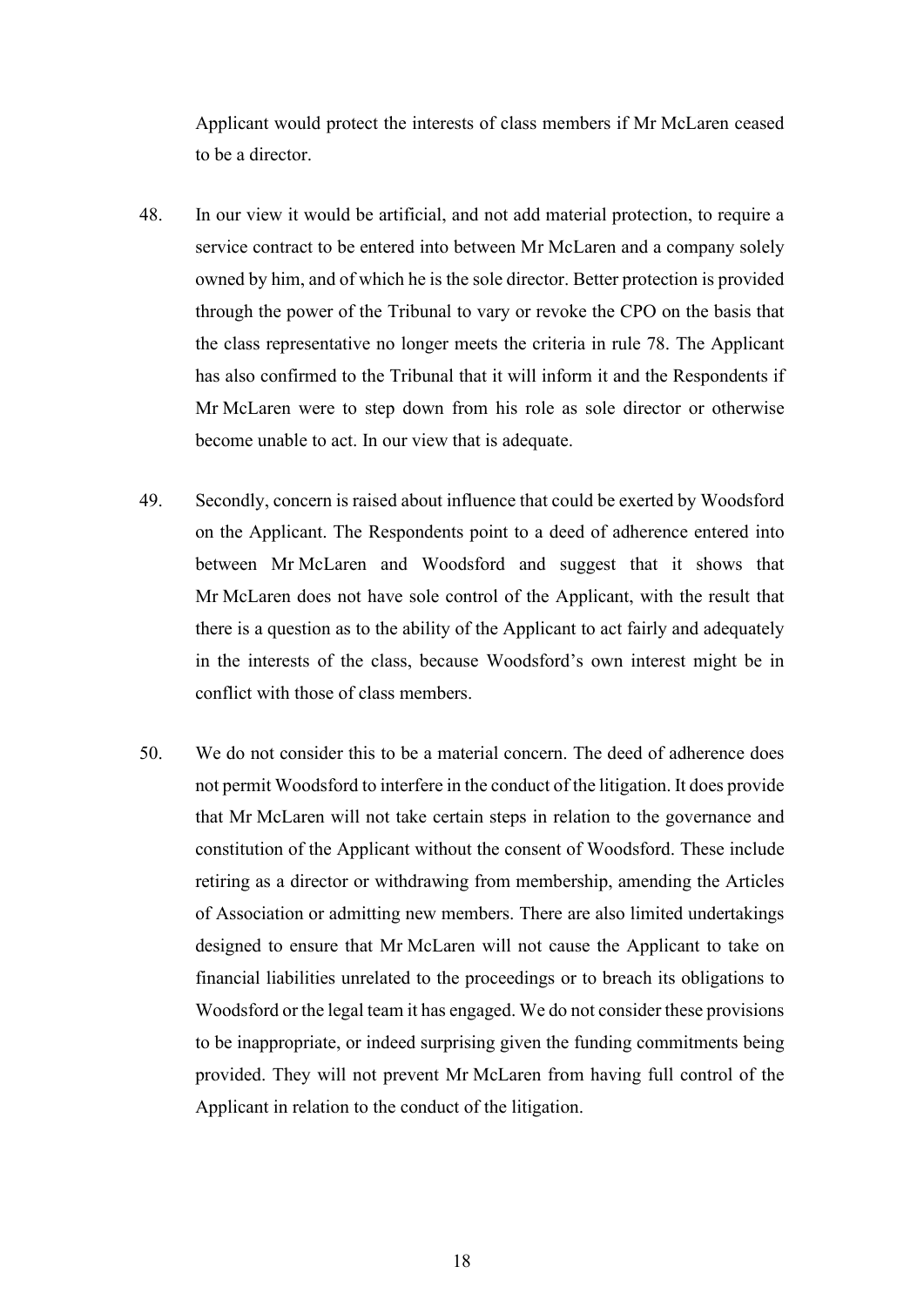- 51. We have also considered the terms of the funding arrangements more generally and are satisfied that they would not prevent the Applicant from conducting the proceedings in the interests of class members.
- 52. Accordingly, we are satisfied that the authorisation condition is met.

# **E. SUMMARY JUDGMENT/STRIKE OUT**

- 53. In the MNW Joint Response (also adopted by KK), MNW sought reverse summary judgment or striking out, arguing that the methodology proposed to demonstrate loss by class members was so flawed that it had no real prospect of success at trial. The Applicant maintained that those applications were not properly made because they failed to comply with the procedural requirements set out in the Guide, including that any application for summary judgment must be supported by evidence, be accompanied by a draft order and include a statement of belief that the Applicant had no real prospect of succeeding (paragraph 5.106).
- 54. During the course of the hearing a draft order and signed statement of belief were supplied, and the Applicant's objections were not pursued in reply. In any event, however, we would not have felt constrained from considering whether striking out or summary judgment was appropriate, given the Tribunal's power to act on its own initiative under rule 41 (power to strike out) and rule 43 (summary judgment).
- 55. There was no dispute as to the basis on which we should approach the question of summary judgment or strike out, namely in the same way as the High Court under the Civil Procedure Rules, or as to the test for summary judgment, in essence whether the claim has a realistic prospect of success: *Gutmann v First MTR South Western Trains Ltd* [2021] CAT 31 ("*Gutmann*") at [52].
- 56. We have concluded that the Applicant's case should not be struck out, in whole or in part, and that summary judgment is not appropriate. The reasons for these conclusions are set out in the discussion of the eligibility condition that follows,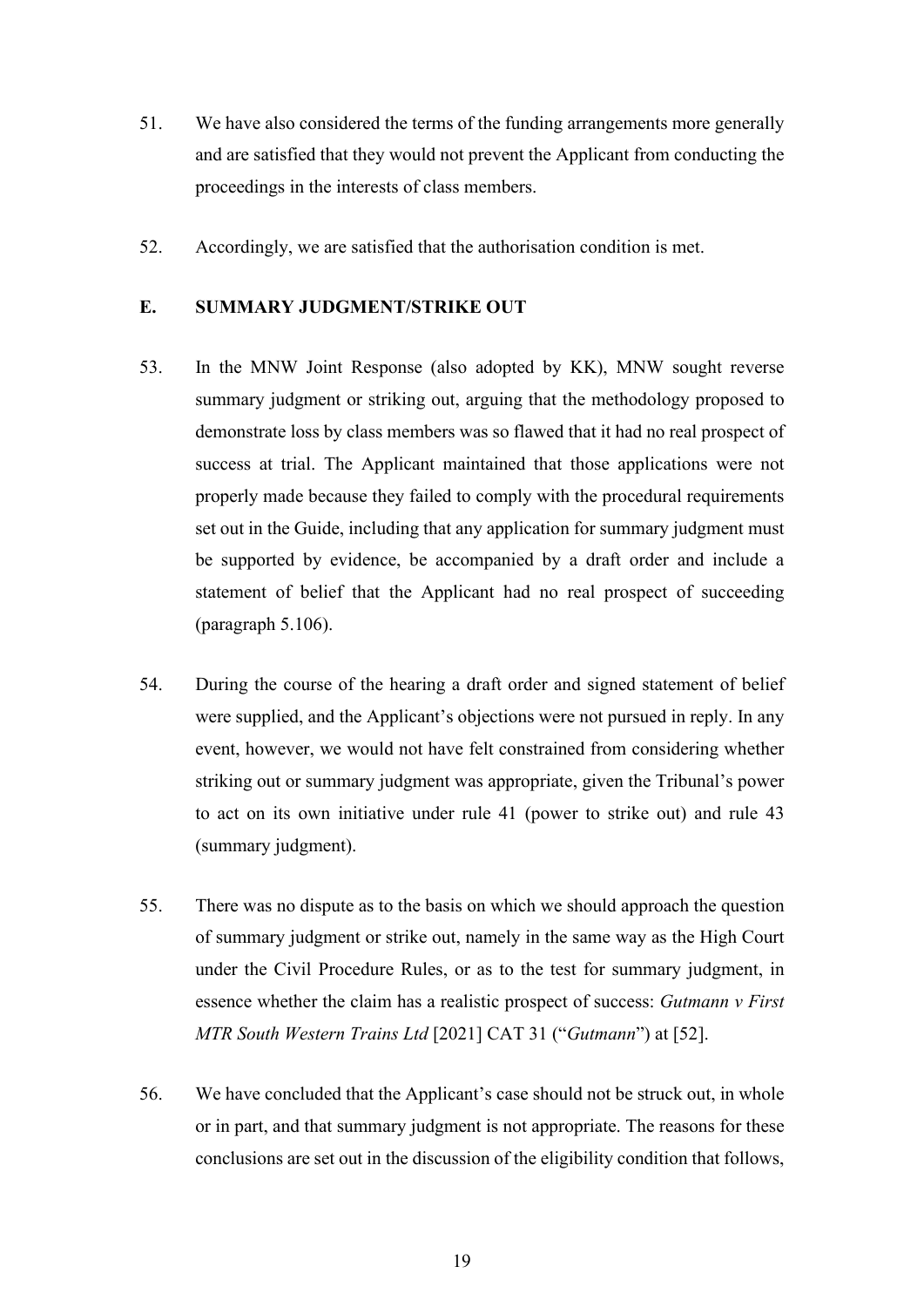and in particular our conclusion that the proposed methodology is sufficiently plausible to meet the common issues requirement.

# **F. ELIGIBILITY CONDITION**

### **(1) Identifiable Class**

- 57. As set out above, collective proceedings must be brought on behalf of an identifiable class of persons: rule  $79(1)(a)$ . The Tribunal is also required to take into account "whether it is possible to determine in respect of any person whether that person is or is not a member of the class": rule 79(2)(e). The Guide states both that an objective definition should be used, and that the class should be defined "as narrowly as possible without arbitrarily excluding some people entitled to claim".
- 58. Subject to one point, there was no material issue with the clarity of the proposed class definition, summarised at [10] and [11] above. It provides objective criteria for delineating clearly who is and who is not within the proposed class.
- 59. The point that arose relates to class members who acquired vehicles at a time when the application of the Applicant's proposed methodology would indicate that they had suffered no loss. This is because the effect of that methodology is to treat loss as having arisen only where a vehicle of a particular brand has been acquired after both: (a) the first affected shipping contract was entered into by the OEM after 18 October 2006; and (b) the NSC having then increased its delivery charge. KK claims that, as a result, the proposed methodology does not match the class definition, which relates to all acquisitions of vehicles of non-Excluded Brands throughout the Relevant Period. It says that there would be a significant number of transactions in respect of which no loss arose and there was therefore no sustainable cause of action. Even if it was possible to have some limited ambiguity as to whether all PCMs had suffered loss, that did not absolve the Applicant from properly defining the class in a way that excluded persons that it already knows have not suffered any loss.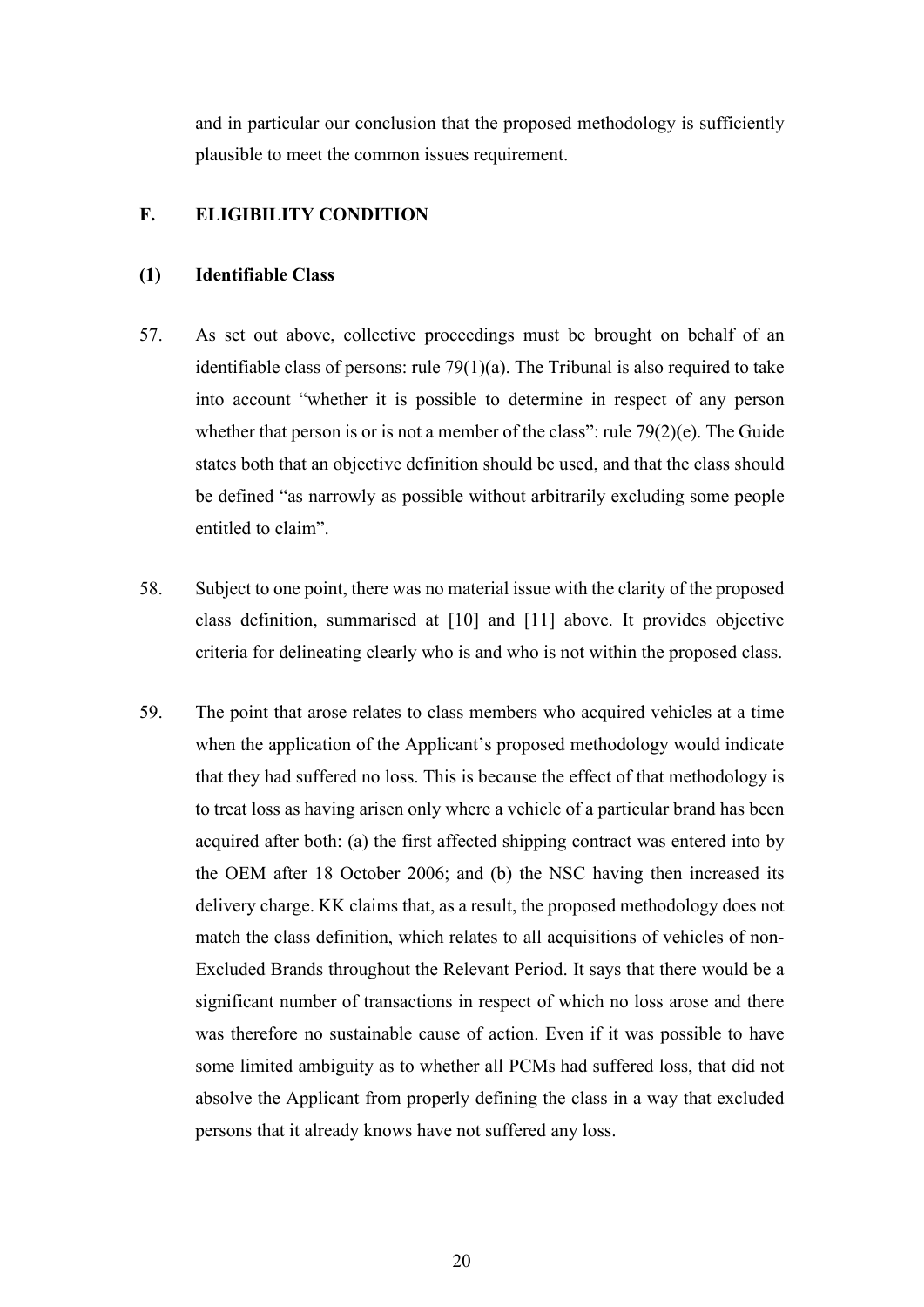- 60. At this stage, prior to disclosure and further evidence, the precise methodology can only be provisional. Further, and importantly, it would simply not be possible for the Applicant to narrow the class definition at this stage to exclude categories of persons as KK says it should have done, and to do so in a way which would allow persons to determine whether they are or are not members of the class as the CAT rules require. The Applicant would need details of the dates of all the relevant shipping contracts, which it will not have until disclosure has occurred, and it would also need details of delivery charges during the Relevant Period for all non-Excluded Brands. At present it only has details for a small sample of brands. Whilst it could have obtained further delivery charge details, that would be disproportionate in advance of certification and would not assist in narrowing the class definition without the affected contracts.
- 61. In the circumstances, a simple, clear definition is preferable. In our view it is not fatal that some of the class members have not suffered damage in a manner that would be quantified by the proposed methodology. All of them acquired vehicles during the Cartel Period, and the common issue (that is, the question) arises of the extent of pass-on to them. It is also clear from *Merricks v Mastercard Incorporated* [2020] UKSC 51; [2021] Bus LR 25 ("*Merricks SC*") that the power in s. 47C(2) to award aggregate damages is far-reaching, because it removes the need separately to assess each claimant's loss (judgment of Lord Briggs at [58] and [76]-[77], and of Lord Sales and Lord Leggatt at [120]).
- 62. The risk that the application of the proposed methodology may result in certain members of the class being found not to have suffered any quantified loss, and therefore (depending on the method of distribution) being potentially less likely than other class members to participate in any award of damages, can if appropriate be addressed in communications to class members. Those communications would in any event have to make clear that any award of damages would be subject to the outcome of the trial, as well as to decisions about the method of distribution. If it subsequently transpired that a very substantial proportion of class members were affected, consideration could be given at a later stage to the possible exercise of the Tribunal's power under rule 85 to vary the CPO by narrowing the class definition. As already indicated,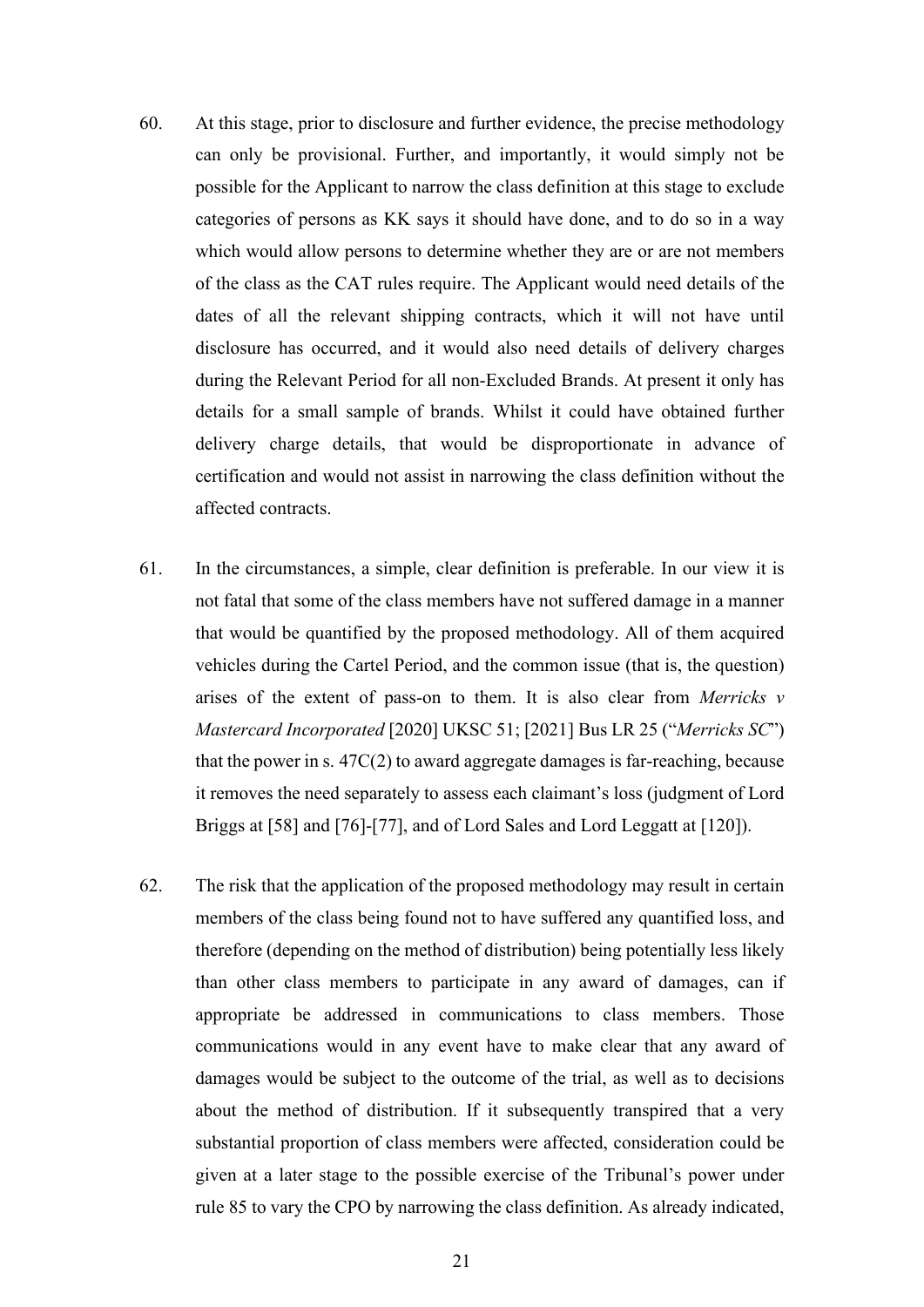the manner of distribution of any award could also be affected. And of course the amount of any award of damages would in any event take account of the extent to which class members are found not to have suffered loss.

63. We have accordingly concluded that the proposed class definition meets the identifiable class requirement in rule 79(1)(a).

### **(2) Commonality**

64. Claims are eligible for inclusion in collective proceedings only if the Tribunal considers that they raise "common issues", being the "same, similar or related issues" of fact or law: s. 47B(6). In *Gutmann,* the Tribunal considered the Canadian authorities in some detail and at [107] set out some principles derived from them, as follows:

> "As regards the common issues, the Canadian Supreme Court has set out the following principles which we think can appropriately be applied under the UK regime:

> (1) the common issues requirement should be interpreted purposively, having regard to the object of the collective proceedings regime: *Dutton<sup>5</sup>* , *Microsoft<sup>6</sup>* ;

> (2) it is not necessary for common issues to predominate over non-common issues, but if several significant issues are common issues, that will favour certification: *Dutton*, *Microsoft*, and see *Merricks SC* at [65]-[66];

> (3) a common issue does not require that all members of the class have the same interest in its resolution. The commonality refers to the question not the answer, and there can be a significant level of difference between the position of class members. Therefore the question may receive varied and nuanced answers depending on the situation of different class members, so long as the issue advances the litigation as a whole: *Vivendi<sup>7</sup>* , *Godfrey<sup>8</sup>* ; and

> (4) the standard to be applied in assessing expert evidence designed to show a common issue is that it must be sufficiently credible or plausible to establish some basis in fact for the commonality requirement and that it is not purely theoretical but grounded in the facts of the particular case in question, with some evidence of the availability of the data to which the methodology is to be applied, i.e. the *Microsoft* test; but this is not an onerous evidential test: see *Merricks SC* at [40]-[42]."

<sup>5</sup> *Western Canadian Shopping Centres Inc v Dutton*, 2001 SCC 46

<sup>6</sup> *Pro-Sys Consultants Ltd v Microsoft Corpn*, 2013 SCC 57

<sup>7</sup> *Vivendi Canada Inc v Dell'Aniello*, 2014 SCC 1

<sup>8</sup> *Pioneer Corp. v Godfrey*, 2019 SCC 42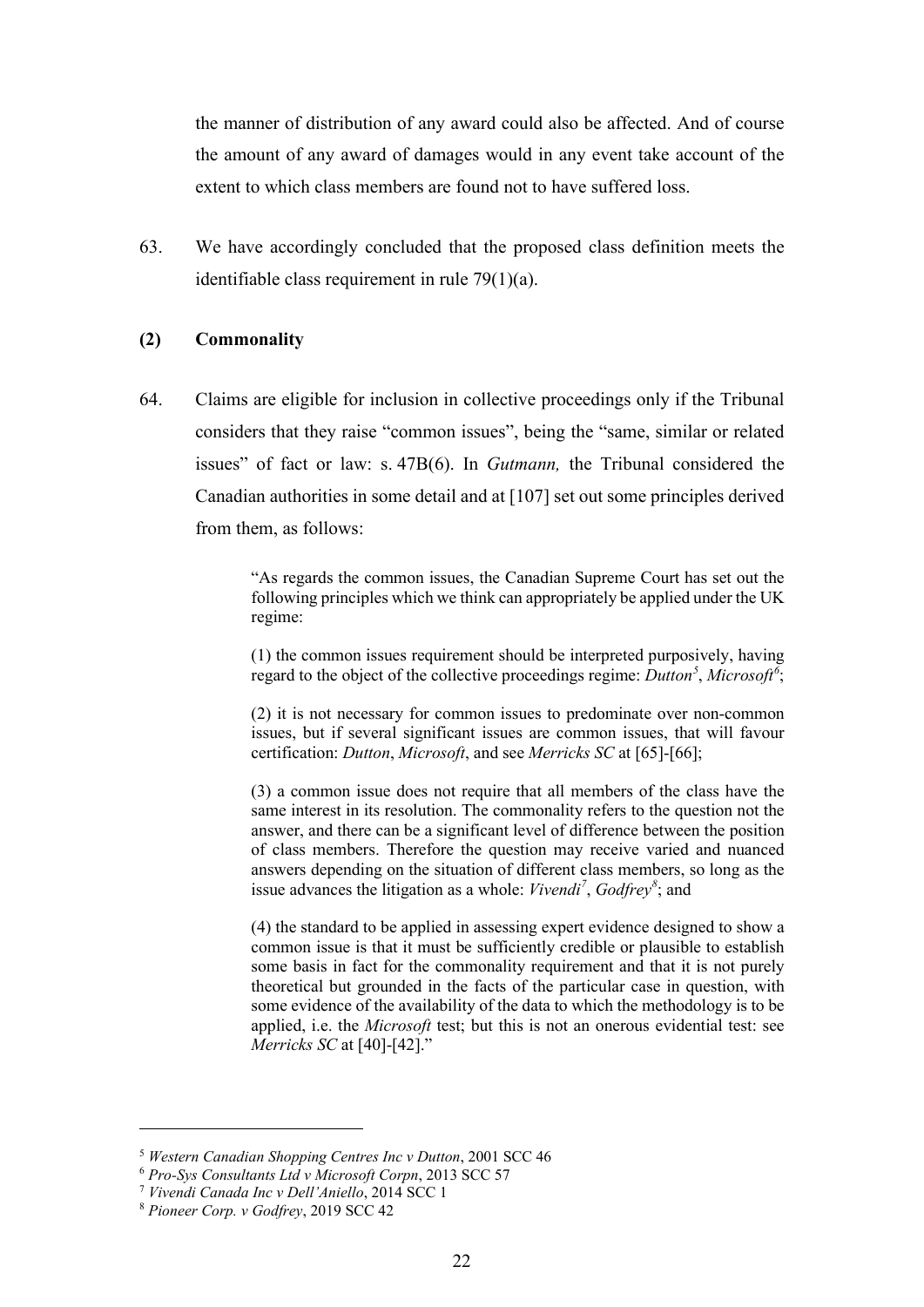- 65. There was no dispute that certain common issues exist. Apart from questions of jurisdiction, applicable law and limitation, the most material ones are: the impact of the cartel on the price at which deep sea carriage services were provided to OEMs, both by the Respondents and (by reason of the cartel having an "umbrella" effect on the rest of the market) by others; the extent to which the cartel had an impact after the end of the Cartel Period on 6 September 2012 (that is, the "run-off" period); and the volume of commerce affected.
- 66. The central dispute before us concerned whether the question of pass-on to PCMs of any price impact that the cartel had was capable of certification as a common issue, on the basis that the expert methodology proposed by the Applicant was sufficiently capable of determining whether PCMs had suffered loss as a result of the infringement.
- 67. All parties accepted that the issue of pass-on to the class was of principal relevance to the common issues requirement. In other words, was the question of whether loss had been suffered a common issue, such as to justify certification? Whilst in principle it is clearly a common question for PCMs (subparagraph (3) in the passage from *Gutmann* set out above), the Respondents disputed that it met the standard referred to in sub-paragraph (4), such as to justify certification.
- 68. The Respondents' position, which we did not understand the Applicant to challenge, was that if the issue of pass-on to PCMs could not be treated as a common issue, then the existence of other common issues would not be sufficient to justify certification. We agree. It is fundamental to establishing liability to class members, as well as the quantum of any award.
- 69. Two further potential common issues are discussed separately below, namely "downstream" pass-on by class members and compound interest.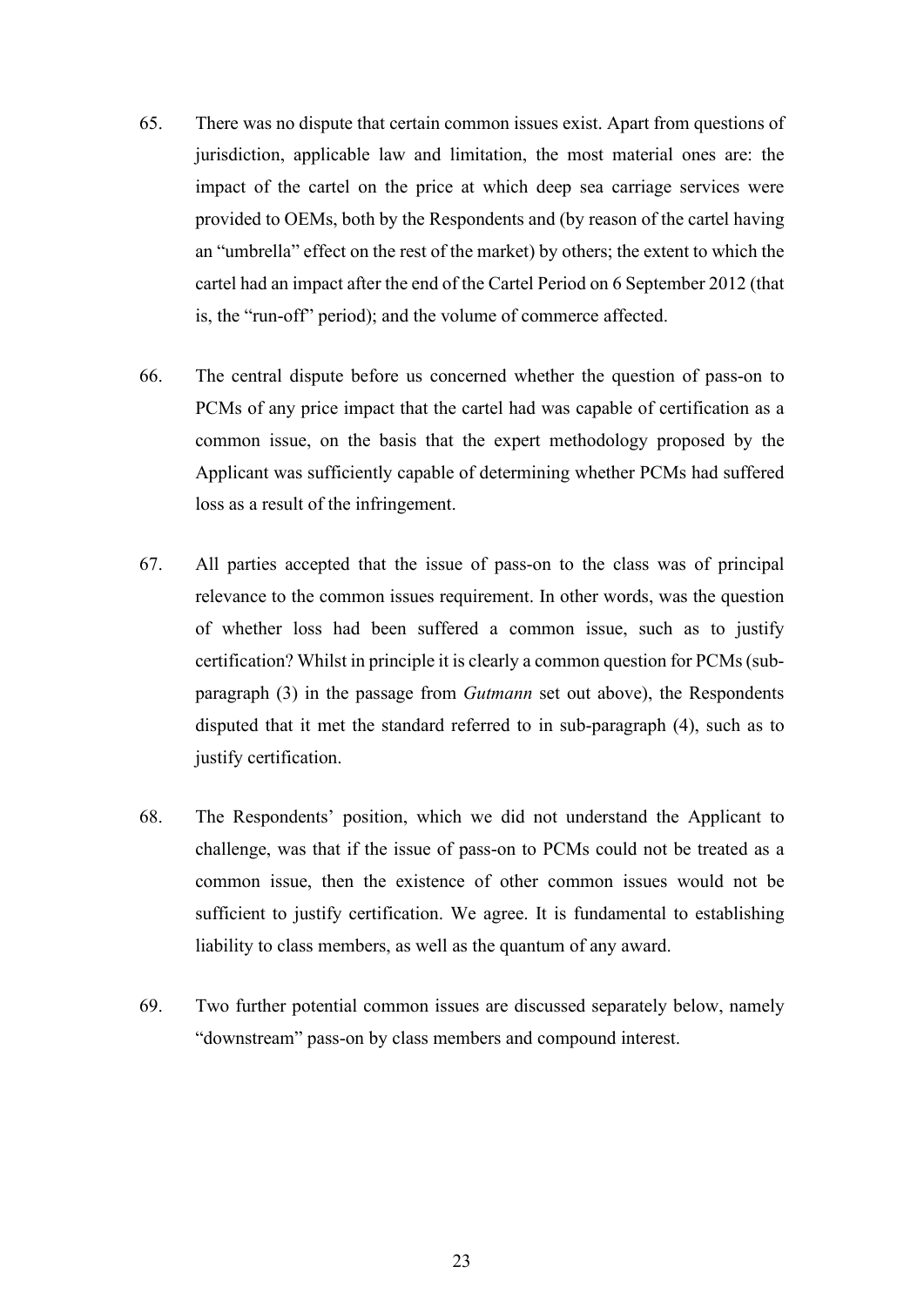# *(a) The legal test for scrutinising the methodology at the certification stage*

70. It was common ground that, in line with *Gutmann* at [107(4)], the appropriate test to apply was that set out by Rothstein J in the Canadian Supreme Court's decision in *Microsoft* at [118]:

> "In my view, the expert methodology must be sufficiently credible or plausible to establish some basis in fact for the commonality requirement. This means that the methodology must offer a realistic prospect of establishing loss on a class-wide basis so that, if the overcharge is eventually established at the trial of the common issues, there is a means by which to demonstrate that it is common to the class (i.e. that passing on has occurred). The methodology cannot be purely theoretical or hypothetical, but must be grounded in the facts of the particular case in question. There must be some evidence of the availability of the data to which the methodology is to be applied."

(We will refer to this, as the Tribunal did in *Gutmann*, as the "*Microsoft* test".)

- 71. This passage from Rothstein J's judgment was cited by Lord Briggs in *Merricks SC* at [40], who commented at [42] that he regarded the Canadian jurisprudence as being persuasive, although he added that he based his conclusions on the true construction of the UK legislation. We also note that the Tribunal's application of the Canadian jurisprudence was approved by the Court of Appeal in *Merricks v Mastercard Inc* ([2019] EWCA Civ 674; [2019] Bus LR 3025 at [40]), and was applied by the Tribunal on remittal, at [2021] CAT 28 ("*Merricks Remittal*").
- 72. Immediately before setting out the passage above Lord Briggs had described (at [39]) the two threshold tests established in *Microsoft*, namely that the pleadings satisfied the equivalent of a strike-out test in English civil procedure, and that there was "some basis in fact" for a conclusion that the other conditions for certification were met (one of which was the "common issues" requirement). He described the second of these tests as a "low threshold", which was not a merits test applied to the claim. Instead:

"… the question was whether the applicant could show that there was some factual basis for thinking that the procedural requirements for a class action were satisfied, so that the action was not doomed to failure at the merits stage by reason of a failure of one or more of those requirements: see per Rothstein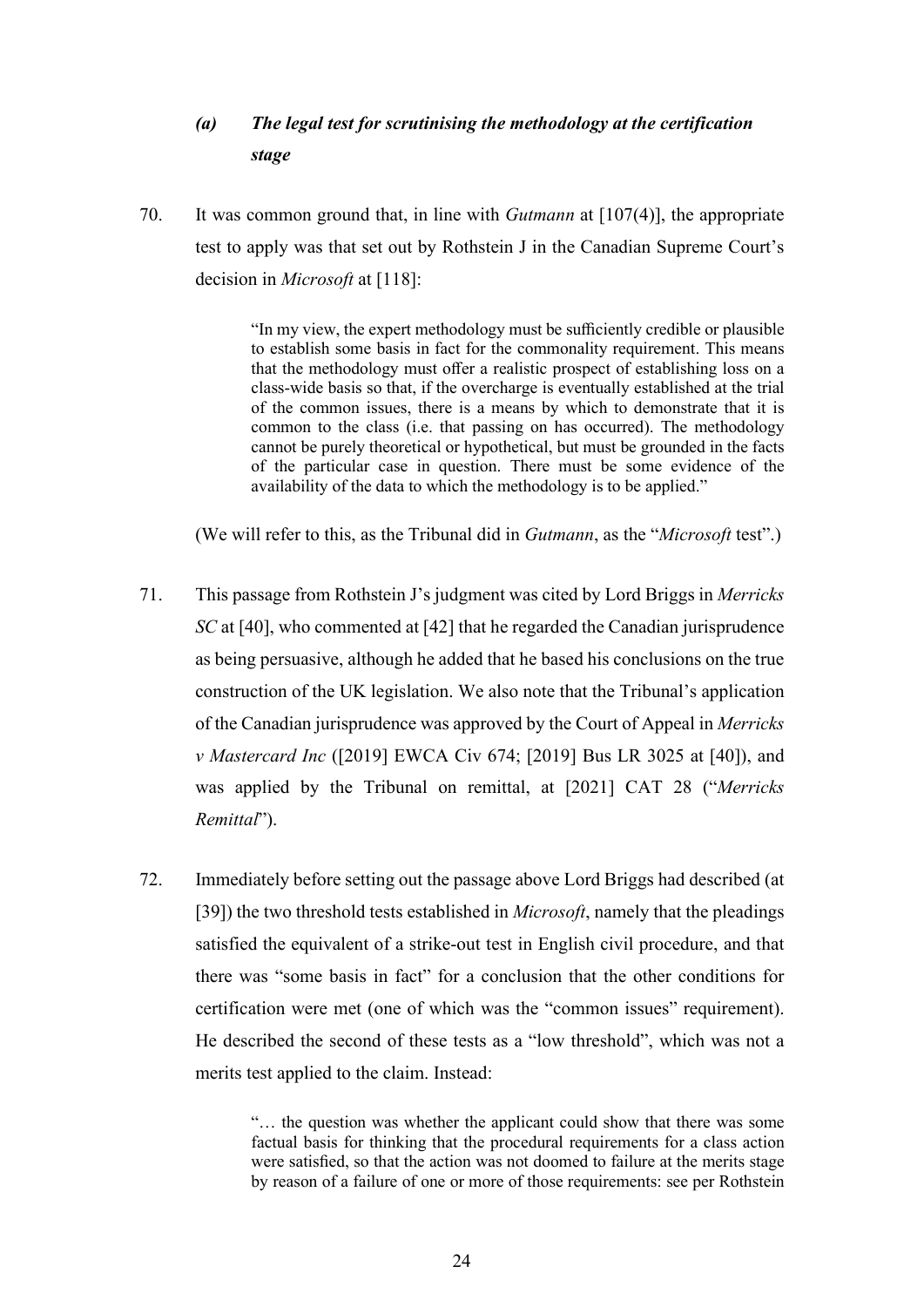J at paras 99 to 105. The standard of proof at the certification stage came nowhere near a balance of probabilities."

- 73. Both Ms Demetriou and Mr Singla submitted that the dispute before the Supreme Court in *Merricks SC* was about the availability of data, and that the methodology was not in dispute. That is correct, but it does not follow that the guidance given by the Supreme Court is not of broader significance, and that it does not assist us in determining the correct approach to the methodology at the certification stage. It is clear from Lord Briggs' guidance, at [45] to [54] in particular, that forensic difficulties in quantifying loss which would not prevent an individual claim proceeding should equally not prohibit a collective claim. Lord Briggs did refer at [55] to the particular concern in *Merricks SC* about a probable dearth in data, but the points being made were broader ones.
- 74. A key point to bear in mind is that there can be no bright line distinction between methodology and data. The two are closely linked. In particular, the methodology chosen will be informed by the likely availability of data to which it can be applied. If it appears that data that would be required to apply a particular methodology will not be available, or will not be available without disproportionate cost, then that would indicate that that methodology is inappropriate. It would not meet the *Microsoft* test. A lack of data may therefore mean that a theoretically preferable methodology cannot be selected in practice.
- 75. In those circumstances the use of an alternative methodology which will be capable of being applied in practice should not be prevented simply because a better one might be available in economic theory. Any such alternative methodology will need to be assessed on its own merits, having regard to the availability of data to enable it to be applied. Further, any chosen methodology may need to be adapted as data becomes available, or perhaps proves not to be available in exactly the way that was previously anticipated. The possibility of this occurring does not preclude certification. As Lord Briggs also recognised at [74], some gaps in data may ultimately turn out to be unbridgeable, so that nothing might be recovered for part of a claim. But the Tribunal's task is to do the best it can with the evidence.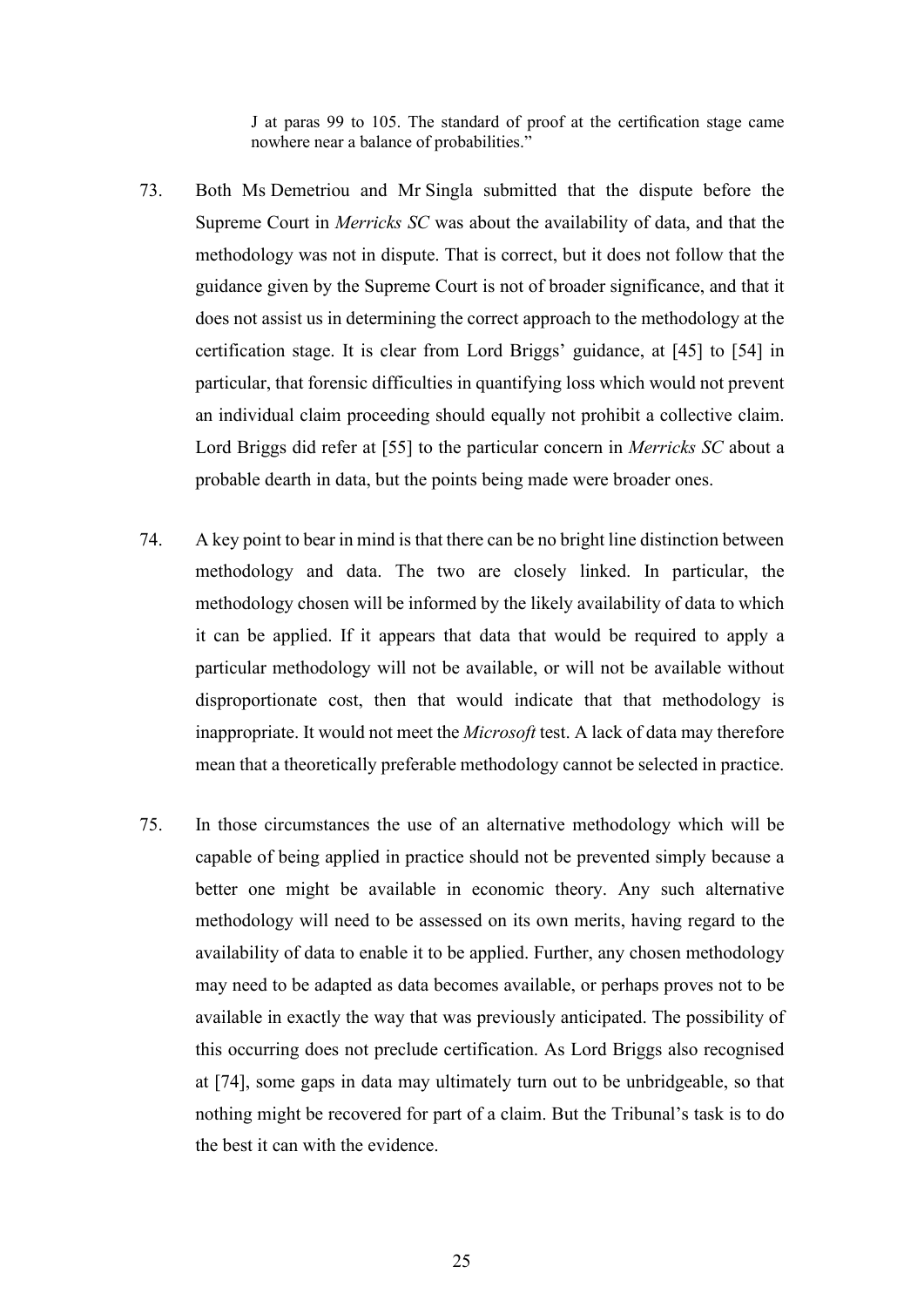76. Further, there is no rule that confines the concept of methodology to a particular econometric technique or to the expert evidence of economists. The methodology is no more than a method, whether devised by economists or other experts or both, that is "sufficiently credible or plausible to establish some basis in fact for the commonality requirement". As discussed below it might, as in this case, be derived from a combination of industry expert evidence and expertise in economics.

## *(b) The Applicant's proposed methodology*

- 77. In summary, the first stage of the Applicant's proposed methodology would use a comparator-based approach to estimate the size of any overcharge arising from the operation of the cartel during the Relevant Period, the aim being to demonstrate the extent to which shipping costs would have been lower in the counterfactual situation of no cartel having existed. Mr Robinson proposes to identify a control period after the Relevant Period and apply a regression technique to compare cartelised and non-cartelised pricing by controlling for movements in price attributable to extraneous factors*.* The analysis would use information that should be available from the Respondents on disclosure. Mr Robinson anticipates that this will enable him to calculate an aggregate overcharge per brand. The analysis could in due course be broken down between different periods of time if the effect of the cartel changed during it, and could if appropriate take account of the level of overcharge being different between different OEMs. As already indicated, the Relevant Period includes a run-off period after the Cartel Period because the cartel is expected to have continued to have some effect after the end of the Cartel Period, bearing in mind that shipping contracts entered into before it ended would have remained in place for a time. This additional run-off period is currently assumed to be three years. In making his preliminary estimate of loss, Mr Robinson has made adjustments to the proportion of vehicles assumed to be the subject of an overcharge during the run-off period, reflecting the fact that shipping contracts signed during the Cartel Period would gradually have been replaced.
- 78. In determining the aggregate overcharge, Mr Robinson would rely on data from the Society of Motor Manufacturers and Traders which specifies the country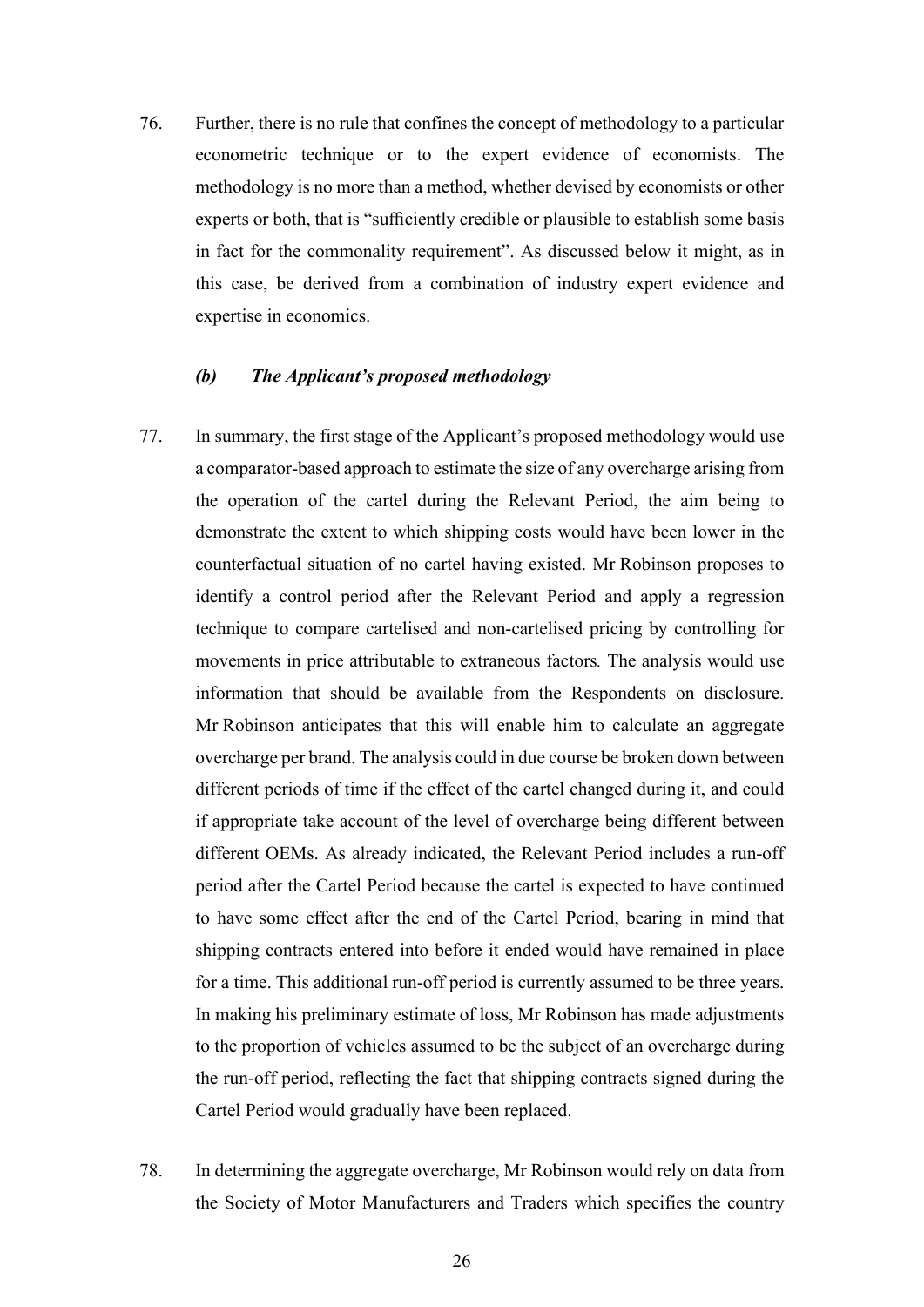where the vehicle was manufactured. In order to restrict the calculations to vehicles highly likely to have been transported via deep sea shipping, all EEA countries have been excluded, together with Morocco, Serbia and Turkey.

- 79. The second stage aims to determine how much of the overcharge was passed on to class members. What follows summarises aspects of the industry expert evidence adduced by the Applicant for the purposes of the CPO Application hearing and should not be taken as amounting to acceptance of it. That would be a matter for trial.
- 80. Starting at the top end of the supply chain, the shipping charges to OEMs will reflect the nature of the individual vehicles transported (and so, for example, are likely to be affected by the weight and size of a particular model), as well as other factors such as the length of the route. The OEMs will pass on these charges, together with other costs of transport to the relevant local market, to NSCs by charging them a price for each vehicle that includes those costs. This would therefore include any overcharge. Where vehicles of a particular model are manufactured in more than one location a blended cost will be used.
- 81. NSCs set not only basic list prices for vehicles but also a recommended delivery charge payable by the consumer to the retailer. The delivery charge might be identified as a separate item or as part of an overall "on the road price" which includes the basic price of the vehicle, the delivery charge and other charges such as vehicle excise duty, registration fees, number plates and fuel. (In the case of some NSCs, delivery charges are instead included in the list price.) It is the Applicant's position that the full cost of transporting the vehicle, including shipping costs, is passed to the end customer as part of the delivery charge. This is achieved by setting delivery charges at a level that covers: (a) the OEM's logistics charges to the NSC (including the OEM's margin); (b) the NSC's own costs at the point of import and of onward distribution; (c) the NSC's margin on the cost of delivery; (d) what the NSC considers to be a reasonable margin for retailers on the delivery element; and (e) an allowance for pre-delivery inspection by the retailer. The result is then benchmarked against delivery charges for equivalent brands, VAT is added and there is rounding up to the nearest £5 or £10.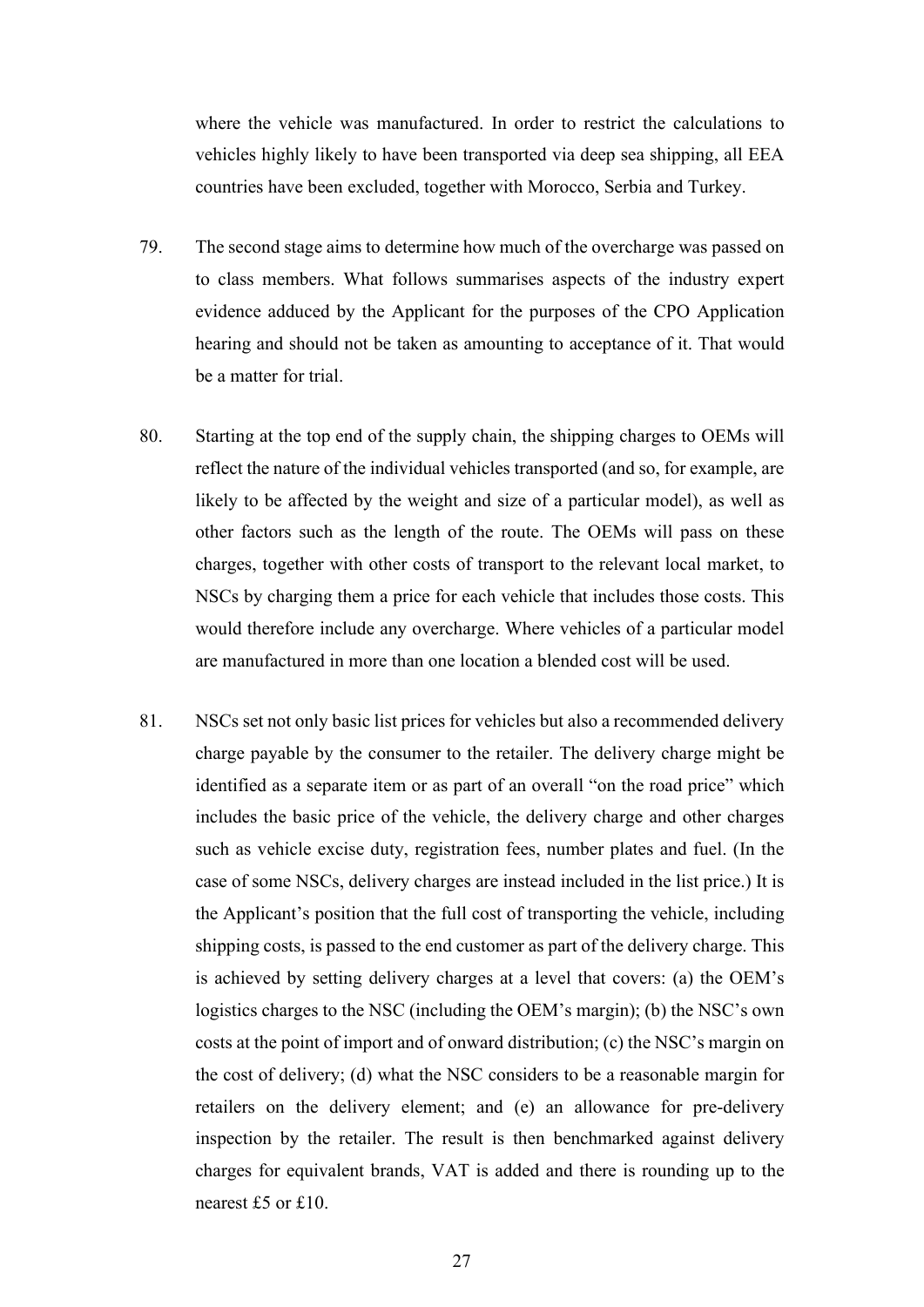- 82. Generally, recommended delivery charges are the same across all models of a particular brand, and the NSC adopts the same approach in determining its charge to the retailer. So whilst the charge by the OEM to the NSC will be model specific, the NSC's charge to the retailer, as well as the recommended delivery charge to the consumer, will be determined by a calculation that involves dividing total projected logistics costs by total projected unit sales across the brand in question, irrespective of the size and origin of the particular vehicle or model. This is the reason why the Applicant maintains that although only 13% of vehicles registered in the UK in the Relevant Period were manufactured outside the UK and Europe (and so were likely to be affected by excessive deep sea shipping charges), it had an impact on the delivery charge of 81.4% of all vehicles registered. It also explains the concept of Excluded Brands in the proposed class definition: that concept only comprises brands which did not ship any vehicles to the EEA during the Relevant Period.
- 83. The experience of the industry experts is that increases in vehicle carrier or other distribution costs are typically reflected in an increase in the delivery charge at the earliest opportunity. However, this will usually not occur if any cost increases are offset by decreases in other costs. Further, delivery charges will generally remain static if overall costs fall. In other words, a *minimum* margin, which the evidence indicates would be a fixed amount rather than a percentage, would be maintained but there would be no price reduction to remove any *increased* margin caused by falling costs.
- 84. Mr Robinson proposes to apply this evidence in the following way. Having measured the aggregate overcharge by brand for a given year (see above), he would divide it by the number of vehicles of that brand registered with the DVLA to arrive at an overcharge per vehicle. It is worth noting here that for brands where only a small proportion of vehicles were imported via a deep sea route the calculation would produce a lower per vehicle figure than that for a brand where a higher proportion were imported in that way (assuming a similar level of overcharge to each OEM), because the effect of the overcharge would be diluted by the proportion of vehicles that were not so shipped. The illustrative calculations indicate that the per vehicle figure could range from a few pence to approaching £60, depending on the brand and the level of overcharge.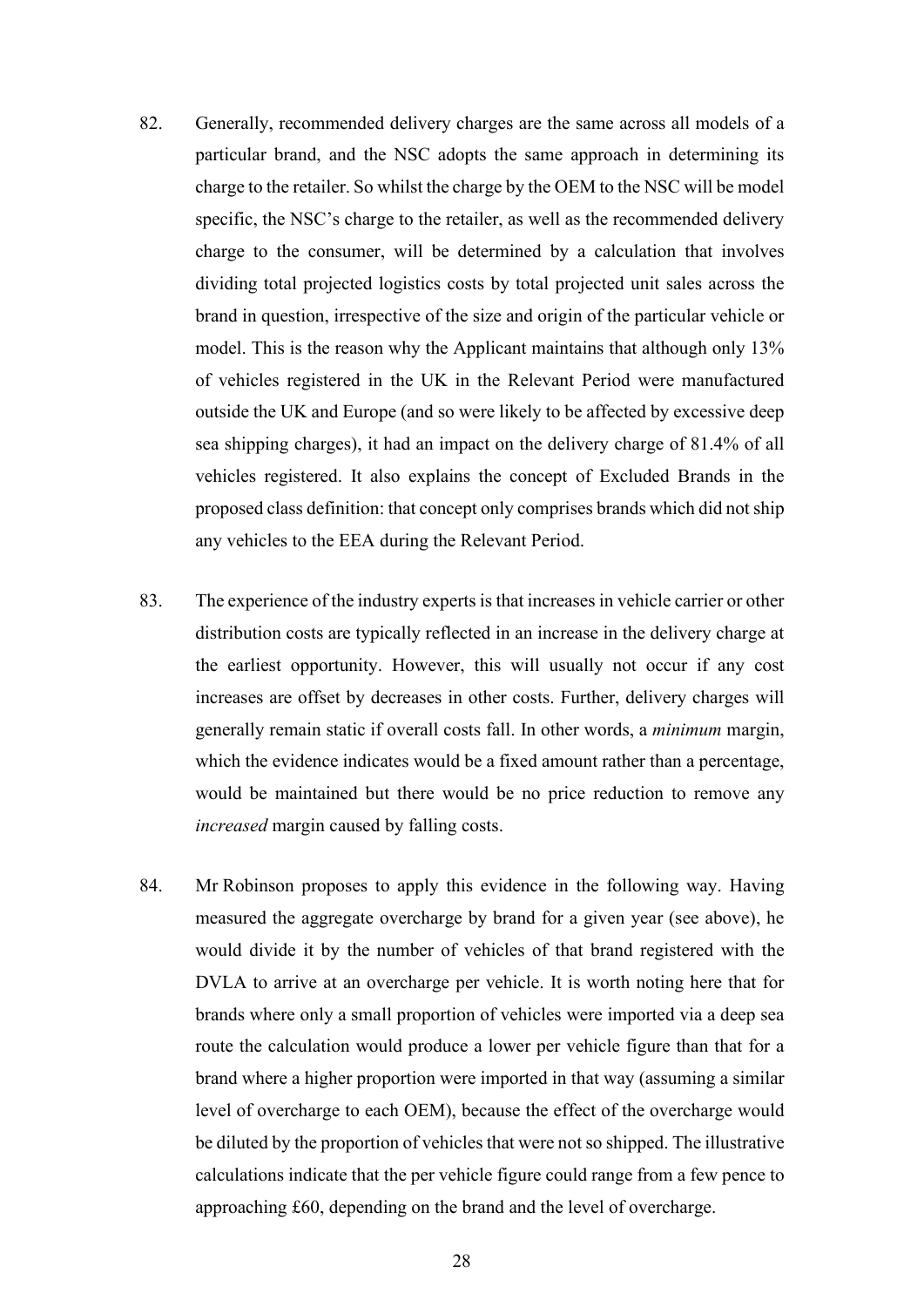- 85. Mr Robinson would then observe the next increase in the delivery charge for that brand, and would calculate the overcharge to the end customer as the *lower* of the overcharge per vehicle and the increase in the delivery charge per vehicle. This would provide figures for the overcharge per vehicle for each brand and for each year. Aggregate damages would be calculated by multiplying the figures by the number of vehicles affected and totalling the results.
- 86. The choice of the lower of these two numbers is designed to limit the amount claimed only to overcharges passed on, rather than overcharges that are absorbed higher in the chain through lower margins as compared to the counterfactual. This is best understood by examples.
- 87. The simplest scenario is where shipping costs increased as a result of the cartel and other costs remained the same. If the NSC raised delivery charges by an amount equal to the increase to restore the margin, then at that stage there would be full pass-on.
- 88. The position is more complex if the effect of the cartel was to *maintain* shipping costs at an artificially high level, when in the counterfactual they would have decreased. In that case, in the counterfactual the delivery charge would not have been reduced (because delivery charges are generally not reduced when costs fall: see above) so there would have been no pass-on at that point. Rather, a higher margin would be earned by the NSC in the counterfactual as compared to the actual position with the cartel in place. However, if other costs increased then in both the actual and counterfactual scenarios the NSC would increase the delivery charge by whatever amount was required to restore its margin. To the extent that the result was a higher delivery charge in the actual rather than counterfactual, Mr Robinson's approach would attribute that element to the overcharge.
- 89. Assume, for example, that the margin sought to be maintained is 100 and that, absent the cartel, shipping costs would have fallen by 25. If other costs remained the same then an increased margin of 125 would have been earned in the counterfactual as a result of the fall, and on Mr Robinson's approach there would be no pass-on to PCMs. Further, if other costs fell then there would also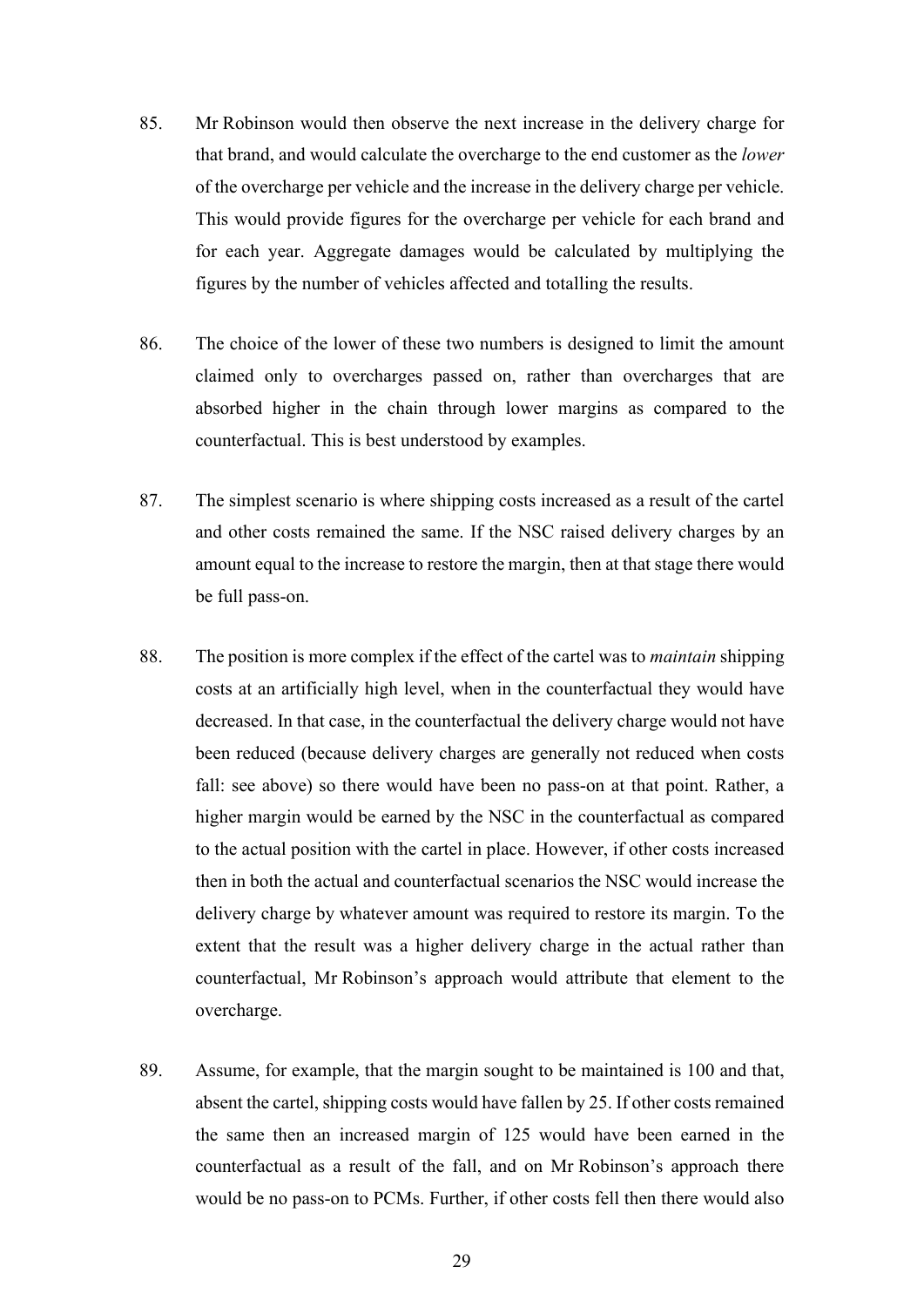be no increase in the delivery charge, and no pass-on, because the delivery charge would be the same in the actual and counterfactual.

- 90. However, an *increase* in other costs could cause an increase in the delivery charge. The extent to which the size of any increase is attributed to the overcharge will depend on the size of the cost increase. For example:
	- (1) If other costs increased by 50 then the delivery charge would increase by 50 in the actual and 25 in the counterfactual (so that the margin is or remains 100 in each case: in the counterfactual the decrease in shipping costs offsets half of the increase in other costs). The charge would therefore be 25 higher than it would have been in the absence of the cartel, equal to the amount of the overcharge.
	- (2) If other costs increased by 25 then the delivery charge would increase by 25 in the actual to restore the margin, but it would not increase in the counterfactual (because the increase in other costs would be fully offset by the reduction in shipping costs). The charge would therefore again be 25 higher than it would have been in the absence of the cartel, equal to the amount of the overcharge.
	- (3) If other costs increased by 10 then the delivery charge would increase by 10 in the actual (to restore margin to 100) but would not increase in the counterfactual. In this case the charge would be 10 higher than it would have been in the absence of the cartel, because in the counterfactual 15 of additional margin would have been retained (25 of shipping cost reduction less 10 of other cost increase).
- 91. Another feature of Mr Robinson's approach is that it is intended to capture overcharges reflected in shipping contracts entered into after the start of the Relevant Period ("affected contracts"), rather than contracts entered into before it. This means that the methodology would only catch delivery charge increases that occurred following the first affected contract to be entered into after 18 October 2006 (being the earliest date from which the Commission could exercise its jurisdiction and the start of the Relevant Period: see [7] above),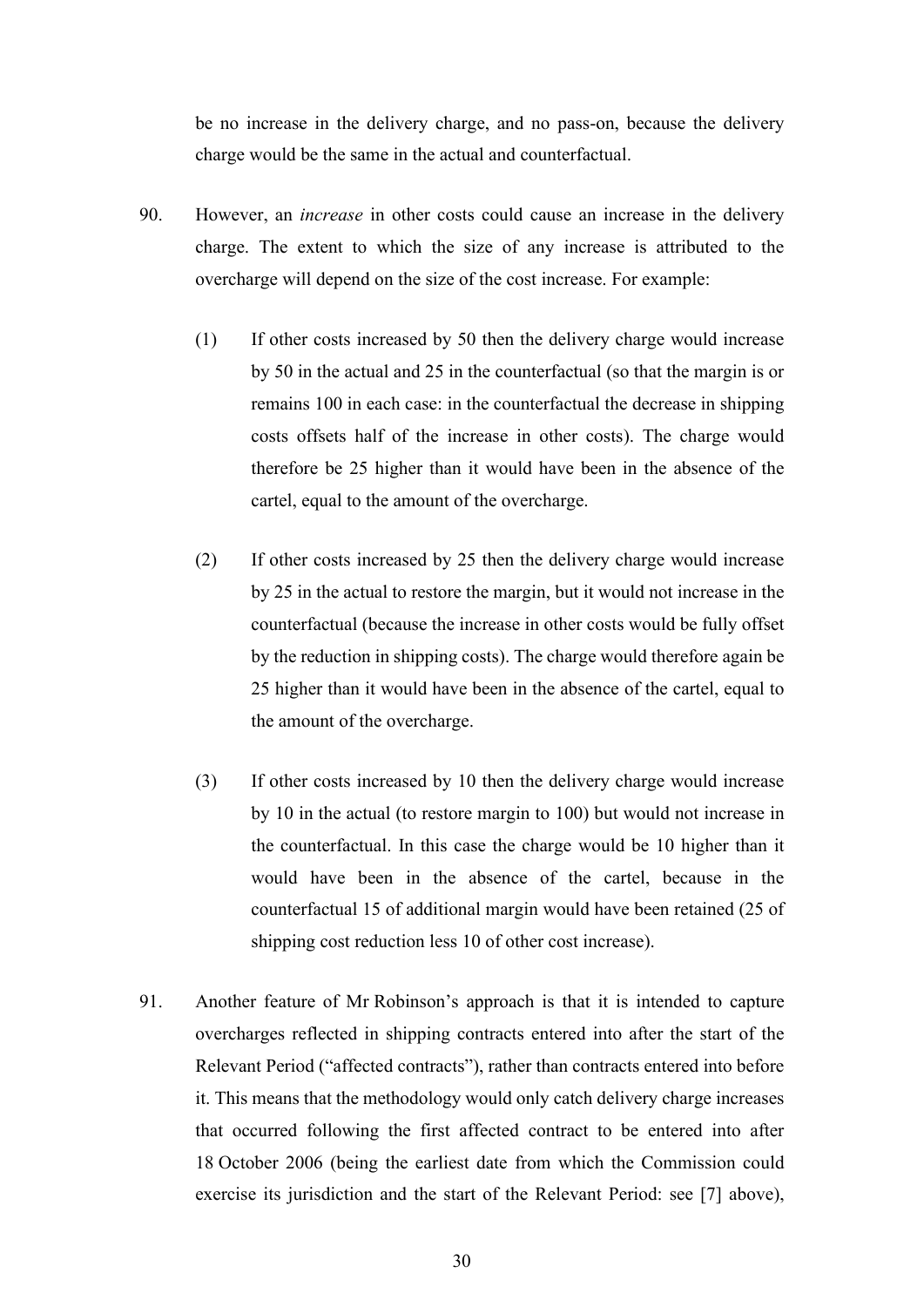rather than increases that may have been affected by any earlier operation of the cartel which was reflected in the terms of contracts agreed before that date and continued to operate for a period after it. The relevant dates would obviously differ between OEMs.

- 92. As discussed further below, the Respondents point out that Mr Robinson's approach at the second stage is not one of the three quantitative methodologies set out in the Commission's *Guidelines for national courts on how to estimate the share of overcharge which was passed on to the indirect purchaser* (2019/C 267/07) (the "EC Pass-on Guidelines"), namely a comparator-based approach, a passing-on rate approach or a simulation approach. In Robinson 2 he responded that those guidelines refer to the role of qualitative evidence, including expert as well as factual evidence, in determining "whether any, and if so which, of the [three] techniques can be used" (paragraph (84)).
- 93. We should add that Mr Robinson has made clear that the methodology is necessarily provisional at this stage. Data disclosed by the Respondents, or evidence adduced, could have an effect on the analysis required to assess the overcharge.
- 94. Ms Ford submitted that the proposed methodology combined qualitative evidence of the industry experts and quantitative evidence of Mr Robinson, in a way envisaged by the EC Pass-on Guidelines at paragraph (37). The grounding of the methodology in industry expert evidence avoided the difficulties that could arise where econometric evidence was provided that was divorced from industry practice.

# *(c) Challenges to the methodology*

- (i) Summary of challenges and general observations
- 95. Two key objections were raised on behalf of MNW and endorsed on behalf of KK. A third objection was raised on behalf of KK. The first objection (on which Ms Demetriou made submissions) was that the Applicant's methodology measured delivery charges when it should have measured the overall price for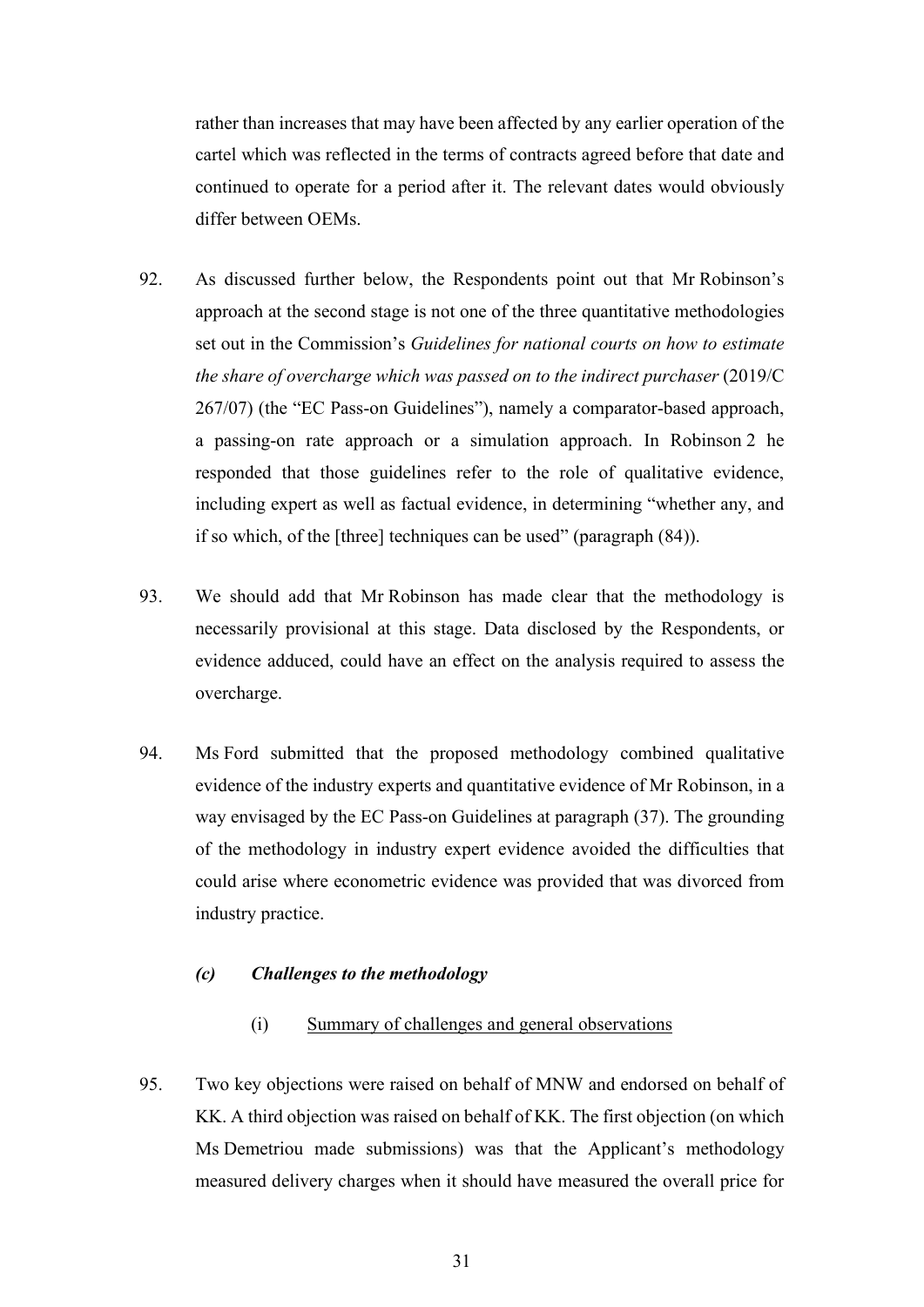the vehicle. The second (on which Mr Piccinin made submissions) was that, even if it was correct to focus on the delivery charge, the methodology measured changes in it over time rather than comparing it to a clean period untainted by the cartel. The third objection, raised by Mr Singla on behalf of KK, was that the methodology was entirely premised on what were said to be extreme factual assertions made by the Applicant's industry experts, and was not capable of dealing with any factual variations. The Tribunal needed to consider what would realistically happen when those assertions were challenged at trial, and in reality the methodology would not be capable of assessing loss on a class-wide basis. The Applicant's submissions wrongly conflated the *Microsoft* test with the test for strike-out or summary judgment.

- 96. We would make three initial observations. First, there was a tendency on the part of the Respondents to regard the "methodology" proposed by the Applicant as being confined to the method of calculation proposed by Mr Robinson, and indeed to one part of it. In our view, and as already indicated (see in particular [76] above), that is too narrow an approach. Mr Robinson's calculation method is based on the industry expert evidence about the method and extent of upstream pass-on of the overcharge (namely, a 100% pass-on through the delivery charge). Mr Robinson proposes, first, an uncontroversial basis for calculating the overcharge, and secondly a mechanism which aims to restrict the claim in a way that ensures that any impact of the cartel prior to the Relevant Period is excluded, and that increases in delivery charges that would have occurred in the absence of the overcharge are not passed on. At each stage he addresses the availability of the data required to allow the methodology to be applied, whether from disclosure or other sources.
- 97. Secondly, we would observe that the question whether the proposed methodology meets the *Microsoft* test is not a relative exercise. The Tribunal's role at the certification stage is not to determine what the best methodology would be in theory, but to assess the one that has been put forward by the Applicant.
- 98. Thirdly, in view of MNW's reliance on the EC Pass-on Guidelines we should comment on them briefly. As explained in those guidelines at paragraph (2),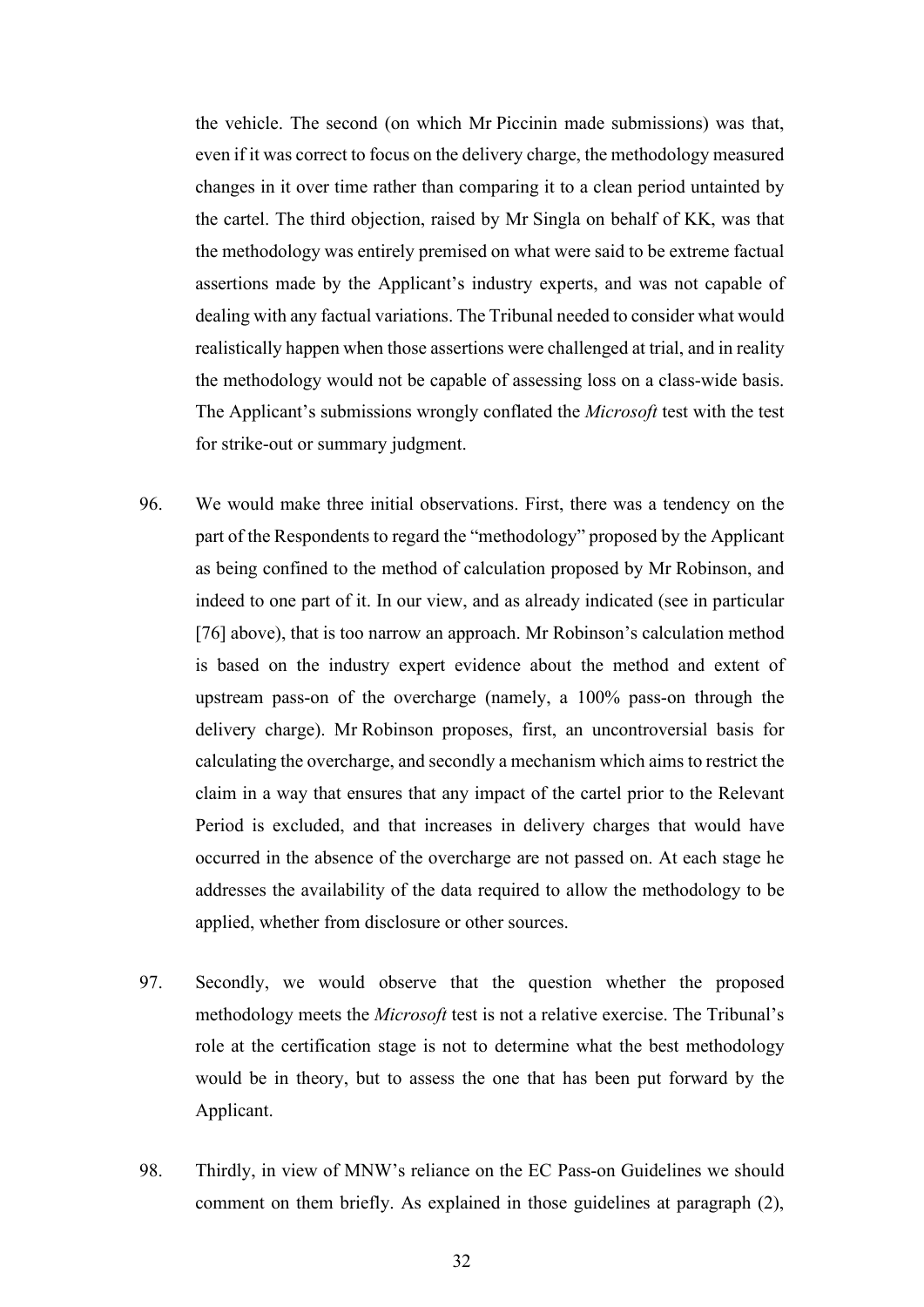they are non-binding, but they are obviously informative and clearly worthy of serious consideration. In addition to the points highlighted by the parties and referred to above, it is worth noting the following:

- (1) At paragraph (6), there is a reminder that judges should pay particular attention to the principle of effectiveness, namely that the exercise of a right to full compensation for harm caused by an infringement of EU competition law should not be rendered practically impossible or excessively difficult.
- (2) There is an emphasis on what is proportionate. In particular, a comparator-based approach is stated to be "preferable when it is feasible and proportionate to implement" (paragraph (120)). References are also made to proportionality in the context of disclosure.
- (3) The court's power to estimate the level of passing on, and rely on assumptions, is stressed, subject to the point that the award must follow the compensatory principle (paragraphs (30) to (35)).
- (4) Section 7, "Choice of Method", explains that no technique should be singled out as always being more appropriate, and makes clear that although econometric techniques may in most cases increase accuracy, they require significant amounts of data that may not be available, or there may be considerable costs in obtaining it. Other qualitative evidence might "play an important role" in determining whether "any or which" of the quantitative techniques described in the guidelines can be used (paragraphs (155) and (156)).
- 99. We address the specific objections raised by the Respondents in detail in the following sections. Since it relates to the nature of the test that we need to apply, it is convenient to deal first with KK's separate challenge (the third challenge) followed by the other two.
- 100. In summary, we have concluded that the methodology proposed does meet the *Microsoft* test, and that the first and second challenges raise issues that are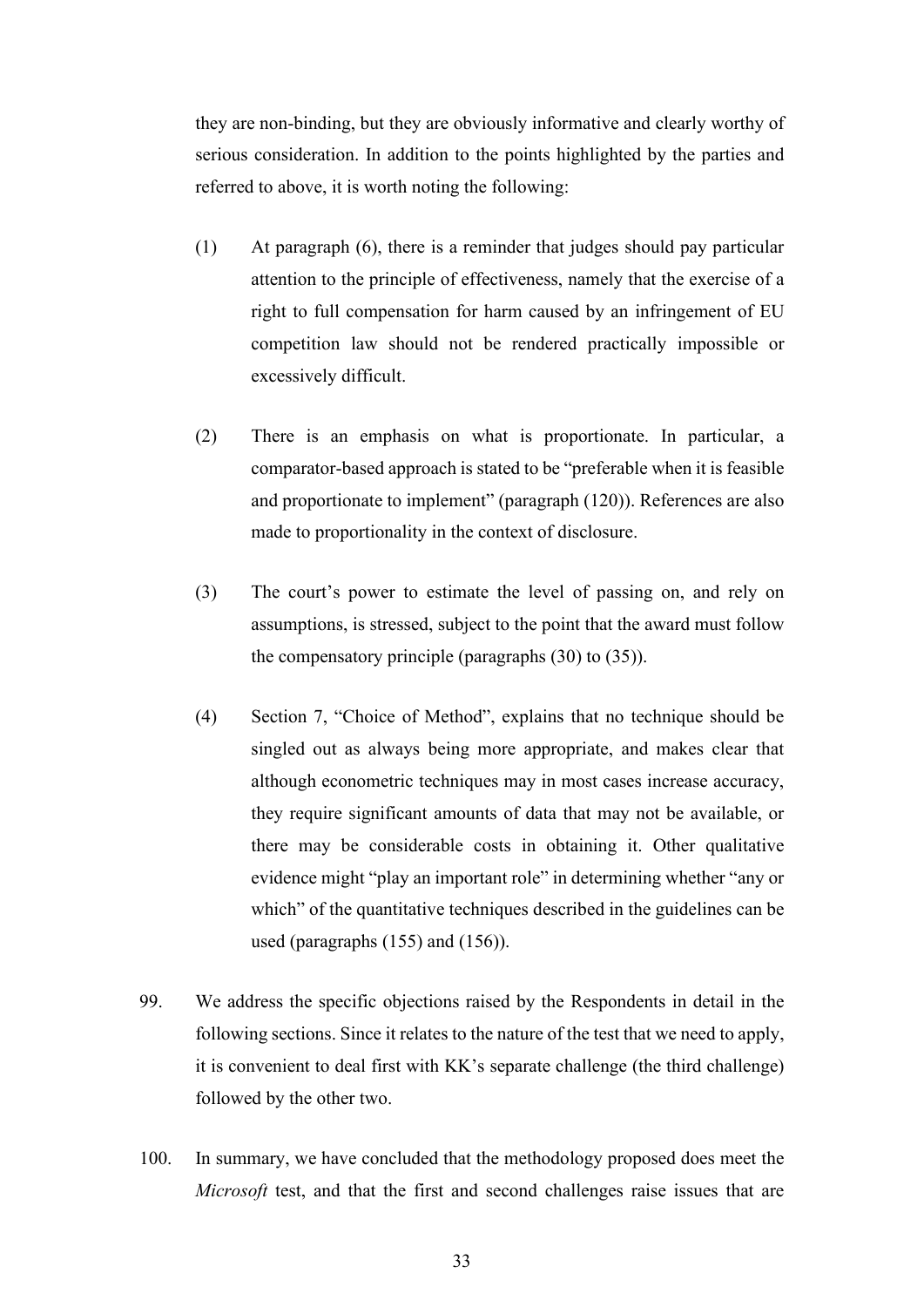properly ones for trial. In particular, the grounding of the methodology in the evidence of the industry experts means that it is not purely theoretical or hypothetical. Mr Robinson has also carefully considered the likely availability of factual data to allow the methodology to be applied. What Lord Briggs described as the "low threshold" of "some basis in fact" for the commonality requirement, being in this context the issue of whether and to what extent there was pass-on to the class, is in our view met. The methodology offers a "realistic prospect of establishing loss on a class-wide basis".

# (ii) Conflation of *Microsoft* test with the test for strike-out or summary judgment/reliance on "extreme" assertions

- 101. Mr Singla for KK submitted that the Applicant's submissions wrongly conflated the *Microsoft* test with the test for strike-out or summary judgment. There were two separate routes to opposing a CPO application, being either to advance a strike out/summary judgment application or to challenge whether the requirements for certification were met. The *Microsoft* test was relevant to determining whether there was a sound methodology enabling the issues to be dealt with on an aggregate basis, and thus whether the requirement for common issues and the suitability requirement were met. In applying that test the Tribunal was required to discharge a gatekeeping role, and whilst there should not be a full determination of the merits the analysis should not be so superficial as to amount to "symbolic scrutiny" (*Microsoft* at [103]).
- 102. In essence, Mr Singla's point was that it was not sufficient that the methodology could work on the hypothesis that all of the Applicant's evidence was accepted at trial (in the way, for example, that a strike out application might be assessed) but rather that it had to be scrutinised having regard to what was realistically likely to happen at trial. He relied on the judgment of Lord Sales and Lord Leggatt in *Merricks SC*, including in particular their reference at [154] to whether "there was a realistic prospect that [the applicant's] experts' proposed methodology would be capable of application in a reasonable and fair manner across the whole width of the proposed class", and their comments at [158] distinguishing the question of real prospect of success and the question of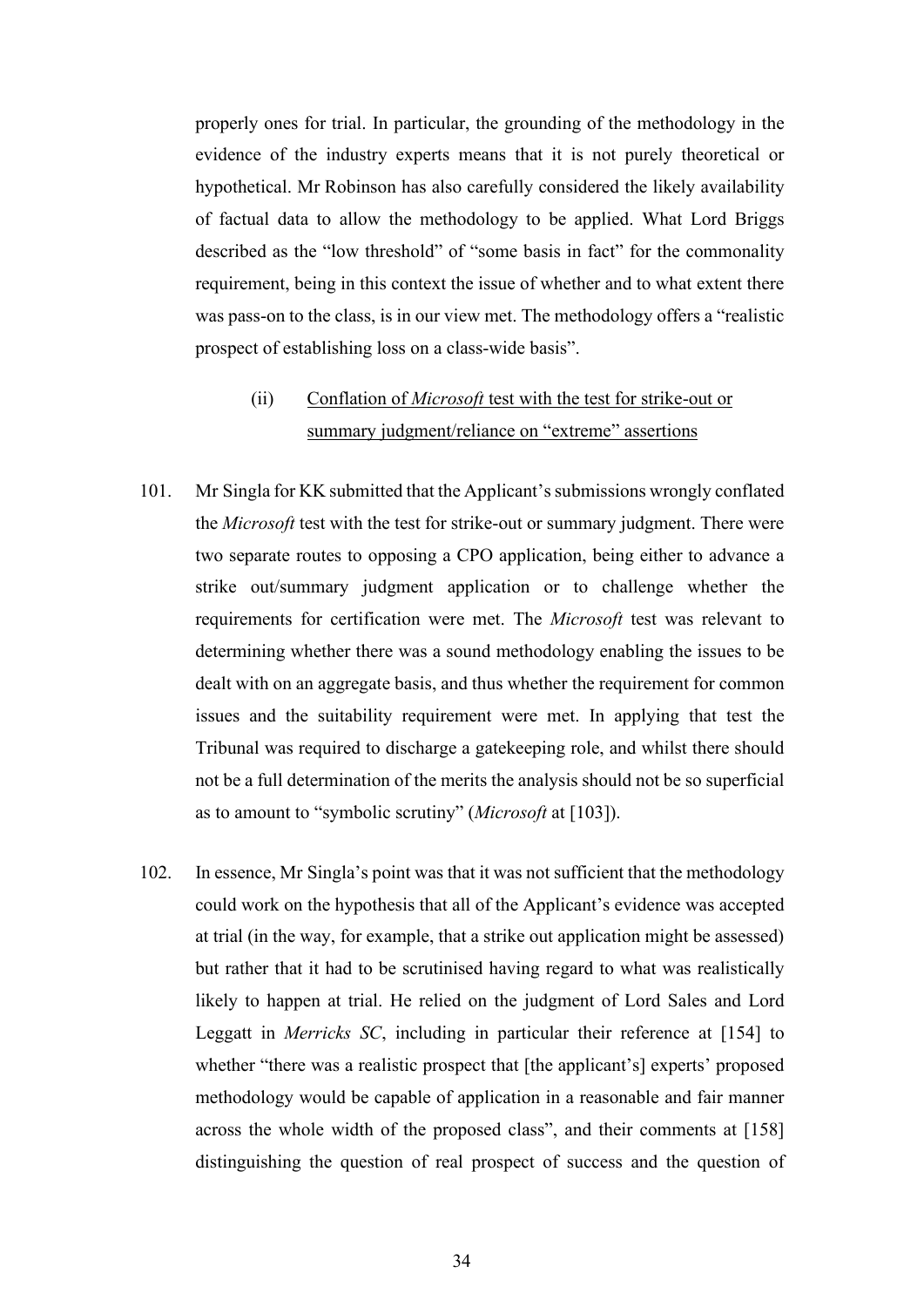whether "the proposed methodology offered a realistic prospect of establishing loss on a class-wide basis".

- 103. Mr Singla criticised the fact that the methodology proposed in this case did not rely on econometric techniques to identify the impact of the alleged overcharge on the level of the delivery charge or to seek a causal link between the overcharge and any increase in the delivery charge. Mr Robinson's methodology simply comprised some mathematical computations of the level of pass-on based on a series of what Mr Singla described as extreme factual assumptions, the failure of any of which would cause the methodology to break down. Those assumptions included that OEMs passed on 100% of the overcharge to NSCs, that NSCs all adopted the same rigid strategy for setting the level of the delivery charge (using an asymmetric cost-plus pricing model where charges were never reduced, but would always be increased to maintain a minimum margin), that the same approach was adopted by those NSCs that did not separately itemise delivery charges, and that retailers always passed on 100% of the delivery charge. Mr Singla submitted that the methodology would not be capable of dealing with any material exceptions to this, and was therefore not sufficiently plausible.
- 104. We agree that the question of certification, including consideration of the proposed methodology, is separate from the power to strike out or grant summary judgment, and that the Tribunal's role is certainly one that involves more than "symbolic scrutiny" of the methodology. However, Mr Singla's criticisms of the proposed methodology go too far.
- 105. We have already made the point that there is no rule that confines the concept of methodology to a particular econometric technique or to the expert evidence of economists. With the exceptions described by Lord Briggs in *Merricks SC*, it is also not our role to determine the merits of the case at this stage. That includes the merits and robustness of the methodology: *Gutmann* at [155], which refers to the refusal of the Canadian Supreme Court in *Microsoft* to resolve conflicts between the experts, that being a question for the trial judge (*Microsoft* at [126]).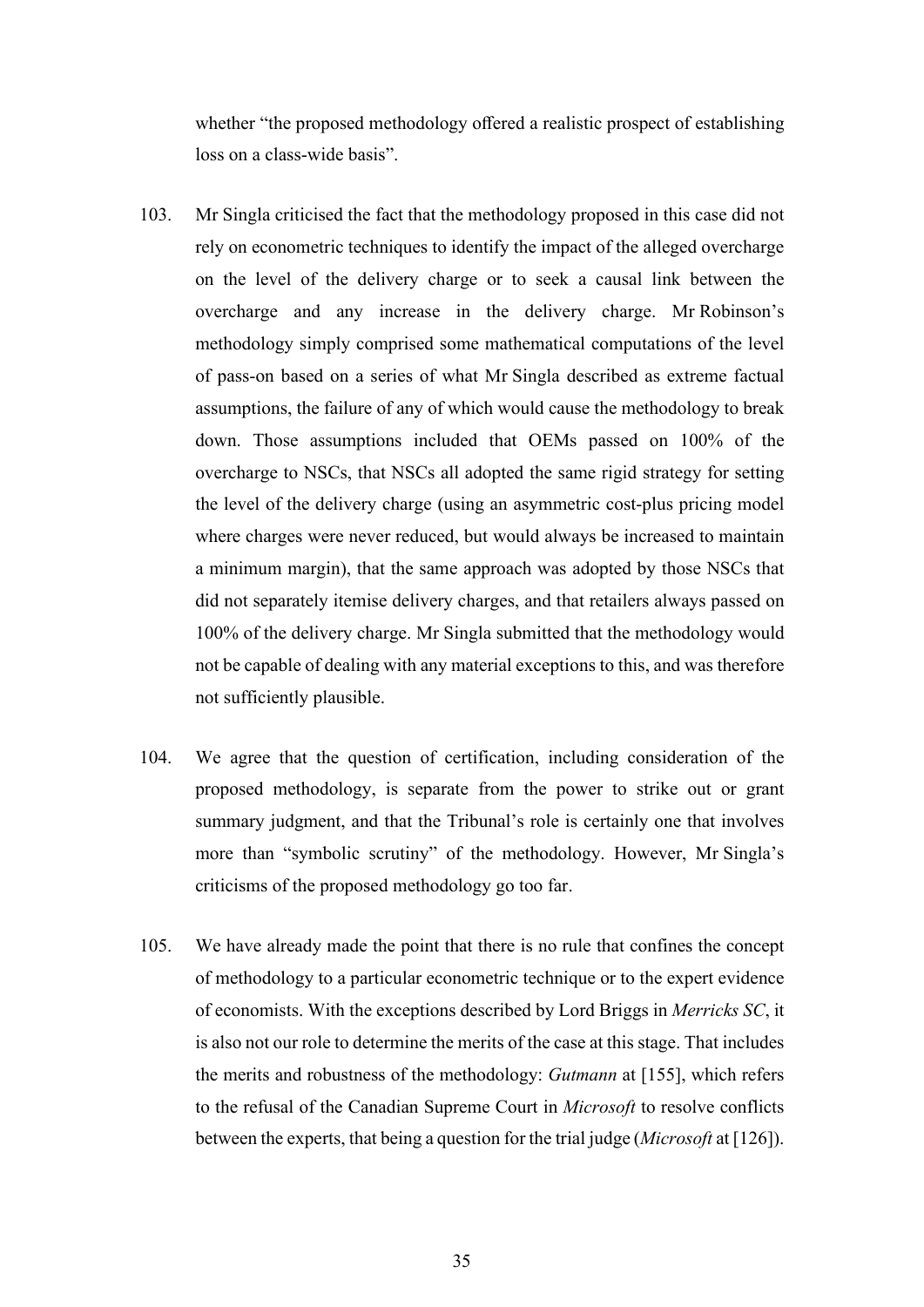- 106. Ultimately, if the Applicant's expert evidence can be successfully challenged at trial, the claim may fail. But the *Microsoft* test is not so onerous that we should reject any methodology that may break down in the face of a challenge to evidence. That is not the "low threshold" that the test is intended to present.
- 107. Instead, we need to determine whether the methodology offers a "realistic prospect of assessing loss on a class-wide basis". "Realistic prospect" means just that. It does not mean that the Tribunal must satisfy itself that the methodology is bound to work, or will work on a balance of probabilities, whatever the evidential challenges. The Tribunal is not conducting a mini-trial.
- 108. Further, the object of the methodology is to establish loss on a class-wide basis. In assessing the methodology it is relevant to bear in mind that the power to award damages on an aggregate basis removes the need to assess loss individually, and that it is also not fatal that some class members may ultimately not be proved to have suffered loss.
- 109. Mr Singla relied on *Jensen and Abesdris v Samsung Electronics Co Ltd,* 2021 FC 1185 a decision of the Canadian Federal Court, but we do not consider that it assists him. It reiterates at [57] that certification is a low hurdle, and at [59] that the "some basis in fact" requirement is a low threshold, to be applied at a stage when the court is not tasked with resolving conflicts in the evidence. It does make clear at [60] to [62] that more than symbolic scrutiny is required, that the court has an important screening role and that the certification process exists in part to prevent defendants from facing actions that are not viable, but we do not read these comments as supporting Mr Singla's submission that the proposed methodology does not meet the *Microsoft* test because it depends on industry expert evidence that may be challenged.
- 110. We have scrutinised the proposed methodology, including the Applicant's industry expert evidence, in detail and have addressed the specific challenges raised by MNW. Both of the Applicant's industry experts have a great deal of experience in the motor industry. Their evidence is clear that any overcharge would have been passed on, and that NSCs would seek to maintain a minimum margin. We would not characterise those as extreme factual assumptions. In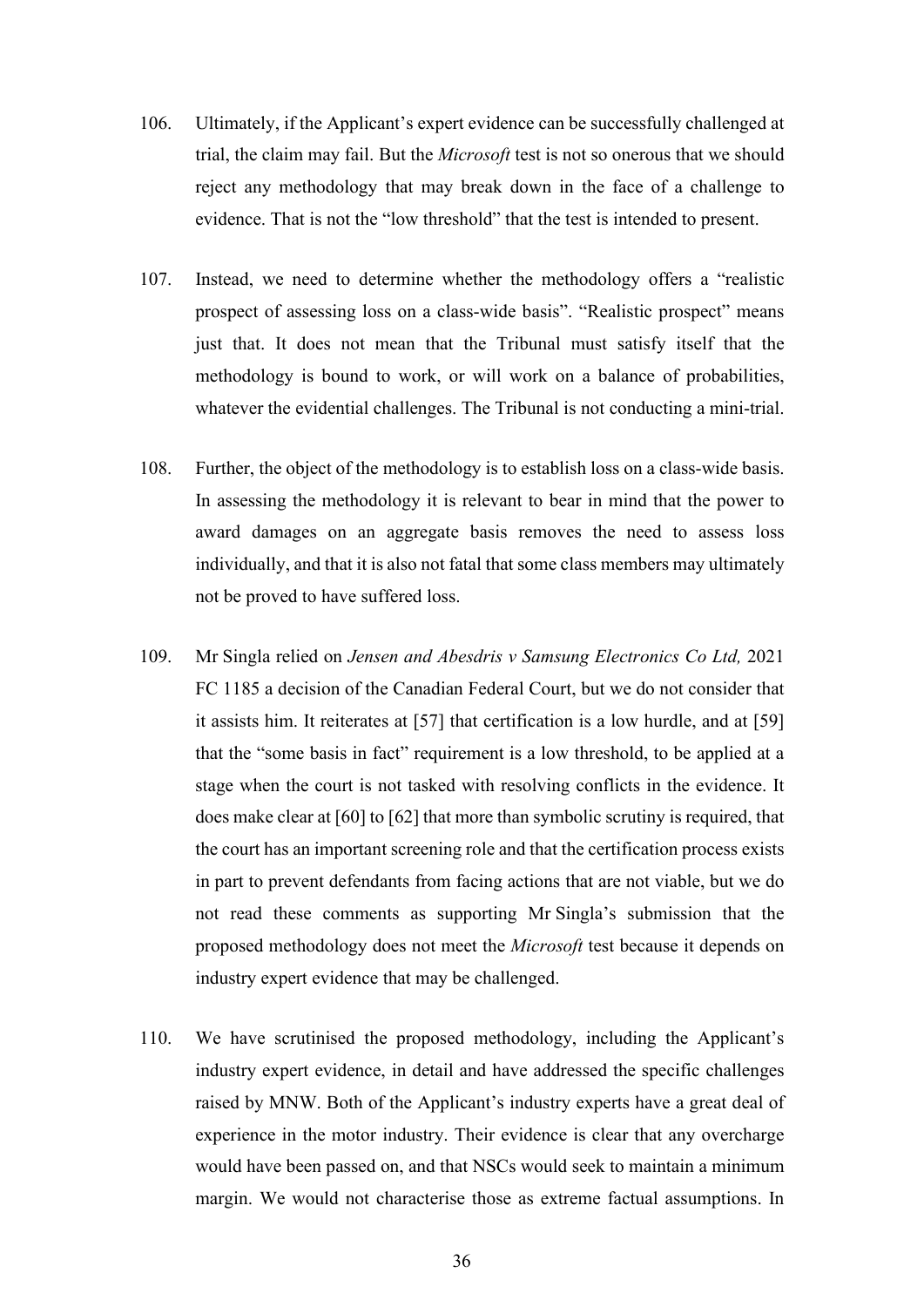principle, they are plausible. Further, whilst some evidence about practice in the industry has been adduced on behalf of KK we have seen nothing that obviously undermines key elements of the Applicant's evidence, such that the methodology would not meet the "realistic prospect" threshold in the *Microsoft*  test. We specifically reject Mr Singla's submission that points of difference between the witnesses means that the Applicant's methodology cannot be "grounded in the facts" as the *Microsoft* test requires. Apart from that comment being directed at the availability of data, it is not our role at this stage to find the facts, beyond determining whether the threshold just referred to is met.

- 111. As discussed further below in relation to the criticism on which we were addressed by Mr Piccinin, Mr Robinson's proposed use of increases in the level of delivery charges is designed to ensure that an excessive amount is not claimed. At this stage we also have no basis to conclude that it would not be feasible for any successful evidential challenge to the quantum of loss claimed to be addressed, whether by adjusting the methodology or by making some other adjustment to the quantum of any award of damages to arrive at a reasonable estimate of loss. To take one example that Mr Singla relied on, if it were the case that it was established at trial that certain categories of class member (such as car rental companies) tended to achieve discounts that reduced or eliminated the effect of any overcharge, or that they negotiated away the effect of any increase in delivery charges, then that could be taken into account in determining the quantum of any award.
- 112. MNW and KK relied on the Tribunal's refusal in *Merricks Remittal* to certify the claim to compound interest in that case on the basis that it failed the *Microsoft* test. This was because, as the Tribunal explained at [92], both methodologies that had been put forward assumed that any saver or borrower would have used the amount by which their purchases would have been cheaper in the counterfactual to add to savings or to reduce borrowings, so assuming the answer to the relevant question, which was what they would have done with the money. Suggested modifications to the method were also considered at [94] and rejected because of the way in which cost savings would have been made, incrementally in small amounts, and because of wide divergences between members of the class. The Tribunal concluded at [95]-[97] that no credible or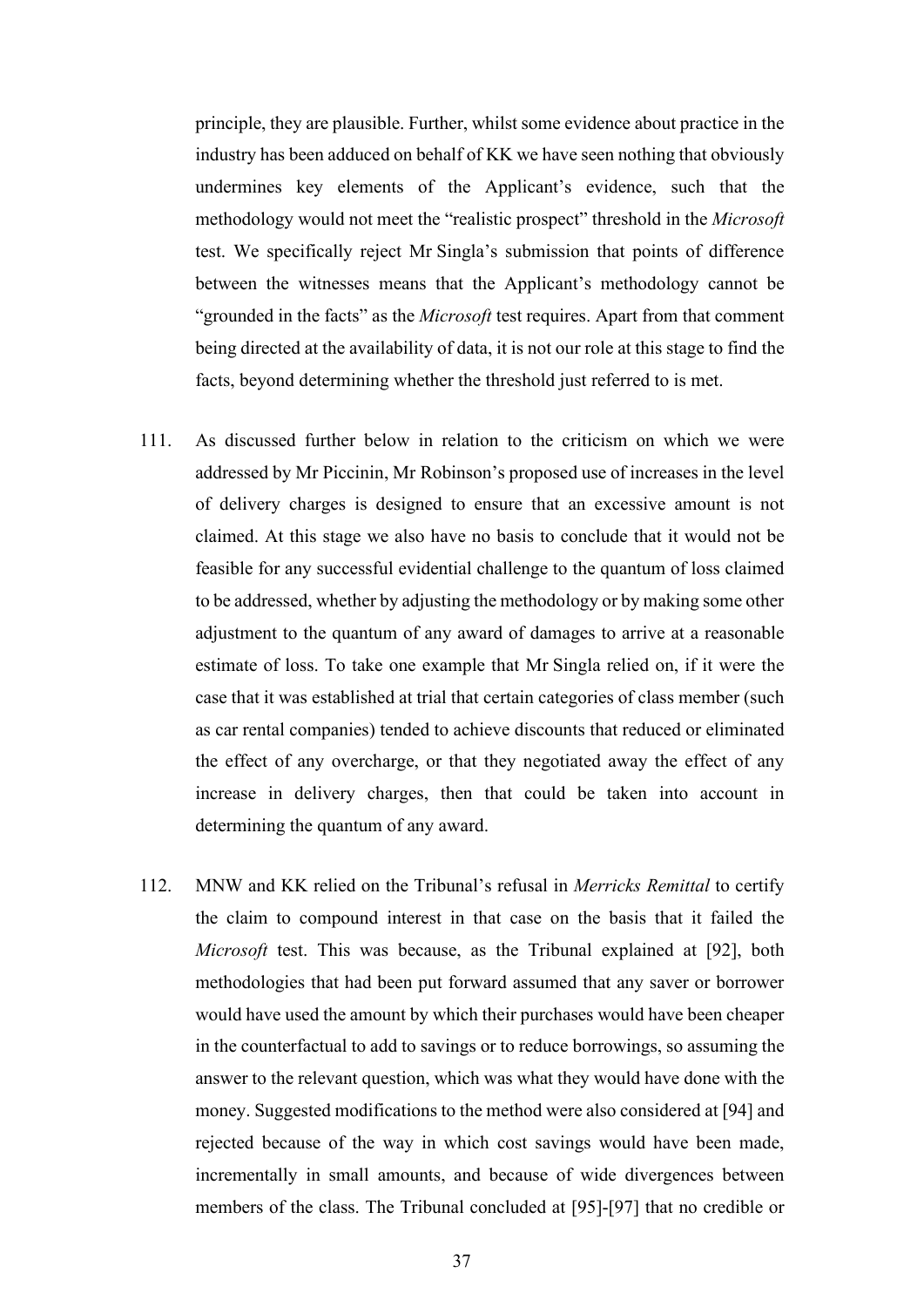plausible method had been put forward to estimate the part of the overcharge that would have been saved or used to reduce borrowings, that the defect was not remedied through the power to award damages on an aggregate basis under s. 47C(2), and that the absence of a plausible methodology meant that the claim for compound interest was not suitable for collective proceedings. The Tribunal left open at [98] whether recovery of compound interest was a common issue.

113. We do not consider that the compound interest issue discussed in *Merricks Remittal* is comparable to the methodology proposed here. The difficulty there was an assumption about the use of the amount that would have been saved on purchases, which there was no basis for the Tribunal to accept. Here, there is evidence from industry experts, key elements of which have not been obviously undermined.

# (iii) Overall price vs. delivery charge

- 114. Ms Demetriou's overarching submission was that class members bought vehicles, and nothing else. They did not pay for a vehicle and also for a delivery service. The vehicles they bought were already in the country when they acquired them. The Applicant's proposed methodology was defective because it failed to address the fact that there was a single transaction for a single price. It did not therefore determine the question whether class members paid more for their vehicles than they would have done in the absence of the infringement. The fact that there might be a separate line item on an invoice for a delivery charge made no difference. Money is fungible, and the question whether loss was suffered could not turn on how an invoice might or might not be itemised. She described this as a hard-edged legal point that was fatal to the Applicant's case.
- 115. Ms Demetriou submitted that any overcharge was a small cost affecting a small proportion of vehicles and the Applicant was relying on pass-on to an indirect purchaser. She pointed out that the EC Pass-on Guidelines made clear that passon from a direct purchaser was less likely where that purchaser is heavily competing with firms unaffected by the cartel (paragraph (54)). Ms Demetriou relied on an example at paragraph (61) of the guidelines, which describes a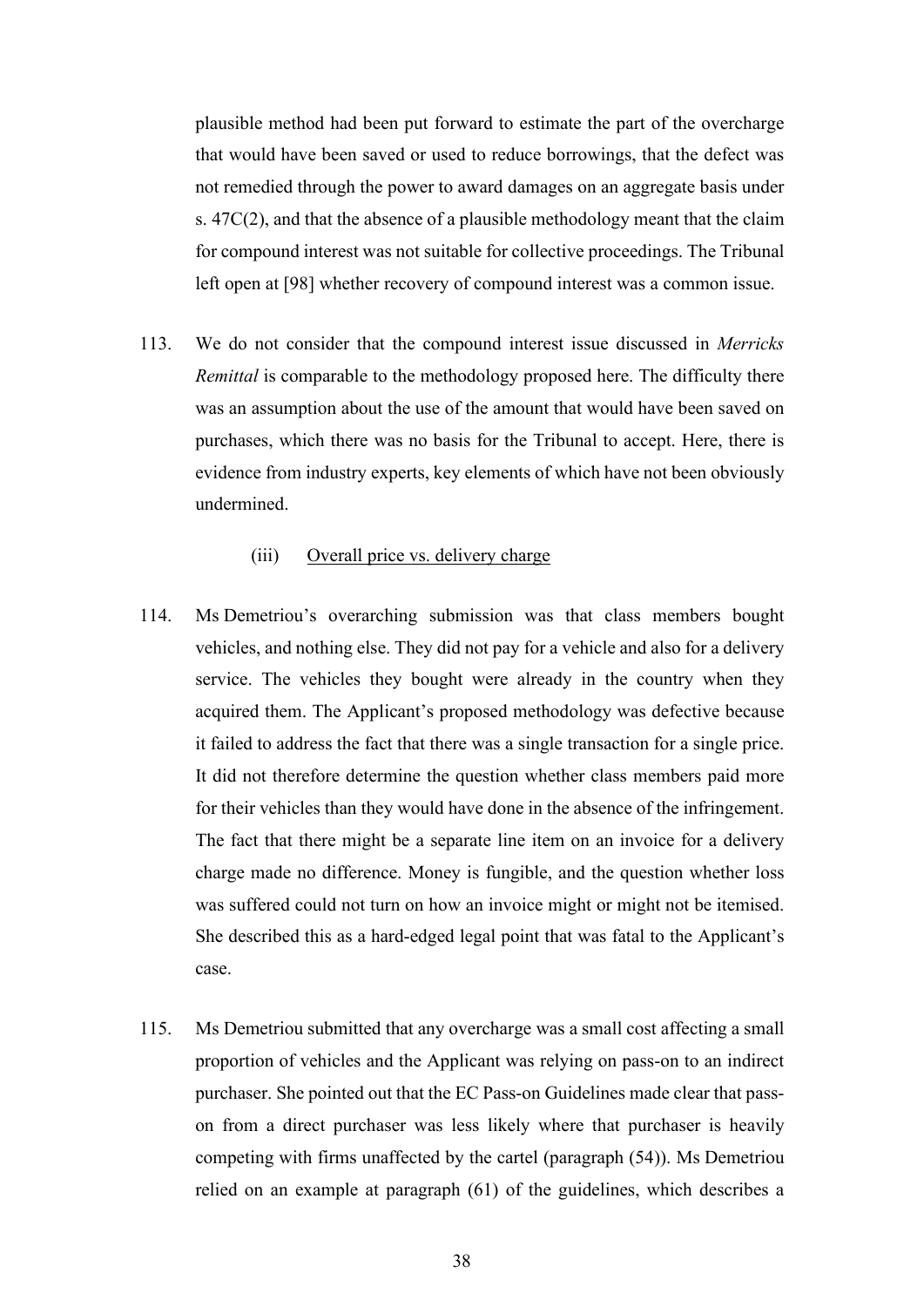scenario where one of 10 producers of apple juice in the relevant market sources apples from a supplier involved in a price-fixing cartel. The affected producer would be constrained from passing on a cost increase attributable to the cartel because of the loss of sales that would follow.

- 116. We would make two responses to this point. First, while it is the case that only 13% of vehicles registered in the UK in the Relevant Period were likely to be directly affected by excessive deep sea shipping charges, on the Applicant's case any overcharge affected 81.4% of vehicles acquired, because delivery charges are uniform across a brand (see [82] above). It is arguable that the example given at paragraph (62) of the guidelines, where all 10 producers source apples from suppliers involved in a price-fixing cartel and the guidelines comment that it is more likely that overcharges would be passed on, may be somewhat closer to the facts of this case. (Obviously individual brands are likely to have been affected to a greater or lesser degree depending on the proportion of vehicles of that brand transported by deep sea methods.)
- 117. Secondly, and importantly, vehicles are not readily comparable to apple juice, which the EC Pass-on Guidelines rightly describe as a "rather homogenous" product. There is undoubtedly significant competition in the vehicles market, but nonetheless there are obvious differences between brands, and between models of different brands that compete with each other. Indeed, the MNW Joint Response accepts that the products are not homogenous. The lack of homogeneity is likely to have affected the extent of any constraint in passing on what would on any basis equate to a small element of the overall price, notwithstanding the competitive nature of the market. (See further below on this point.)
- 118. Ms Demetriou further submitted that, given the single transaction of acquisition of a vehicle, it could not be right for the methodology to consider only the delivery charge, even where that exists as a separate line item (which it does not in all cases). The proposed methodology was defective because it failed to permit any examination of whether the overall price was set in a way that resulted in overcharges not being passed on, or not being passed on in full. In particular, list prices might be set in a way that offset a higher delivery charge,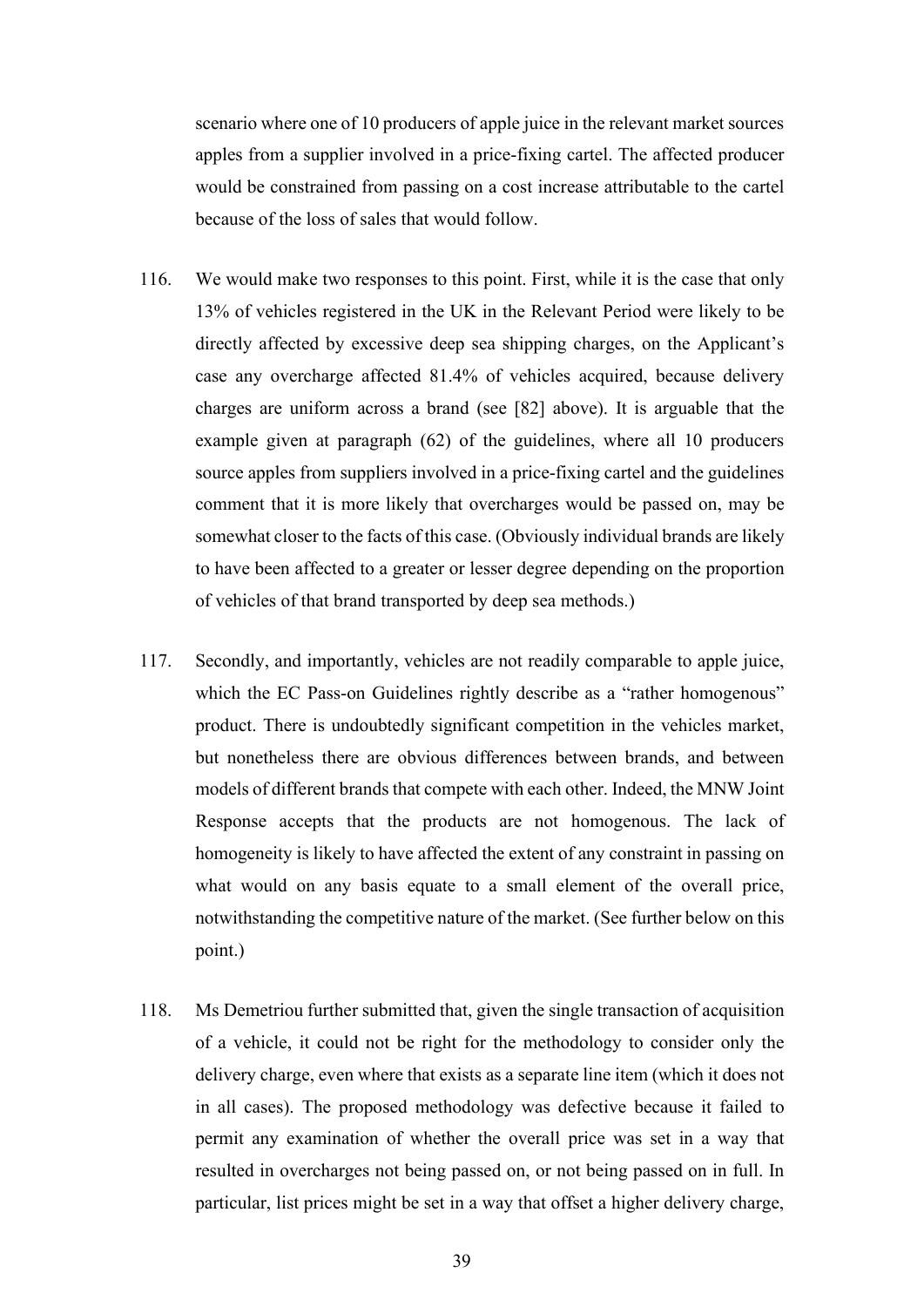or the class member could receive a discount on the price of the vehicle with the same result.

- 119. For example, MNW point to the BMW X5, which is manufactured in South Carolina but which they say competes with models from Excluded Brands such as the Audi Q8 or Land Rover Discovery. List prices would need to be set, or discounts negotiated, to ensure that the X5 was competitive. The methodology had to be capable of investigating whether, notwithstanding the competition, higher overall prices were charged for X5s than would have been the case absent the cartel. The Applicant's methodology did not allow causation to be established by reference to the only transaction entered into, namely the purchase of the vehicle.
- 120. Ms Ford's primary response to this point was that the fact that a class member might have achieved a good price for the vehicle overall was not relevant, because it was a benefit conferred by a third party, and such benefits should not be taken into account unless in some sense caused by the breach of duty. She relied in particular on *Globalia Business Travel S.A.U. of Spain v Fulton Shipping Inc of Panama* [2017] UKSC 43 ("*Fulton*") where, following termination of a charterparty after a repudiatory breach, the defendant charterers sought to limit the claim against them by bringing into account the benefit the owners achieved by selling the vessel in 2007 at a higher price than would have been achieved had it been sold in 2009 after the charterparty had run its course. The Supreme Court, agreeing with Popplewell J at first instance, held that there was no requirement to give credit for the benefit.
- 121. We are not persuaded that this addresses the Respondents' point. Not only is there no separate transaction or event of the kind considered in *Fulton* (because class members entered into single transactions to acquire the vehicles), but it rather assumes the answer to the question posed. *Fulton* emphasises that the issue is one of causation. To be brought into account, a benefit "must have been caused either by the breach … or by a successful act of mitigation" (Lord Clarke's judgment at [30]). In *Fulton* the benefit of avoiding the fall in value of the vessel was not legally caused by the repudiation, nor was it an act of mitigation. This was because the vessel could have been sold at any time,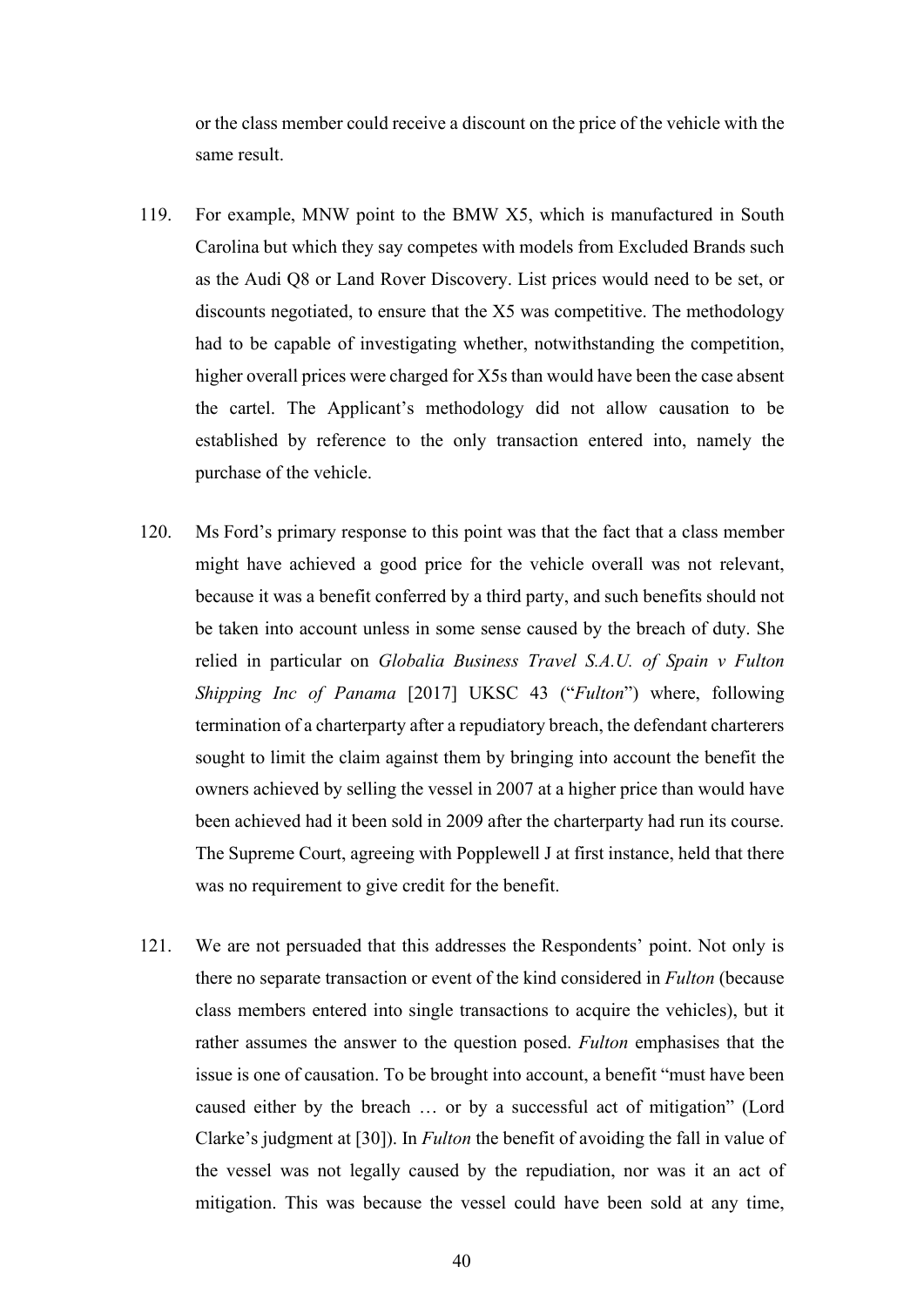including during the charterparty, and the decision to do so was a commercial one at the owners' risk, independent of the charterparty and its termination.

- 122. Ms Ford also relied on a discussion in *Sainsbury's Supermarkets Ltd v Mastercard Incorporated* [2020] UKSC 24; [2020] 4 All ER 807 ("*Sainsbury's*") from [192] onwards which also referred to *Fulton* (see [202], [213] and [219]). But in that case there was no dispute that the overcharge was passed *to* the merchants. The discussion was about the relevance of the merchants' *response* to the overcharge that was undoubtedly imposed on them, whether by reducing their margins, raising prices or cutting other costs. It was held that the merchants could plead the overcharge as the *prima facie* measure of their loss without proving a consequential loss of profit (at [199]) because profitability was not the relevant measure of damage (at [203]). However, in some scenarios steps taken would be taken into account in determining the question of mitigation, in respect of which the merchants did not have the burden of proof (at [206]-[216]). That is different to the point being made by the Respondents here, which relates to whether and how a *prima facie* measure of loss can be established, in the form of an overcharge passed on to class members.
- 123. If it was the case, for example, that any discount that a class member was able to negotiate would have been the same amount irrespective of any overcharge, then in principle the discount would not affect the class member's claim. However, if it was the case that pass-on did not occur because discounts were negotiated, or list prices were set, in a way that would have differed in the counterfactual as compared to the actual, such that any overcharge was not passed on or was passed on a lower amount, then it is likely that the claim would be affected.
- 124. The Applicant submitted that this could only be demonstrated in a case where the customer specifically negotiated away the delivery charge, which the industry expert evidence indicates would be a rare occurrence, rather than achieving a discount on the overall price. Again, however, this rather assumes the answer to the question, namely whether list prices or any discounts on the overall price were affected by the cartel.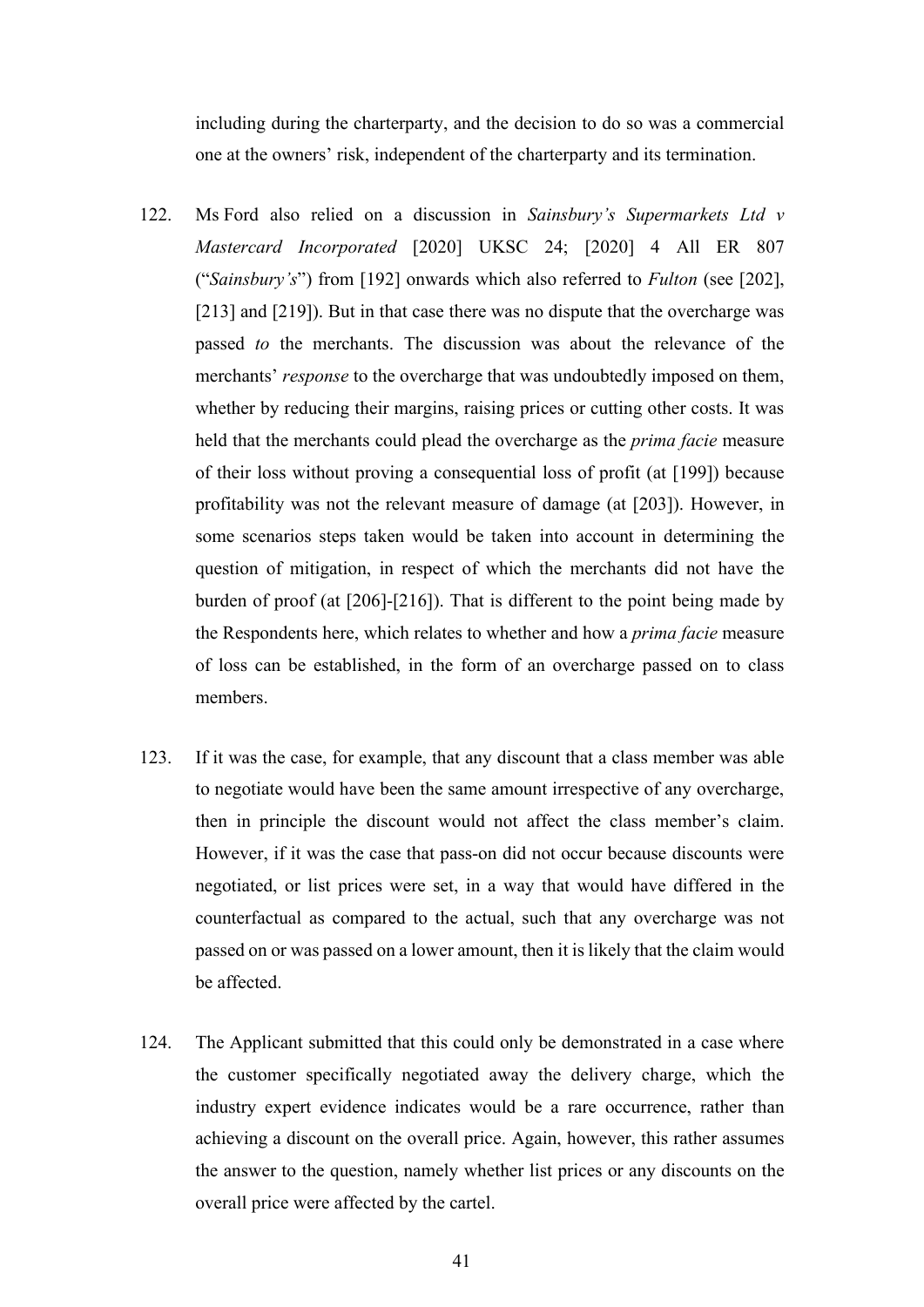- 125. We do however agree with Ms Ford that questions of causation are matters for trial. They are acutely fact-sensitive. For now, the test is whether the methodology satisfies the *Microsoft* test, namely that it offers a realistic prospect of establishing loss on a class-wide basis. The Applicant's industry expert evidence is that it is "highly unlikely" for OEMs and NSCs not to recover their delivery costs in full and "rare" for a retailer to discount the delivery charge, there being "no customer expectation to do so". Importantly, the evidence of the Applicant's industry experts is that delivery charges are considered to be a separate cost item which must be recovered, such that increases in delivery costs are not absorbed. In other words, they are not simply wrapped up in, or considered as part of, a single undifferentiated price, but are considered separately. Whether that is correct or not, and whether delivery charges are discounted in other ways, can only properly be tested at trial.
- 126. Further, as Mr Robinson points out in Robinson 2, the negotiating characteristics of the parties are the same in the counterfactual and actual scenarios. The seller's motivation to recover costs (and maintain margins) would be the same. As already indicated, the industry expert evidence indicates that delivery charges are considered to be a separate cost item which must be recovered. For a purchaser, the amounts are likely to be very small as compared to the overall price: for example a £20 increase in the delivery charge of a £20,000 vehicle would represent a price change of just 0.1%. In order to show an impact on the purchaser's position there would need to be high elasticity of demand associated with small changes in price, meaning that customers would have to be very sensitive to price changes such that sellers would lose customers if they tried to recover the increased cost. Mr Robinson suggests, based on a previous study, that it is unlikely that buyers of vehicles would be as sensitive as would be required to make a difference. The obvious differences that exist between models of different brands, even where those models are in direct competition with each other, reinforces this.
- 127. Whilst the evidence adduced so far by the Respondents challenges the Applicant's evidence in part, it does not persuade us that the methodology fails the *Microsoft* test. We note that no evidence has been provided which indicates that discounts would have differed in amount in the counterfactual, and there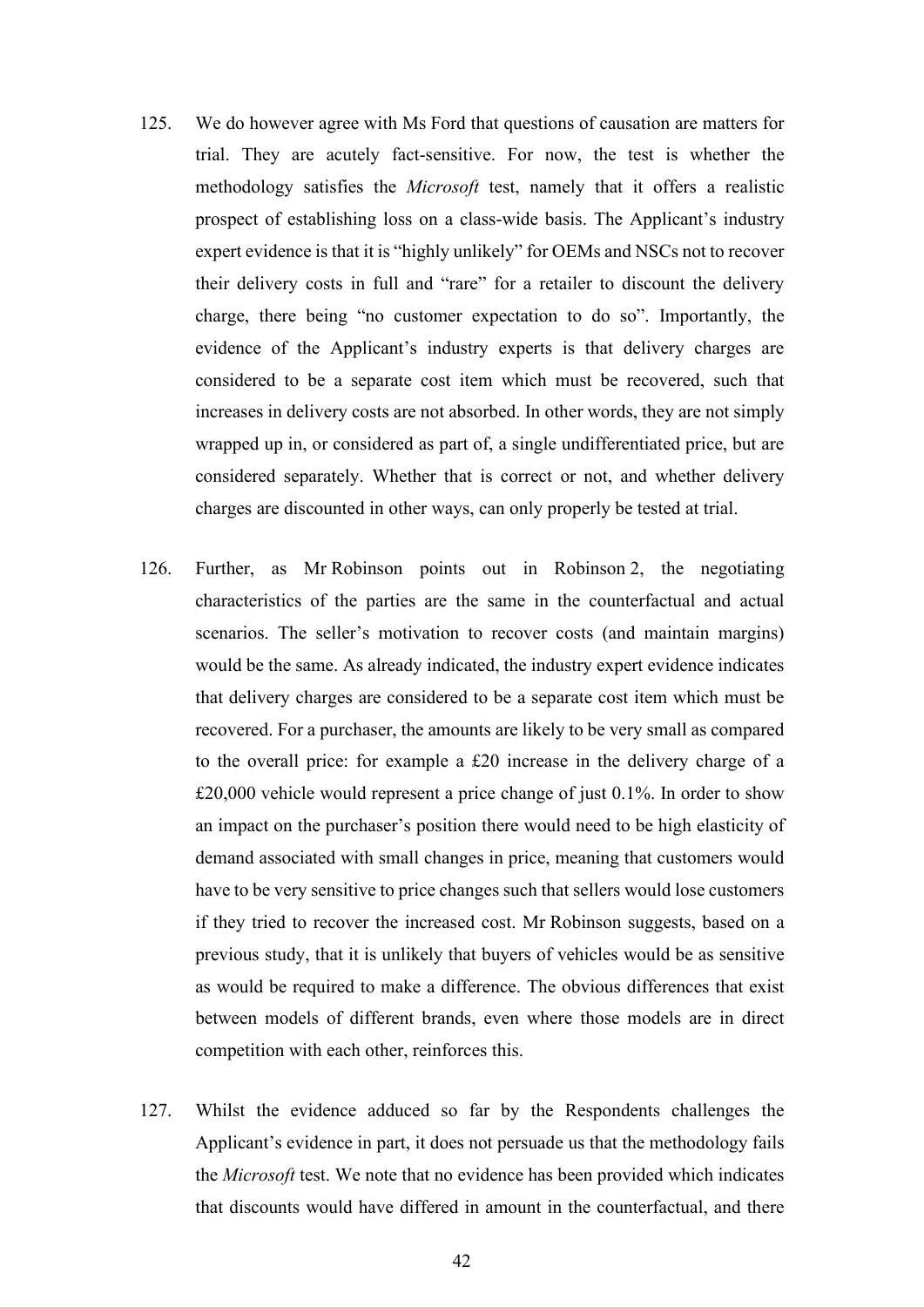was no evidence about how list prices are set. The expert economic evidence of Dr Majumdar, produced for KK, does not have the same grounding in evidence of practice in the industry as that of Mr Robinson. Further, and as we have already commented, KK's industry-related evidence does not obviously undermine key elements of the Applicant's evidence (see [110] above). It does, unsurprisingly, suggest that discounts could be negotiated, particularly by large business customers, and also that the delivery charge element may not be immune from that negotiation. However if that were so, and it appeared that the discount would have been lower in the counterfactual (as might be the case if, for example, discounts were calculated in percentage terms by reference to the overall price, or increases in delivery charges were negotiated away) then an adjustment could be made to any award to reflect the lower level of pass-on that that would imply.

### (iv) Changes in delivery charge vs. clean period comparison

- 128. Mr Piccinin submitted that, even if the Respondents were wrong in maintaining that what should be considered is the impact of any overcharge on the overall price rather than its impact on the delivery charge, the proposed methodology adopted the wrong approach. What it did was measure changes in the delivery charge over time, whereas what it should do was determine the difference between the level of delivery charges in the actual and counterfactual scenarios. That could be done by comparing delivery charges in the period affected by the cartel to those in a clean period untainted by the cartel using a regression analysis, or by using some other accepted method such as the passing-on rate approach discussed in the EC Pass-on Guidelines at section 5.2.1.
- 129. Two specific objections were raised. First, even on the basis of the Applicant's expert evidence, the proposed methodology could not demonstrate that delivery charges would be lower but for the cartel. This was because the industry experts had explained that, in setting delivery charges, NSCs undertook a benchmarking exercise against equivalent brands and also rounded up to the next £5 or £10. They also "often" increased delivery charges in line with increases in those of competitors, even if costs had not increased. Bearing in mind that the illustrative calculations produced very low per vehicle overcharges for a number of brands,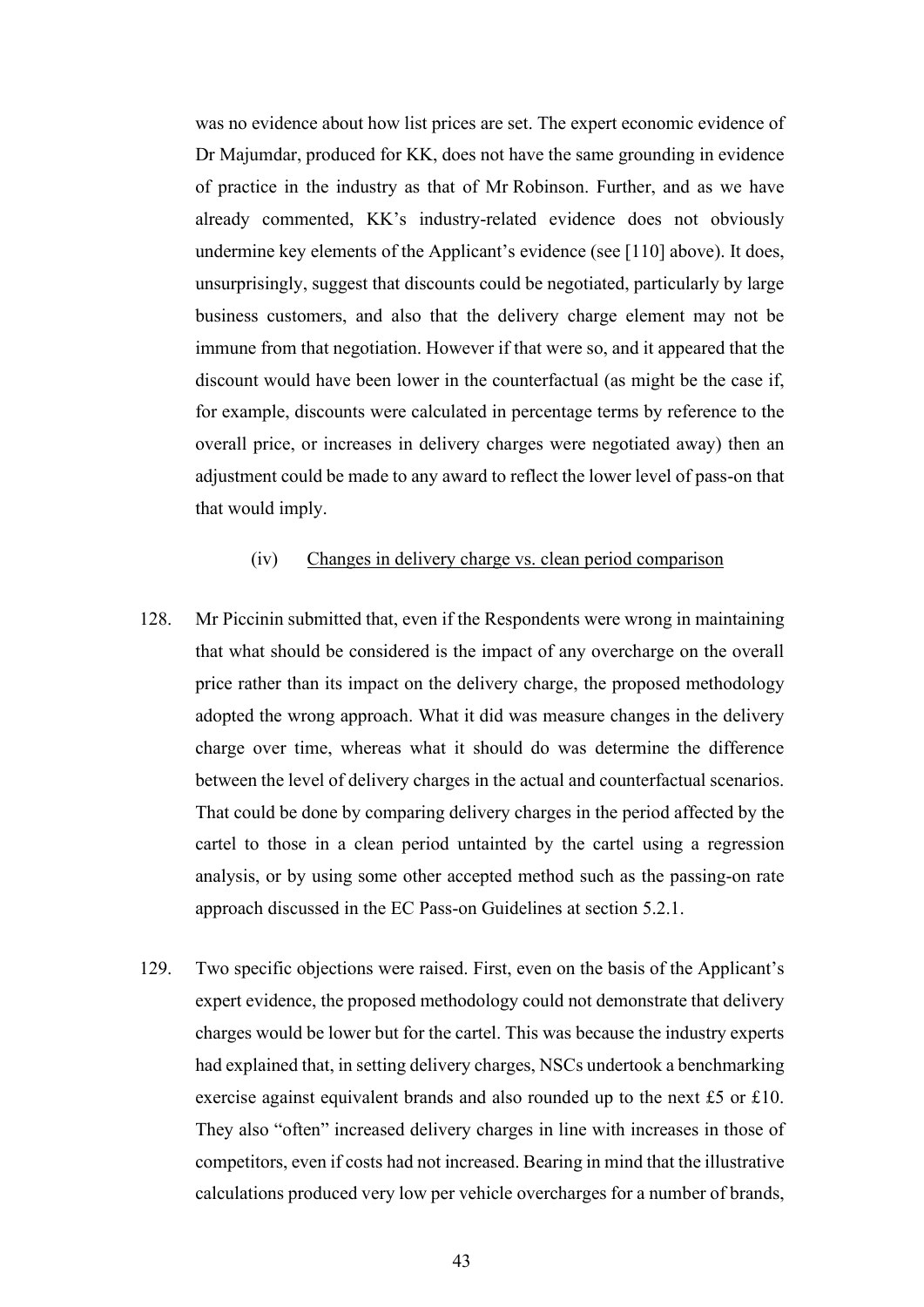any overcharge could readily be lost in the benchmarking or rounding exercise. In other words, "but for" causation could not be established because it could not be shown that but for the overcharge the delivery charge increase would have been lower, or not made at all.

- 130. Secondly, Mr Robinson's approach was inconsistent with demonstrating a legal or proximate causative link between an increase in the delivery charge and any overcharge. The proposed methodology tied the claims to price increases that were proximately caused by other things, rather than demonstrating that the overcharge was the effective or legal cause of the increase.
- 131. Mr Piccinin's submissions, like those of Ms Demetriou, were very attractively put. However, in our view they suffer from the flaw of focusing too narrowly on one element of the methodology, rather than standing back and considering it as a whole.
- 132. It must be borne in mind that the central evidence of the industry experts is that shipping costs, and therefore overcharges, would have been passed on in full via the delivery charge. But rather than simply assuming that the full overcharge can therefore be claimed, the methodology makes material adjustments that will have the effect of substantially scaling back the amount claimed by: (a) excluding from consideration any overcharge already reflected in shipping contracts in place at the start of the Relevant Period; and (b) further excluding any overcharge reflected in shipping contracts entered into after the start of the Relevant Period, except to the extent that there is an increase in the delivery charge. Mr Piccinin's criticisms really concentrate on the way in which the claim is scaled back.
- 133. With this point in mind, Mr Piccinin's first point is clearly a matter for trial. The Applicant will need to meet any challenge that benchmarking and rounding had such a material effect in practice that it is not possible fairly to apply the methodology either at all or in respect of particular brands to give a reasonable determination of the amount of the loss to the class. But at this stage we do not see that this challenge prevents the methodology from offering a realistic prospect of establishing loss on a class-wide basis. We reiterate that the focus is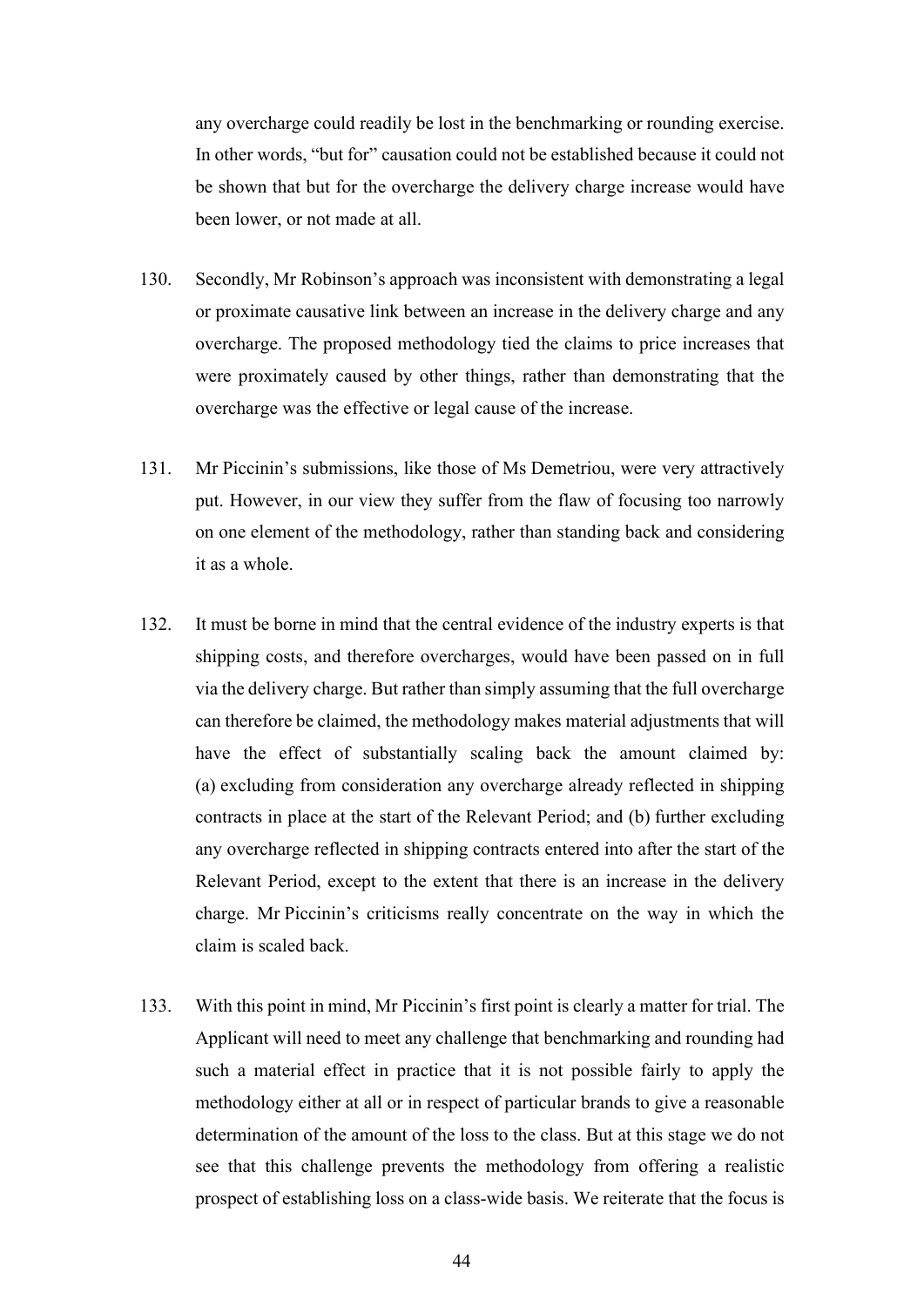on the loss to the class, that is on an aggregate basis. It is not necessary for the methodology to provide an accurate assessment of loss on an individual basis, provided that the aggregate award provides a just level of compensation.

- 134. As to Mr Piccinin's second point, whether legal causation can actually be established, will also be a question for trial. But to our minds the methodology provides a plausible way of establishing pass-on. Mr Piccinin's submissions concentrated on a situation where shipping charges would have *reduced* in the counterfactual. In that case the immediate cause (or trigger) for an increase in delivery charges would inevitably be something other than the overcharge. But it cannot follow that legal causation could never be established where the effect of the cartel was to maintain shipping charges rather than increase them. The examples at [90(1)-(3)] above illustrate how the level of the increase, or whether it is needed at all, can plausibly be attributed to the overcharge.
- 135. Mr Piccinin referred to other possible methodologies. As already mentioned, the Tribunal's role at the certification stage is to assess the methodology put forward by the Applicant, rather than to determine what the best methodology might be. But it is worth noting Mr Robinson's evidence that it is unlikely that the composition of the delivery charge will be observable by him, given that it is not publicly available and that disclosure from the Respondents would address shipping costs only. The methodology that has been selected is based on data that Mr Robinson considers will be available. An alternative methodology that interrogates the delivery charge in detail would require additional data that could not be obtained without extensive, and no doubt costly, disclosure from numerous NSCs. As discussed at [74] above, that is a relevant consideration to bear in mind.

## *(d) Downstream pass-on*

136. Downstream pass-on, meaning the extent of pass-on from class members to their own customers, is also in dispute between the parties. However, the Respondents did not rely on this issue as a reason to refuse certification, so we will limit our comments to a brief record of the parties' positions and confirmation of our view that this issue does not preclude certification.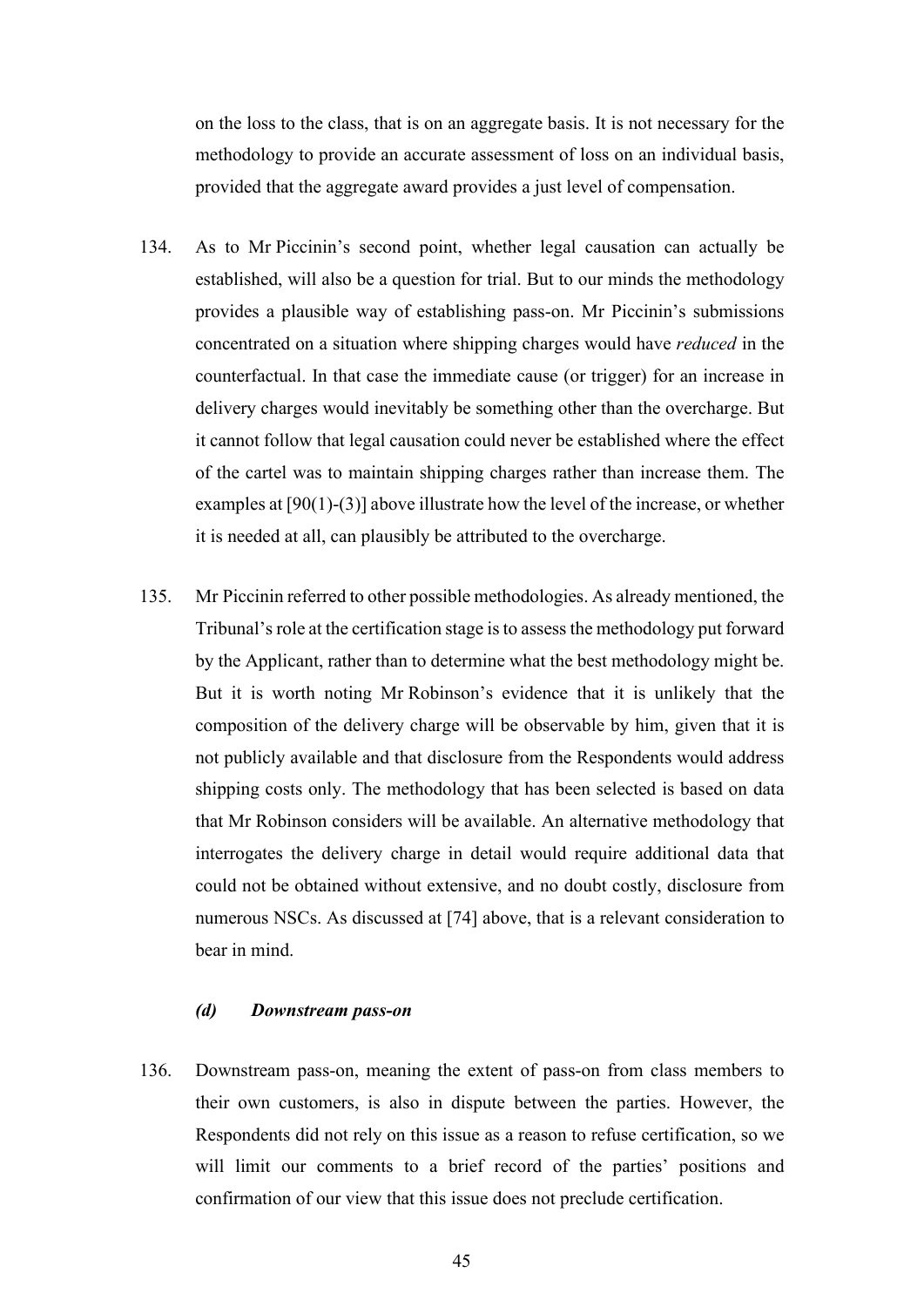- 137. In summary, the Applicant relies on evidence of its industry experts that delivery charges are borne entirely by the first registered keeper of a new vehicle, and are not relevant to the used car market. It therefore claims that there is no downstream pass-on via sales of used vehicles. The Respondents say that this is unrealistic but have not so far adduced any evidence to the contrary, other than that some OEMs would be prepared to agree buy-back terms with car rental companies that covered the delivery charge. To the extent that the Respondents did adduce evidence then that could be addressed at trial.
- 138. In relation to class members that are businesses rather than private customers, the Respondents also criticise the lack of a proposed methodology for assessing downstream pass-on through increased prices charged for goods and services that those businesses supplied. In Robinson 2, Mr Robinson responded to this by proposing a high-level approach involving determination of a weighted average level of pass-on across affected sectors, potentially distinguishing between businesses where vehicles represent a variable cost, where there is likely to have been a higher degree of pass-on (for example, car rental companies), and those where vehicles are an overhead or fixed cost, and where pricing may not be so clearly affected by the precise level of that cost.
- 139. One legal question that arose in relation to downstream pass-on related to the burden of proof. It was common ground that the legal burden is on the Respondents: *Sainsbury's* at [216]. However, the Applicant sought to distinguish the Supreme Court's comment in that paragraph that, "once the defendants have raised the issue of mitigation, in the form of pass-on, there is a heavy evidential burden on the [claimant] merchants to provide evidence as to how they have dealt with the recovery of their costs in their business". This was because the justification for that comment was that most of the relevant information would be held by the merchant, and it would need to produce it to forestall adverse inferences. The Applicant's position is that this point has no application to opt-out collective proceedings, where the PCR holds no relevant information, such that both the legal and evidential burden should fall on the Respondents.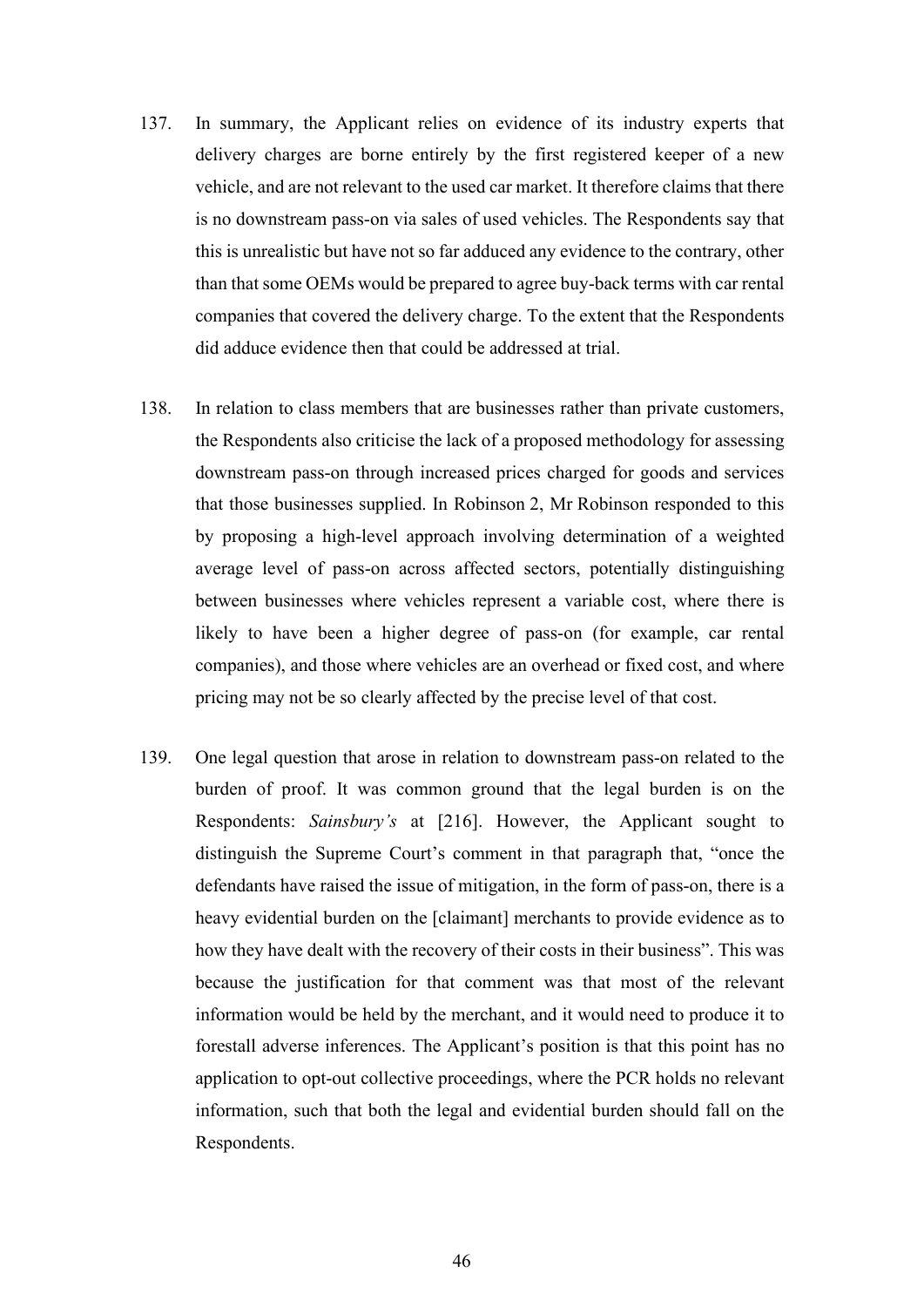- 140. We do not need to decide this point and do not do so. Given that the legal burden is on the Respondents, we do not think it is fatal that a detailed methodology has not yet been developed to address the extent of downstream pass-on to business customers. For now, we are satisfied that the Applicant has done enough to demonstrate that the issue of downstream pass-on should not prevent certification on a basis which includes that issue as a common issue. The Applicant has adduced evidence about a lack of impact on the second-hand market (evidence which can of course be challenged at trial) and has suggested what appears to us to be a plausible approach for assessing other kinds of downstream pass-on by business customers.
- 141. We would add one point. At [188] below we refer (in the context of compound interest) to the provision made in the CAT rules for sub-classes to be identified where a claim raises issues that are not common to all class members*.* We can see that this point also arises in relation to business customers in respect of downstream pass-on through increased prices charged for goods and services. As with the compound interest issue, before granting the CPO we will invite brief submissions from the parties about any steps that should be required in respect of this.

### **(3) Suitability**

142. As already explained, the Tribunal may only certify claims as eligible for inclusion in collective proceedings if they are "suitable" to be brought in collective proceedings, s.  $47B(6)$  and rule  $79(1)(c)$ . In determining that question rule 79(2) requires that the Tribunal must take into account all matters it thinks fit, including those set out in that provision. Following the sub-paragraph numbering in rule 79(2) set out at [31] above, of particular relevance in this case are: (a) whether collective proceedings are an "appropriate means for the fair and efficient resolution of the common issues"; (b) costs and benefits; (d) the size and nature of the class; (e) whether it is possible to determine whether a person is or is not a class member; and (f) whether the claims are suitable for an aggregate award of damages.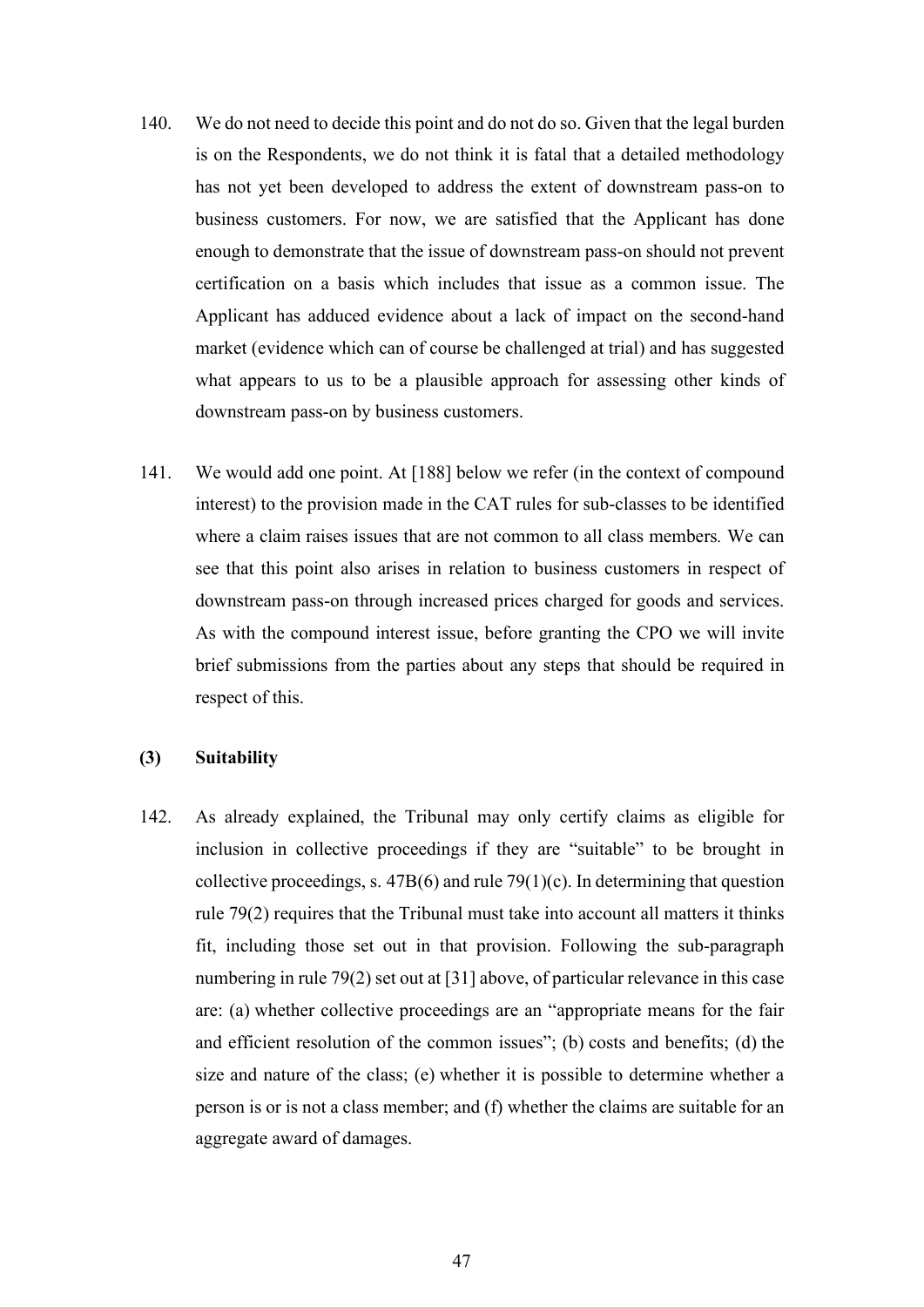- 143. *Merricks SC* establishes that the question of suitability, both generally for the purposes of the eligibility condition in s. 47B(6) and for the purposes of rule 79(2)(f), is a relative concept. It means suitable to be brought in collective proceedings rather than individual proceedings, and suitable for an award of aggregate rather than individual damages.
- 144. Leaving to one side the specific points discussed below, the size and nature of the class, and the relatively low potential claim per vehicle, clearly weigh in favour of collective rather than individual proceedings. The collective proceedings claim form estimates that the proposed class will "certainly number in the millions". Mr Robinson has calculated that around 17.8 million vehicles of non-Excluded Brands were registered during the Relevant Period, of which around 6.9 million (or 39%) were registered to private purchasers. Further, the class definition in principle allows a relatively straightforward determination of whether a person is or is not a class member.

### *(a) Relevance of methodology to suitability*

- 145. Mr Singla submitted that the proposed claims fail to satisfy the suitability requirement by reference to rules 79(2)(a), (b) and (f). Sub*-*paragraph (b), costs and benefits, is discussed below. As regards the other sub-paragraphs, Mr Singla submitted that the Respondents' criticisms of the methodology were relevant to suitability because, even if certain common issues could be identified, a trial of those issues would not significantly advance the claims in the absence of a workable methodology, such that the proceedings would not be an appropriate means for the fair and efficient resolution of the issues. Further, the absence of a credible methodology meant that the claims were not suitable for an aggregate award of damages.
- 146. We accept that criticisms of the methodology are relevant to suitability, because if it is not workable then it is unlikely that the proposed collective proceedings would be an appropriate means for the fair and efficient resolution of the issues. It would also have an impact on costs and benefits, and obviously on suitability for an aggregate award of damages. However, we have concluded that the methodology meets the *Microsoft* test.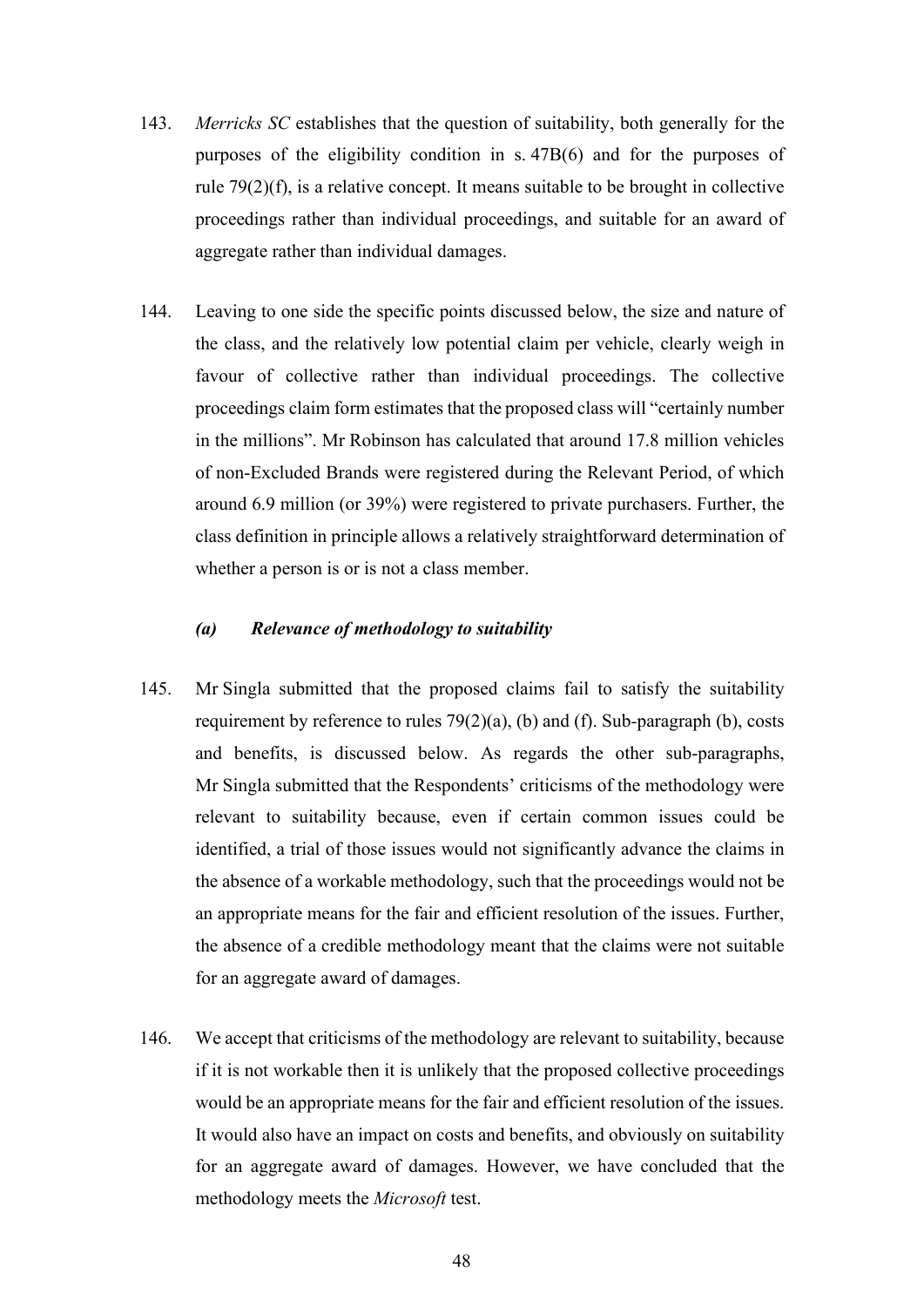### *(b) Cost-Benefit*

- 147. Mr Singla further submitted that the costs of collective proceedings would outweigh the benefits. The costs estimate was significant, as was the funder's entitlement (subject to any order of the Tribunal), but in contrast it was likely that an extremely low number of class members would apply to collect damages. The proceedings and any damages award would appear to be principally for the benefit of lawyers and the funder. Mr Singla relied on *Gutmann* at [165]-[178], where the Tribunal concluded that the cost-benefit analysis came out "slightly against" the grant of a CPO.
- 148. We would be concerned, as the Tribunal was in *Gutmann*, if the principal beneficiaries of collective proceedings proved to be lawyers and funders rather than class members. But as also pointed out in that decision, third-party funding is often a necessary feature of collective proceedings, and collective proceedings also play a role in ensuring that wrongdoers modify their behaviour. So the level of take-up by class members is not the only measure of benefit.
- 149. We note that, unlike the rail ticket information considered in *Gutmann*, it is likely that most PCMs would have or be able to retrieve information about vehicle purchases. For most class members it would have been a significant and occasional outlay. Whilst the per vehicle amount is likely to be relatively modest, the ease with which most class members should be able to establish their membership of the class and the acquisition or acquisitions that they made should be taken into account. The total claim value is also substantial. Using overcharge estimates of between 10% and 20% the Applicant estimates it at between £71m and £143m including simple interest.
- 150. As in *Gutmann*, the litigation funder is Woodsford. We have reviewed the litigation funding arrangements and do not consider that those arrangements weigh materially against certification. The cost of the proceedings will undoubtedly be material. Under the arrangement Woodsford would also be entitled to a significant recovery in the event of success, but it is also taking material risks. Further, it would be for the Tribunal to determine whether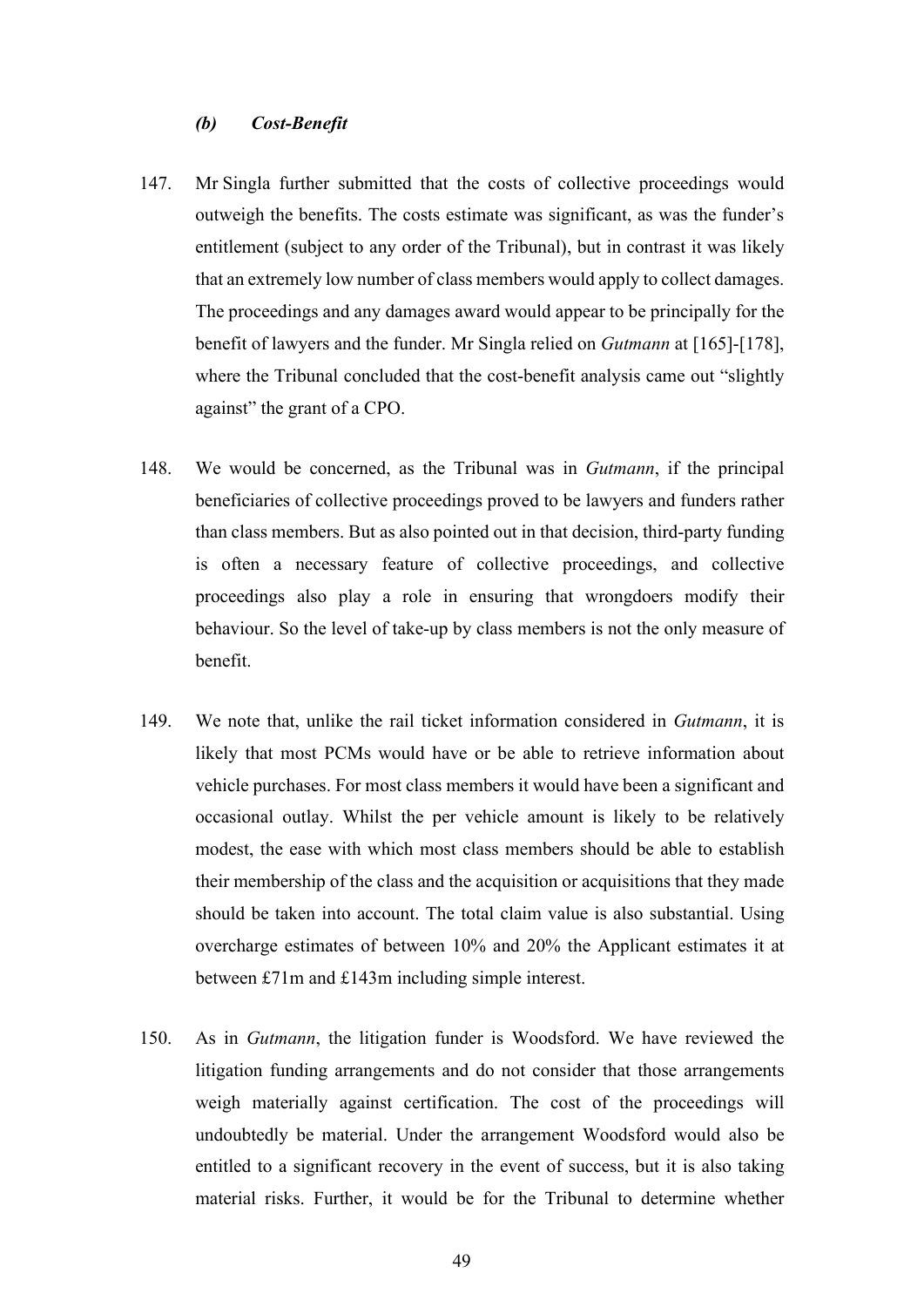Woodsford should be permitted to recover from undistributed damages and the level of its recovery (rules 93(4) and (5)), and the Tribunal would also have to approve any proposed settlement under rule 94, including in respect of costs and fees.

### **G. OPT-IN OR OPT-OUT: LARGE BUSINESS PURCHASERS**

151. The Respondents submitted that, if the Tribunal was inclined to certify the claim, then collective proceedings in respect of "Large Business Purchasers" should only be permitted on an opt-in basis. They suggested that Large Business Purchasers should be defined as "a business that either Purchased or Financed, in the United Kingdom, at least 20,000 New Vehicles or New Lease Vehicles, other than one produced by an Excluded Brand, during the period 18 October 2006 to 6 September 2015". However, they invited the Tribunal's views as to whether 20,000 was the appropriate threshold number.

### **(1) The Tribunal's powers**

- 152. In summary, the Respondents' analysis is as follows. Under s. 47B(7)(c) the Tribunal is required to specify whether collective proceedings are to be opt-in or opt-out. This is reflected in rule  $80(1)(f)$ . Rule 79(3) (set out at [37] above) requires that, in determining that question, the Tribunal may take into account all matters it thinks fit, including the strength of the claims and whether it is practicable for the proceedings to be brought on an opt-in basis, as well as the matters set out in rule 79(2). The Guide contains important guidance at paragraphs 6.38-39, which among other things makes clear that the PCR must explain why opt-out proceedings are more appropriate, and points out the greater complexity, cost and risks of opt-out proceedings and the fact that class members will not have conducted their own assessments of the strength of the claims. This requirement for an explanation reflects the significance of opt-out proceedings in allowing persons to become claimants without their knowledge or consent, and the risk of misuse (*Merricks SC* at [92] and [98]).
- 153. The Respondents submit that the Tribunal correctly concluded in *Le Patourel v BT Group plc* [2021] CAT 30 at [110] that the PCR was not absolved from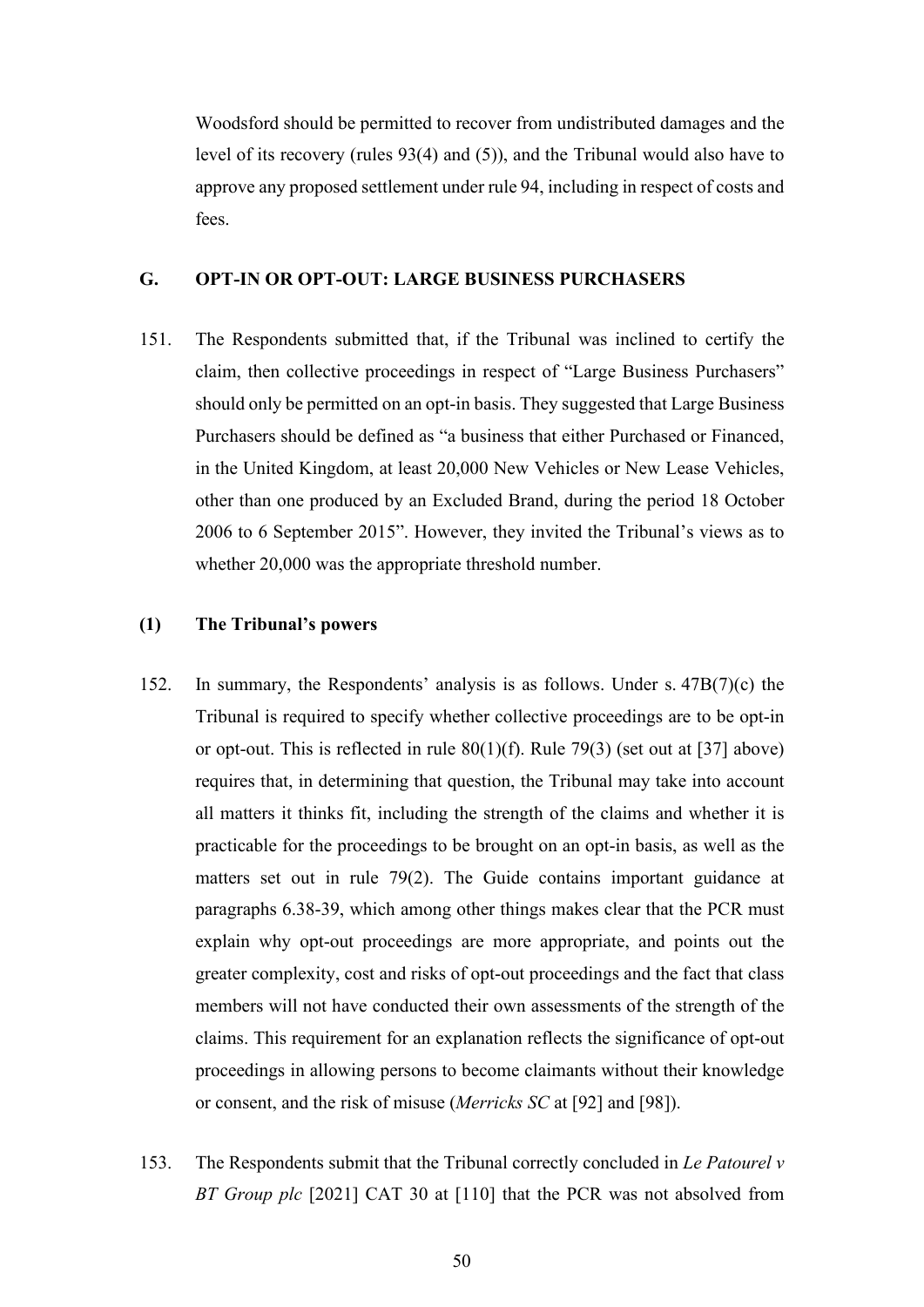demonstrating that an opt-out basis was more appropriate simply by not presenting it as an alternative.

- 154. We see force in this submission. It would be very surprising if, by framing the application in a particular way, the Tribunal was precluded from refusing to certify proceedings on an opt-out basis in circumstances where it considers that they should properly be brought on an opt-in basis. This is notwithstanding the Applicant's point that this would require consideration of the merits in each case where certification is sought on an opt-out basis, pursuant to rule  $79(3)(a)$ , contrary to what it claims was contemplated in *Merricks SC*.
- 155. We note that in *Gutmann*, where the applicant sought to bring opt-out proceedings, the Tribunal similarly considered at [182]-[184] whether opt-in proceedings should be ordered and earlier commented at [51] that it was probably correct that the strength of the claims should be considered under rule 79(3)(a) even though no opt-in alternative had been put forward (albeit that it did not add to the assessment required for summary judgment/strike out in that case).
- 156. However, even assuming for present purposes that the Tribunal must consider in all cases whether proceedings should be opt-in or opt-out, the question whether it is permissible for the Tribunal to conclude that proposed collective proceedings should be bifurcated between opt-in and opt-out proceedings is a separate matter. The Applicant reserved its position on the former point but challenged the Respondent's attempt to achieve the latter as misconceived. Ms Ford submitted that it was not contemplated by the legislation or CAT rules, which only envisage a choice between opt-in or opt-out for the "collective proceedings" as a whole, rather than part of them.
- 157. We see real force in Ms Ford's submission. We would also expect that, if it is correct, any potential for abuse (for example, by manipulation of a class whose claims are otherwise suitable to be certified on an opt-out basis to include additional claimants) could readily be addressed through the Tribunal's more general powers to determine whether claims should or should not be certified.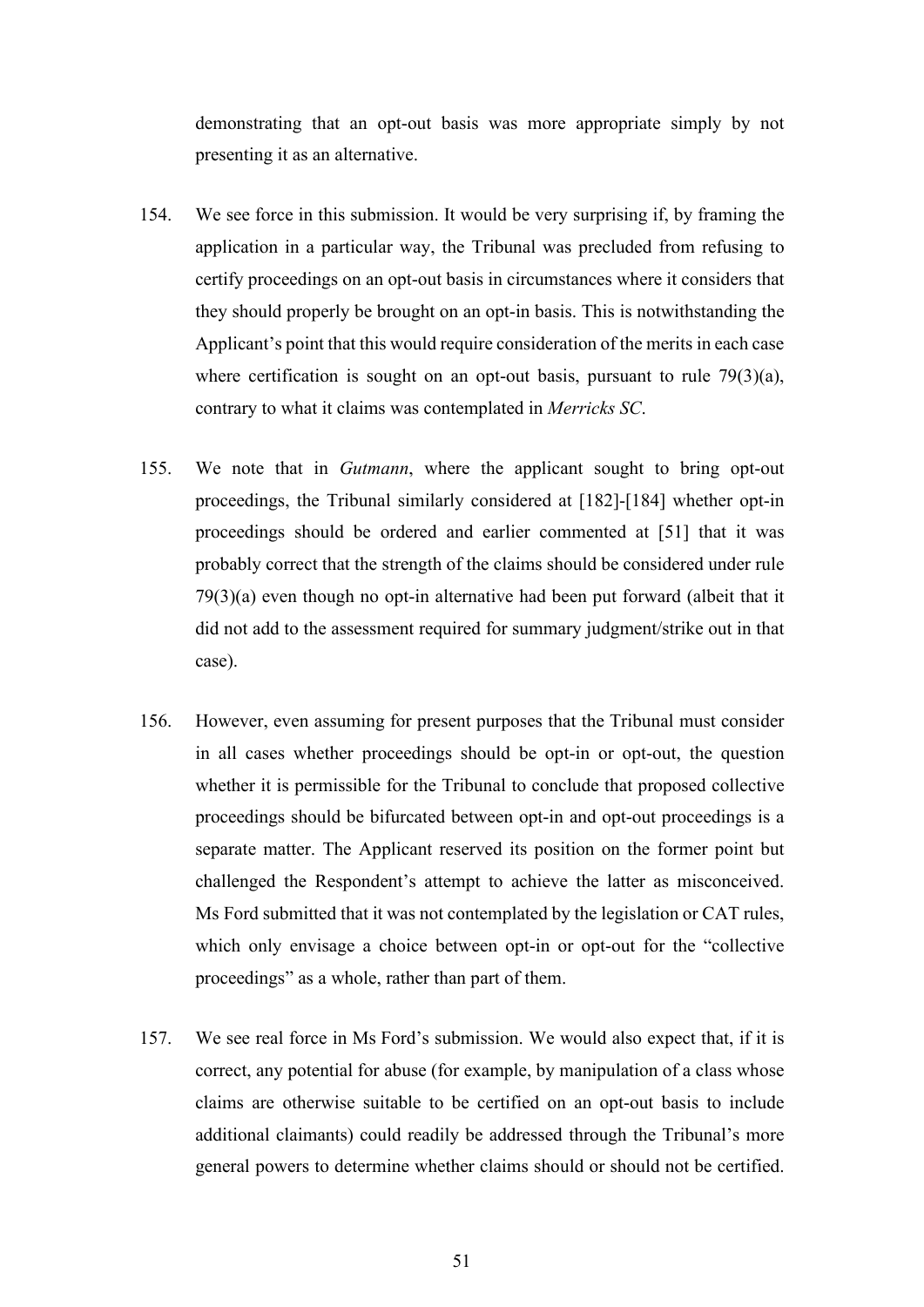However, for the reasons discussed below, it is not necessary for us to reach a final conclusion on the point.

# **(2) The basis for seeking certification on an opt-in basis**

- 158. The Respondents maintain that opt-in proceedings would be practicable for Large Business Purchasers for the following reasons:
	- (1) The number of Large Business Purchasers is material, estimated at 45 at the suggested threshold of 20,000 vehicles.
	- (2) The total value of claims by Large Business Purchasers would render opt-in proceedings economically viable. Based on the Applicant's case and illustrative overcharges, Dr Tosini has estimated aggregate claim values by Large Business Purchasers, including simple interest, of between around £29.6m and £59.2m, or on an individual basis between around £59,000 and £119,000 at the threshold level. (The individual claims of Large Business Purchasers who acquired significantly more than 20,000 vehicles would potentially be higher, and on Dr Tosini's calculations could be in the region of  $£1.2m$  to  $£2.4m$  for the very largest.)
	- (3) The value of individual claims would be sufficiently high to incentivise opt-in.
	- (4) The costs would not render opt-in claims impracticable, because there was no reason to expect that they would exceed the estimate for opt-out proceedings.
	- (5) The existing proposals for publicity and engagement demonstrated that it would be practicable to attract a sufficient number of Large Business Purchasers to opt in.
	- (6) It would be simple for Large Business Purchasers, for whom buying vehicles was an area of expertise, to decide whether to opt in. If it was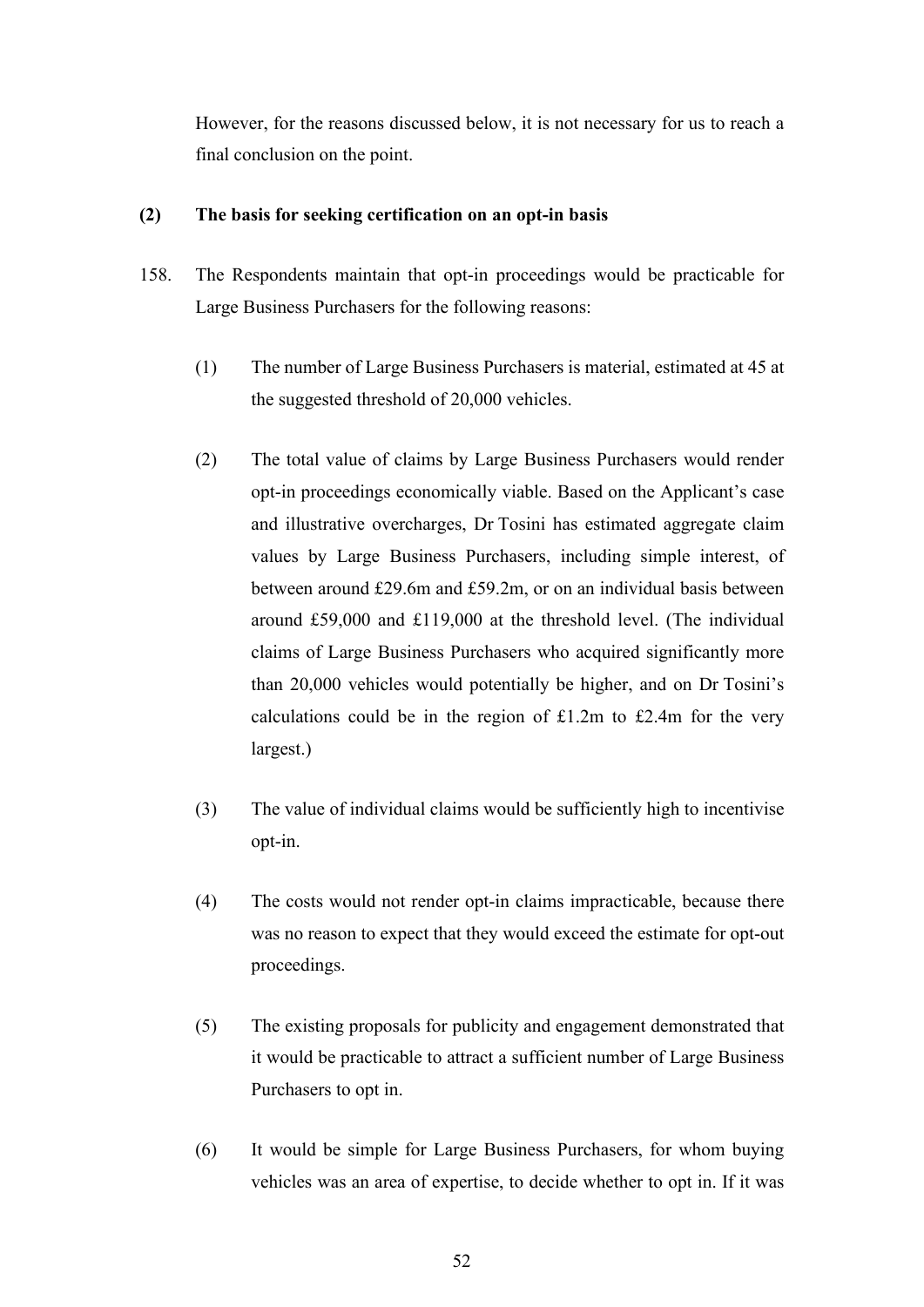practicable for non-UK domiciled businesses to do so then it was equally practicable for UK-based large businesses.

- (7) The fact that it may be impractical for some class members to bring individual claims was irrelevant.
- 159. The Respondents submit that a significant benefit of opt-in proceedings for Large Business Purchasers is that it would be more straightforward for disclosure to be obtained from class members who have opted in. That disclosure would be important in determining the issue of pass-on to Large Business Purchasers, and also the issue of pass-on by them to their customers (or other mitigation techniques). In particular, the Respondents say that disclosure by Large Business Purchasers of prices paid for vehicles (including any itemised delivery charges) during and after the Relevant Period could allow standard comparator techniques to be used to determine the extent of pass-on to Large Business Purchasers.
- 160. The Respondents further submit that opt-out proceedings for other PCMs would remain practicable, based on the Applicant's estimates of class size and loss, and that the issues they have raised about the Applicant's methodology were relevant to the issue, because they went to the strength of the claims for the purposes of rule 79(3)(a).

### **(3) Discussion**

- 161. Irrespective of whether we would have had jurisdiction to accede to the Respondents' proposal, we have concluded that it should be rejected, for the following reasons.
- 162. We would first observe that the Respondents' argument that opt-in proceedings would be practicable for Large Business Purchasers has an element of bootstraps. It is based only on a division of an otherwise single class in a way that splits out a relatively small number of members that might be expected to have suffered higher losses. It is likely that, within any large class, sub-groups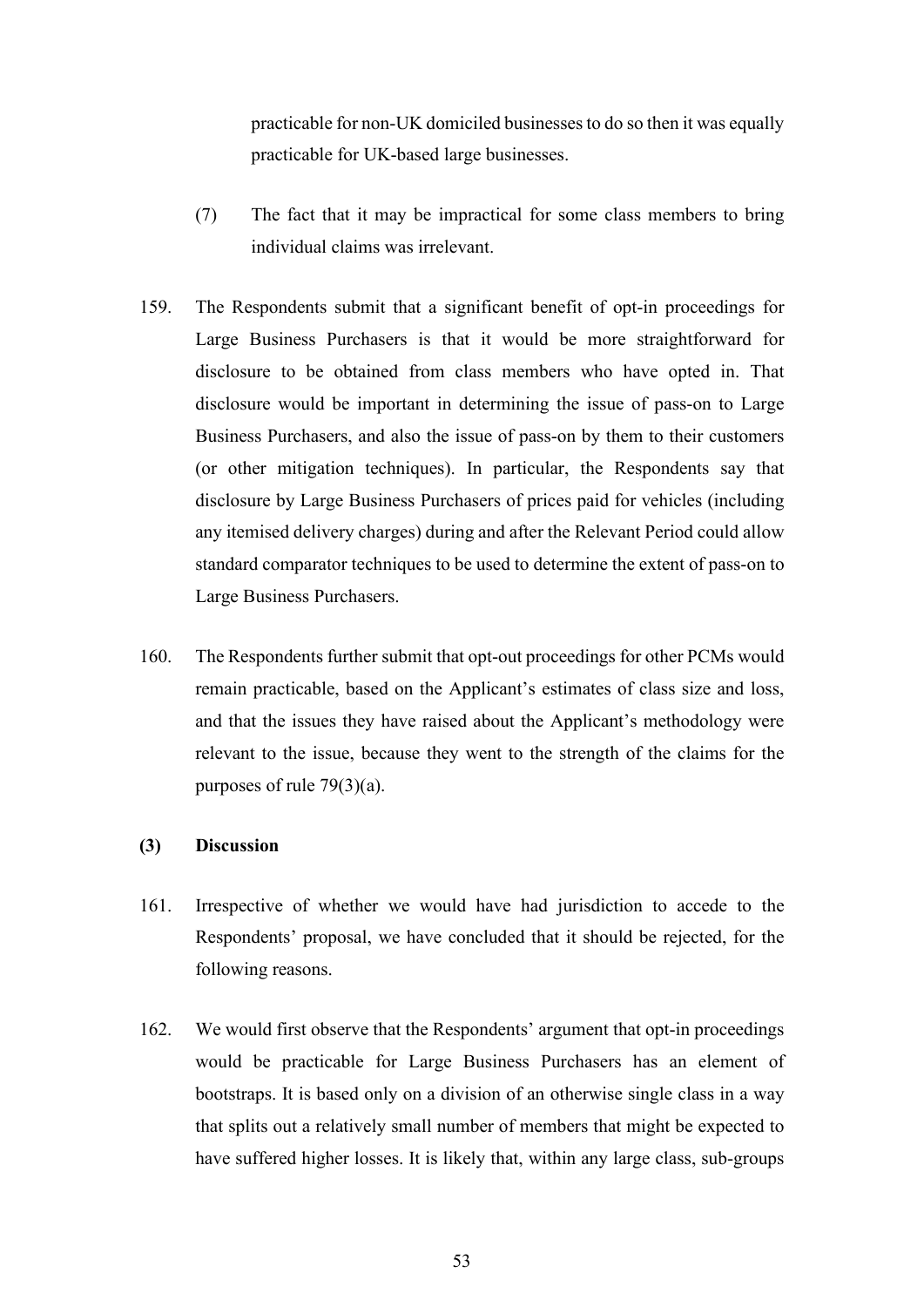of that kind may be found to exist. The mere fact that they exist cannot mean that it is the right approach to sub-divide the class.

- 163. Secondly, we would seriously question the efficiency of conducting claims sought to be combined by a single PCR, that raise common issues and are otherwise suitable for certification, on both an opt-in and opt-out basis. It seems to us that, even if they were jointly case managed, the effect would be bound to increase overall costs. Whilst the Respondents point out that they could be expected to be liable for costs if the claims succeed, that is not a complete answer. The claims may not succeed and, even if they do, costs recovery is rarely complete. The Tribunal is obliged under the governing principles of the CAT rules (rule 4) to seek to ensure that cases are dealt with justly and at proportionate cost, saving expense so far as is practicable.
- 164. Thirdly, the Respondents do not dispute that, if certification is appropriate at all, then it should be on an opt-out basis for the majority of the class. This is clearly correct. There are a large number of claimants, the great majority of whom are likely to have small claims. Taken as a whole they are unlikely to be readily contactable. Opt-in proceedings would not be practicable for the vast majority. Further, as regards the strength of the claims we note that the Guide recognises that follow-on claims, seeking damages for infringement covered by a decision of a competition authority, will "generally be of sufficient strength" (paragraph 6.39).
- 165. Fourthly, and significantly, we do not see how the class could be sub-divided in a way that is both sufficiently clear and does not lead to arbitrary distinctions and potential unfairness. In particular:
	- (1) Any choice of a threshold will appear arbitrary. There is no obviously good reason to require an acquirer of 20,000 vehicles to opt in if they wish to benefit, but to allow an acquirer of 19,999 vehicles to participate on an opt-out basis.
	- (2) It will not necessarily be apparent to class members which category they are in. They may not hold or have retained records in a way that enables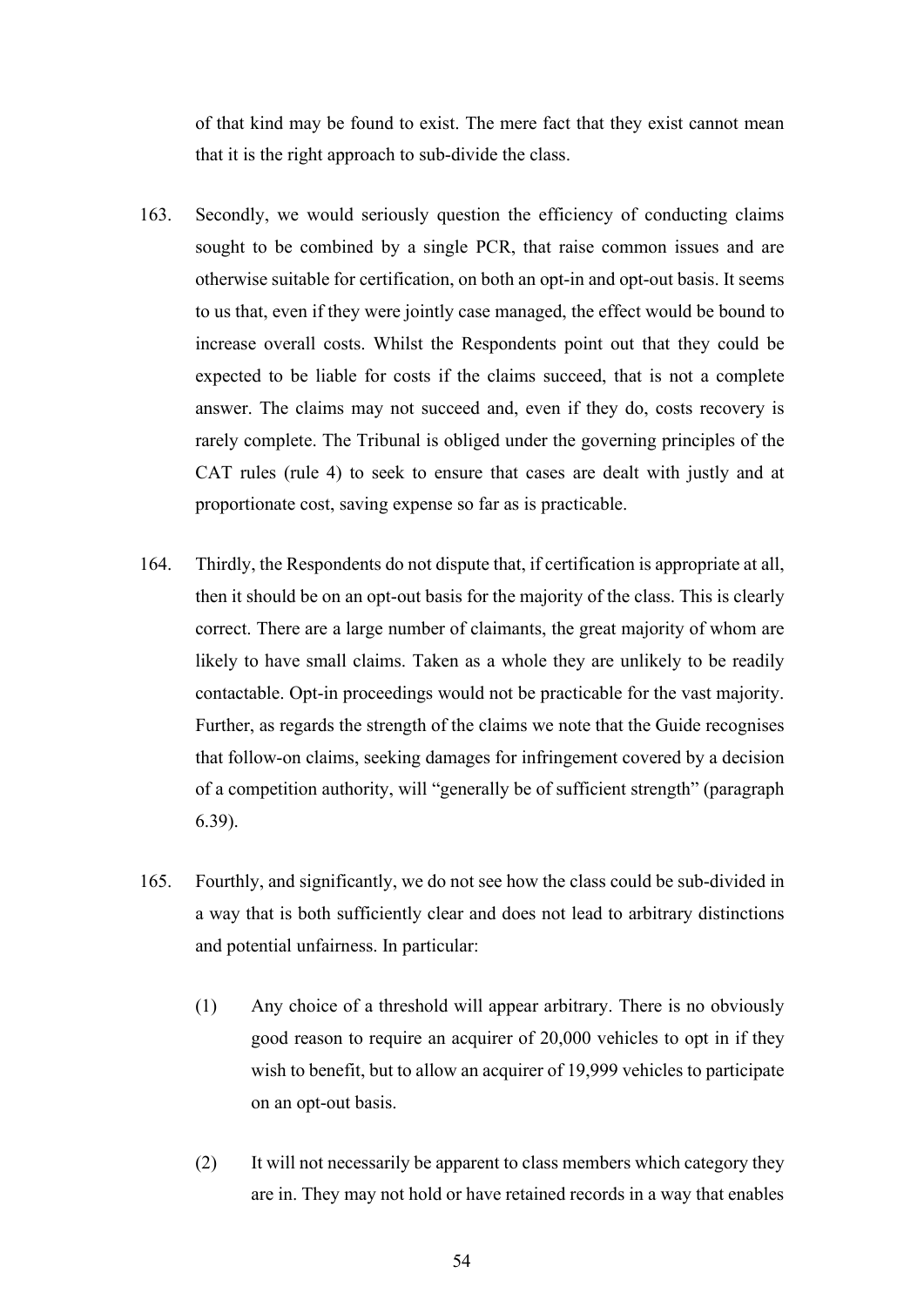them straightforwardly to determine the number of relevant vehicles acquired, or at least not without material work. The analysis would also be made more difficult by the need to carve out Excluded Brands.

- (3) There is no assurance that, even with Excluded Brands carved out, members of the opt-in class would have suffered larger losses than other businesses who are in the opt-out class. Whether that is the case would depend heavily on the mix of brands acquired, and in particular whether a significant proportion of vehicles of the brand or brands in question were imported using deep sea routes. On the Applicant's methodology it would also depend on when OEMs entered into shipping contracts and increased delivery charges. The result might be that losses suffered by some members of the opt-out class could materially exceed those suffered by members of the opt-in class. Bearing in mind that, as a minimum, the funding position would be different (since a funder of optin proceedings would not be able to recover its fee from unclaimed damages but would instead look to opted-in class members) this could lead to a justified perception of unfairness.
- 166. The Applicant relied on Ms Hollway's witness statement. This raised a number of practical concerns about the Respondents' proposal, including the absence of a central industry body that could be used to identify and communicate with Large Business Purchasers, challenges in persuading Large Business Purchasers to opt in and the consequential difficulty in "book-building" class members cost effectively, and the absence of benefit to members of the class. We do not propose to comment on the points she raises in detail. However, we would observe that the need to persuade class members to join opt-in proceedings is not by itself a good reason for choosing an opt-out approach. The preference that the Guide expresses for opt-in proceedings reflects the fact that it is generally a positive thing for there to be a critical assessment of claims. More persuasive are the points Ms Hollway makes about the broad range of businesses that may fall in the Large Business Purchaser category, such that communication through one or a limited number of industry bodies is unlikely to be feasible and book-building more difficult, with a consequential effect on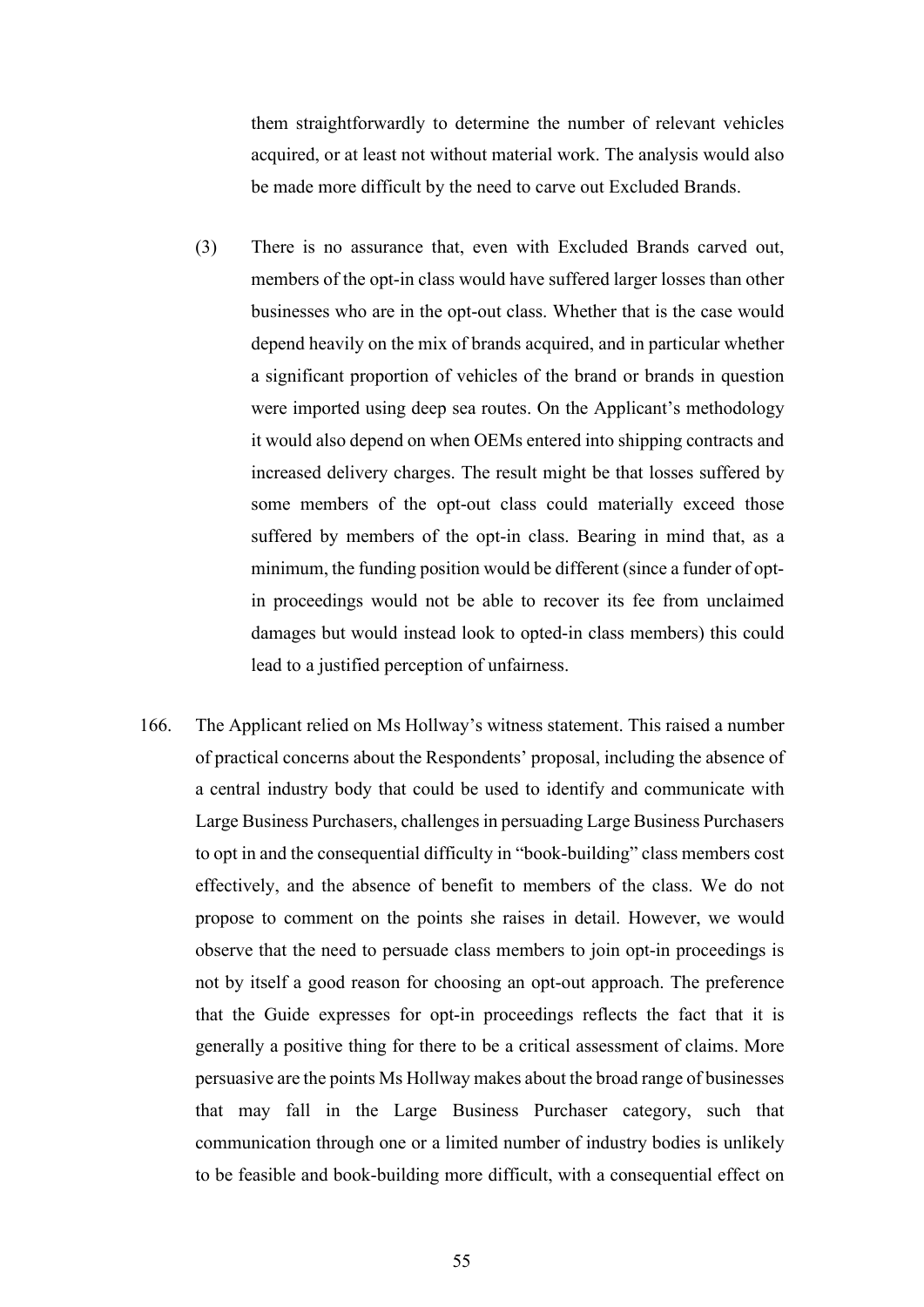costs and, potentially, viability. Since the CAT rules pose the question whether opt-in proceedings are "practicable", that point is relevant.

167. Ms Hollway's witness statement criticises the Respondents' proposal as an attempt to reduce the value of the overall claim and threaten viability. The Respondents have not filed evidence in response to that, but maintain that the fact that a separation of Large Business Purchasers may be commercially advantageous to the Respondents makes no difference. That may be correct, but it emphasises the need for the Tribunal to determine what benefits or advantages could actually flow from the Respondents' proposed approach and which the Tribunal ought to take into account. If they do not exist or can be achieved in another way then that is also a relevant factor. This is addressed in the next section.

### **(4) Disclosure**

- 168. Apart from increased scrutiny of the claim by Large Business Purchasers when deciding whether to opt in, the key benefit that the Respondents rely on as achievable through opt-in proceedings relates to disclosure. In our view this is not a good reason to accede to the Respondents' proposal, and any genuine issue that arises in relation to disclosure should be capable of being dealt with in another way.
- 169. The Tribunal has power under rule 89(1)(c) to order disclosure by any represented person, defined in rule 73(2) to include class members who have not opted out of opt-out proceedings as well as those who have opted in to optin proceedings. No distinction is drawn between those who participate on an opt-in or opt-out basis. Rather, the Tribunal has a broad discretion. It may well be that disclosure would not ordinarily be ordered from members of an opt-out class, but nothing precludes it. If an order for disclosure against certain class members was determined to be reasonably necessary and proportionate (*Ryder*  Ltd v Man SE [2020] CAT 3 at [35(7)]), then we would expect that a way could and would be found to achieve that so as to ensure that the proceedings can be disposed of fairly. Examples might include some form of costs protection so that the burden is not shouldered unfairly as between class members, or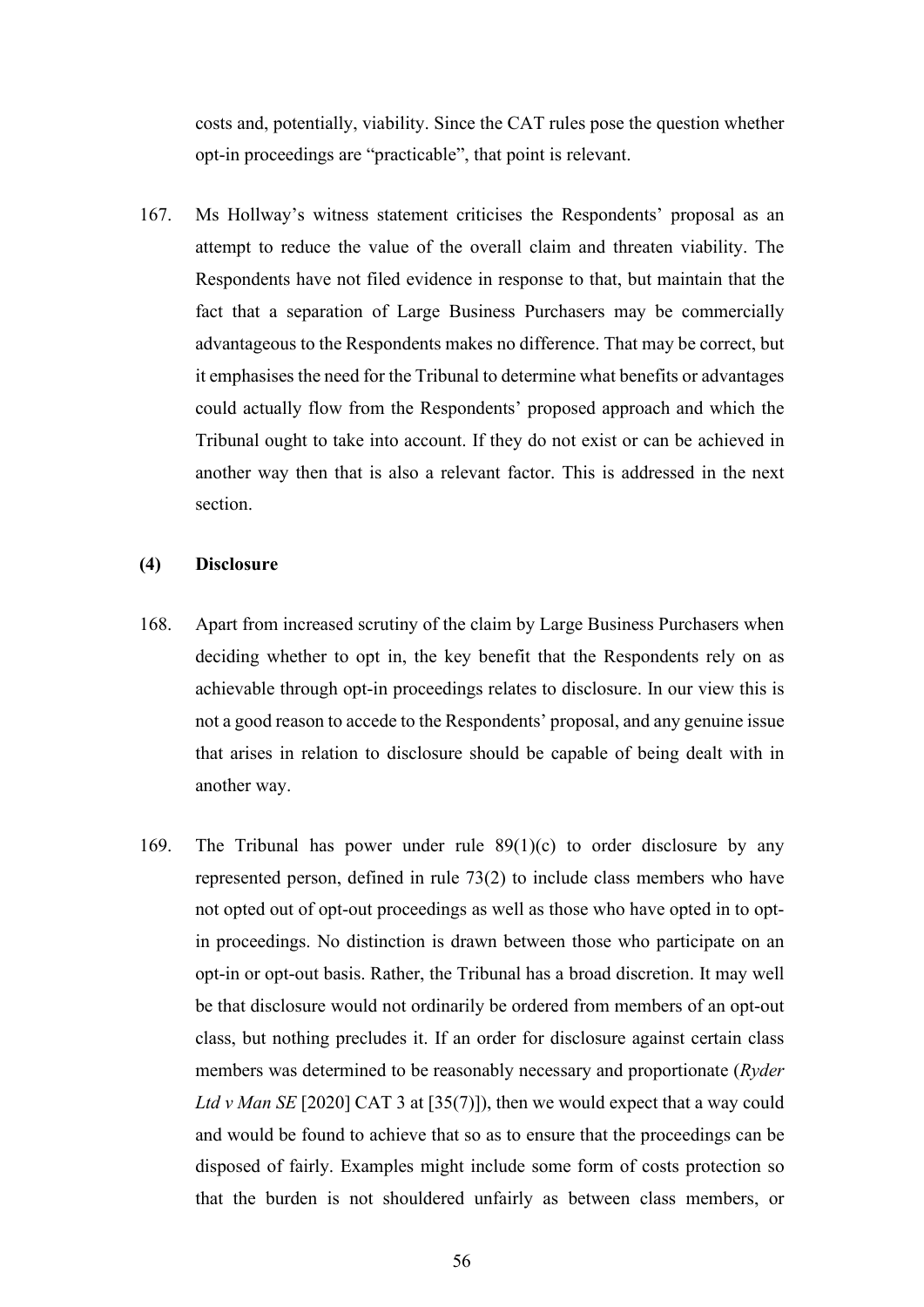potentially giving the relevant class members the option of being excluded from the claim by removing them under rule  $85(3)$  (if not rule  $82(2)$ ), if the opportunity to opt-out would otherwise have expired.

170. We would also observe that disclosure from certain Large Business Purchasers may be of limited relevance. Whilst it could assist in relation to the levels of discount that they were able to negotiate (whether in relation to the overall price or any delivery charge element) and potentially in relation to pass-on by certain types of businesses to their customers, it would not obviously assist in determining the levels of discount obtained by other purchasers or, for example and if relevant, the approach to setting vehicle list prices.

## **H. DECEASED PERSONS**

- 171. As currently drafted in the CPO Application, the description of the class would extend to any person who acquired a New Vehicle or a New Lease Vehicle (other than an Excluded Brand) during the Relevant Period, irrespective of whether that person has died or (if it was a corporate entity) has been dissolved. The Applicant accepts that the class definition needs to be amended to exclude companies that have since been dissolved. However, it takes a different approach in respect of deceased persons. Its primary position is that claims vested in the estates of deceased persons are included and that no amendment to the class definition is required. Alternatively, it seeks to amend the wording of the class definition to include an express reference to personal representatives of persons who died since they acquired the relevant vehicle.
- 172. The Respondents submit that the claim was not framed in a way that captured claims vested in the estates of persons who had died before the claim was issued (on 20 February 2020), and that because the limitation period has expired it cannot be amended now to cover them. As we understand it, they do not object to the claim being clarified to make clear that it does extend to claims vested in the estates of persons who were alive at the date on which the claim was issued, but have since died or die in the course of proceedings.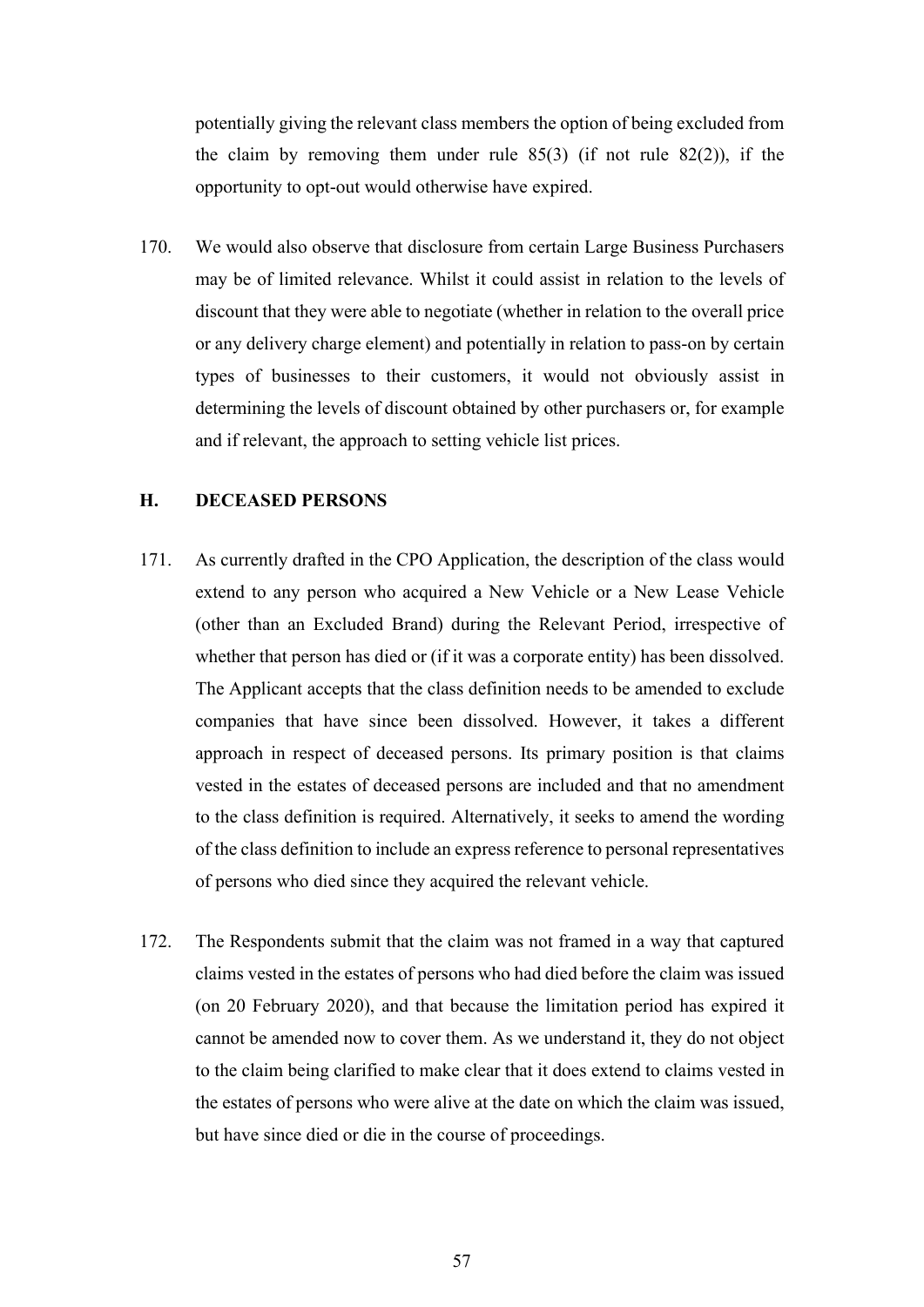- 173. Both parties relied on *Merricks Remittal*. As explained there at [48]-[49], proceedings commenced in the name of, or on behalf of, deceased persons are a nullity. Instead, any claim that a deceased person had would vest in their estate on their death. In *Merricks Remittal* the Tribunal decided that this principle also had the effect that claims in the name of deceased persons cannot be combined in collective proceedings under s. 47B, because collective proceedings comprise a bundle of claims which could have been brought individually under s. 47A, and they retain their identity as distinct claims (see at [51]-[54]). The Tribunal also recognised at [73] that persons who were alive when the collective proceedings claim form was issued but have died or die subsequently are in a distinct position.
- 174. This conclusion was not challenged before us. Instead, the Applicant pointed to the fact that the Tribunal in *Merricks Remittal* acknowledged the fact that claims could have been brought on behalf of the estates of deceased persons by their personal representatives. Whilst that did not assist on the facts of that case because it was always clear that Mr Merricks did not intend to commence proceedings on behalf of deceased persons or their estates (at [43]), that was not so in this case. Ms Ford submitted that in this case the class definition did not exclude deceased persons, and this was supported by the fact that the provisional calculations that had been done estimated all acquisitions of relevant vehicles during the Relevant Period, in other words including acquisitions by persons who had since died.
- 175. We accept that there are factual differences between the class definition in this case and that in *Merricks Remittal*. However, in our view that does not assist the Applicant. The basic principle remains that proceedings in the name of or on behalf of deceased persons are a nullity. The class definition refers to persons who acquired vehicles in the Relevant Period, and only those persons. It does not refer to their estates or their personal representatives, and we do not consider that it can be construed to extend to them. Class definitions should be clear on their face, and we do not think there is room to interpret this definition in the expansive way suggested. On its terms the class does encompass claims of deceased persons, but insofar as it does those proceedings are a nullity. It makes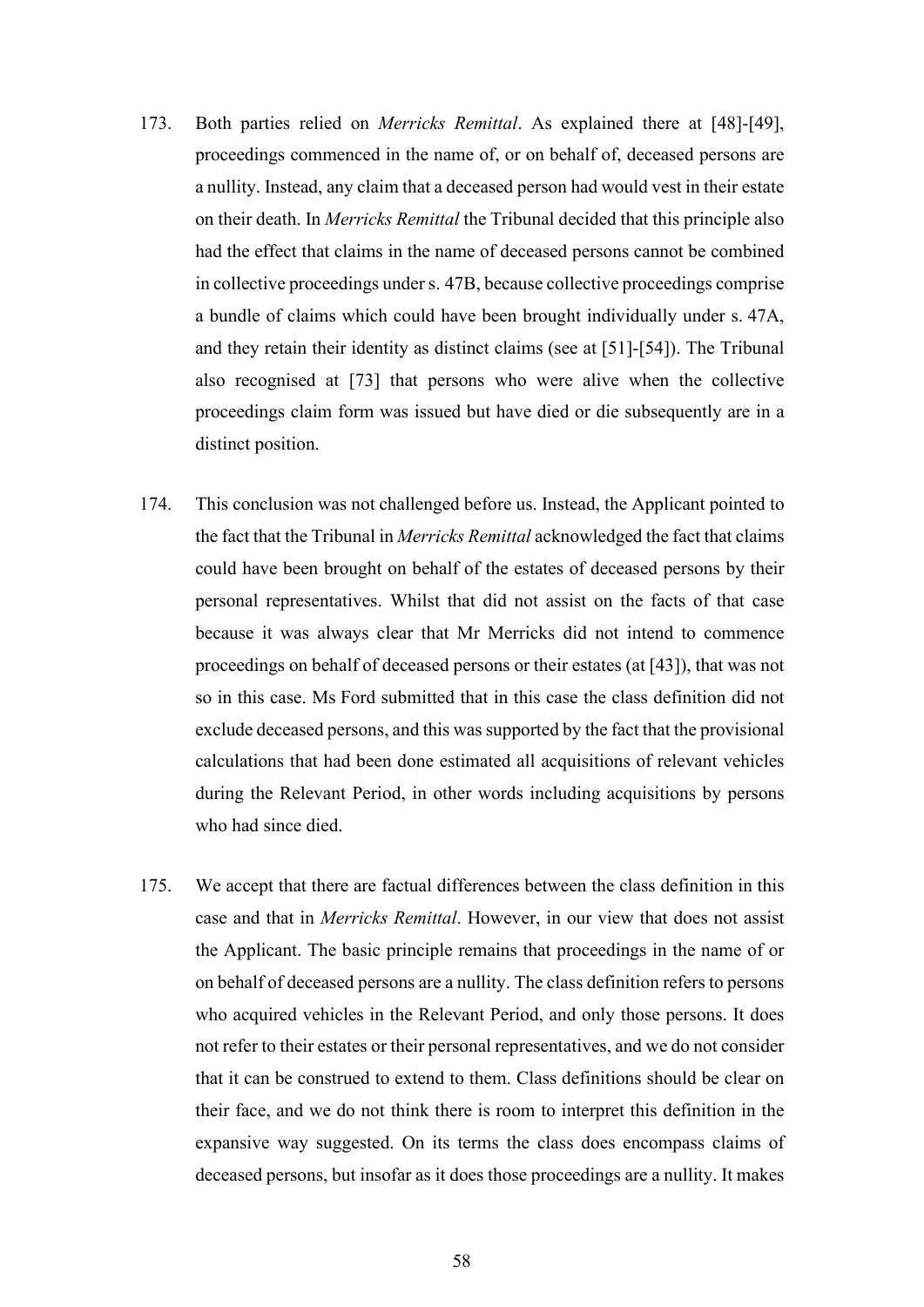no difference that acquisitions by deceased persons may have been taken into account in provisional calculations.

- 176. Accordingly, the amendment put forward by the Applicant to amend the class definition to refer to personal representatives is not simply a clarificatory amendment, as the Applicant submitted, but amounts to the addition of new class members. In this case the limitation period has expired, and so the specific requirements of the CAT rules that relate to amendments to claims outside a limitation period must be complied with.
- 177. As explained in *Merricks Remittal* at [63] and [64], amendments to claim forms are governed by rules 32 and 38, which are applied to collective proceedings, in common with other provisions contained in Part 4 of the CAT rules, by rule 74. We note that the discussion in *Merricks Remittal* on this point was not strictly necessary for its decision, but in any event we agree that it is rule 38 rather than rule 32 that is the relevant provision. What the Applicant is seeking to do is to add new parties to the collective proceedings, in the form of personal representatives. Whilst the effect of rule 74(2) is that references in the CAT rules to the "claimant" are to be read as the "class representative", we do not consider that this means that the PCR/Applicant is to be treated as the relevant "party" for the purposes of rules 32 or 38. That interpretation would not properly reflect the nature of collective proceedings as a collection of individual claims conducted by the class representative on behalf of class members, and if correct could also allow limitation periods to be avoided through the mechanism of collective proceedings.
- 178. We should add, for the avoidance of doubt, that it would not be right to construe the existence of a power by the Tribunal to add parties under rule 85(3) as allowing the restrictions imposed by rule 38 to be avoided. It is clearly intended that those restrictions apply.
- 179. This is therefore not a case of an existing party adding an additional claim that they have, and that arises out of the same facts, within rule  $32(2)(a)$ , a correction of a mistake as to the name of a party within rule  $32(2)(b)$ , or an alteration in capacity within rule  $32(2)(c)$ . All of those provisions relate to a case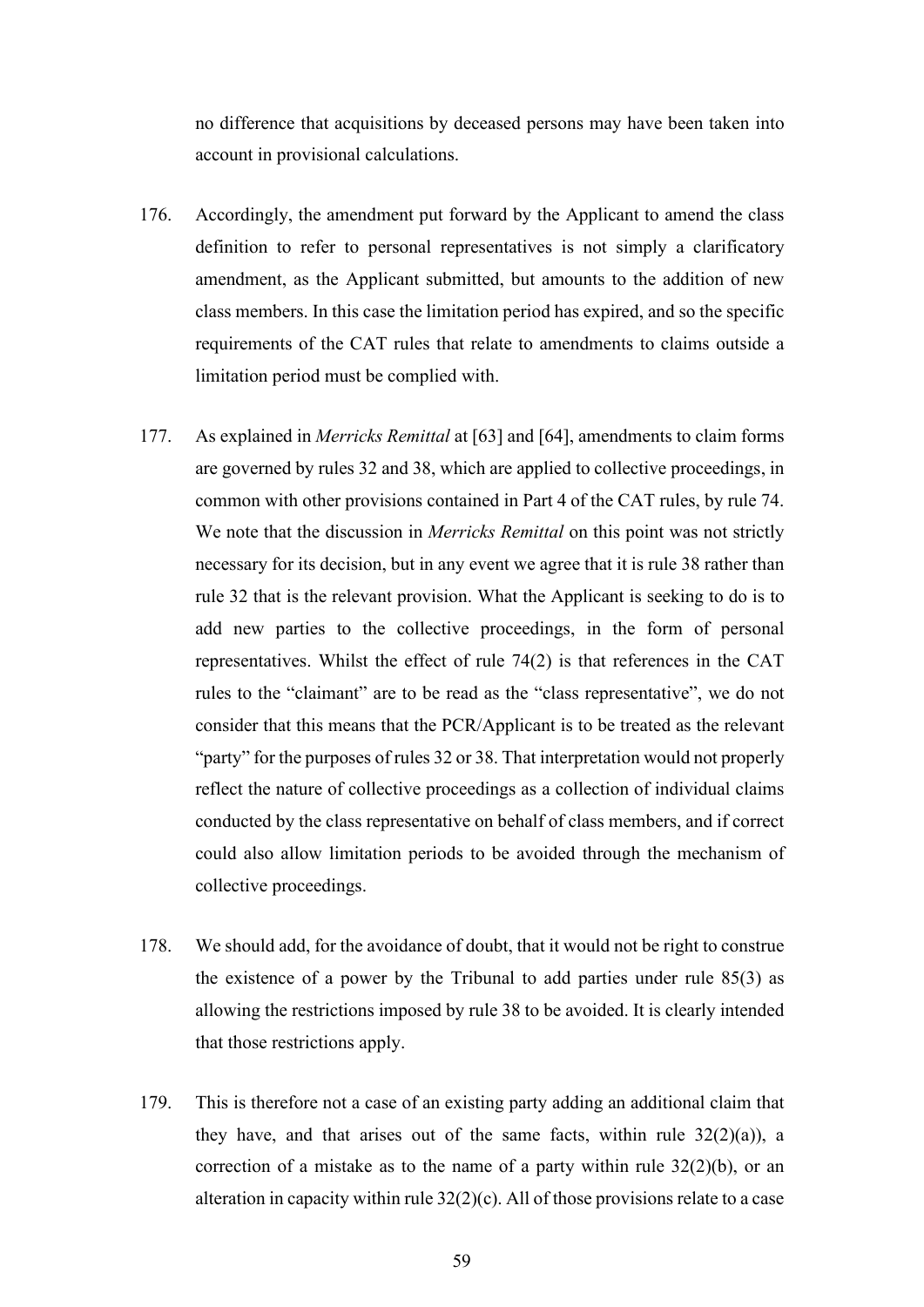where there is an *existing* party whose claim is sought to be amended. As the Tribunal in *Merricks Remittal* pointed out at [67], the restriction in rule 38(6) (set out below) could otherwise be circumvented by relying on rule 32.

180. Rule 38 deals with additional parties and relevantly provides as follows:

"38.—(1) The Tribunal may grant permission to remove, add or substitute a party in the proceedings.

…

(6) After the expiry of a relevant period of limitation, the Tribunal may add or substitute a party only if—

(a) that limitation period was current when the proceedings were started; and

(b) the addition or substitution is necessary.

(7) The addition or substitution of a new party, as the case may be, is necessary for the purpose of paragraph  $(6)(b)$  only if the Tribunal is satisfied that—

(a) the new party is to be substituted for a party who was named in the claim form by mistake;

(b) the claim cannot properly be carried on by or against the original party unless the new party is added or substituted as claimant or defendant; or

(c) the original party has died or had a bankruptcy order made against it and its interest or liability has passed to the new party."

- 181. Since the limitation period has expired, rule 38(6) must be satisfied. What is "necessary" is exhaustively defined by rule 38(7). In our view the Applicant has not demonstrated that any of the provisions of that rule apply. It was not suggested that there was a mistake in the collective proceedings claim form within sub-paragraph (a). Both of sub-paragraphs (b) and (c) require there to be an "original party". But where a claim is brought on behalf of a person who is already dead, there is no such original party because claims brought on behalf of deceased persons are a nullity.
- 182. As recognised in *Merricks Remittal* at [73], the position is different where death occurs after the commencement of proceedings. In that case rule  $38(7)(c)$  can apply. As already indicated, we did not understand the Respondents to object to this point, either as a matter of principle or insofar as the Applicant seeks an amendment to include the personal representatives of such a person.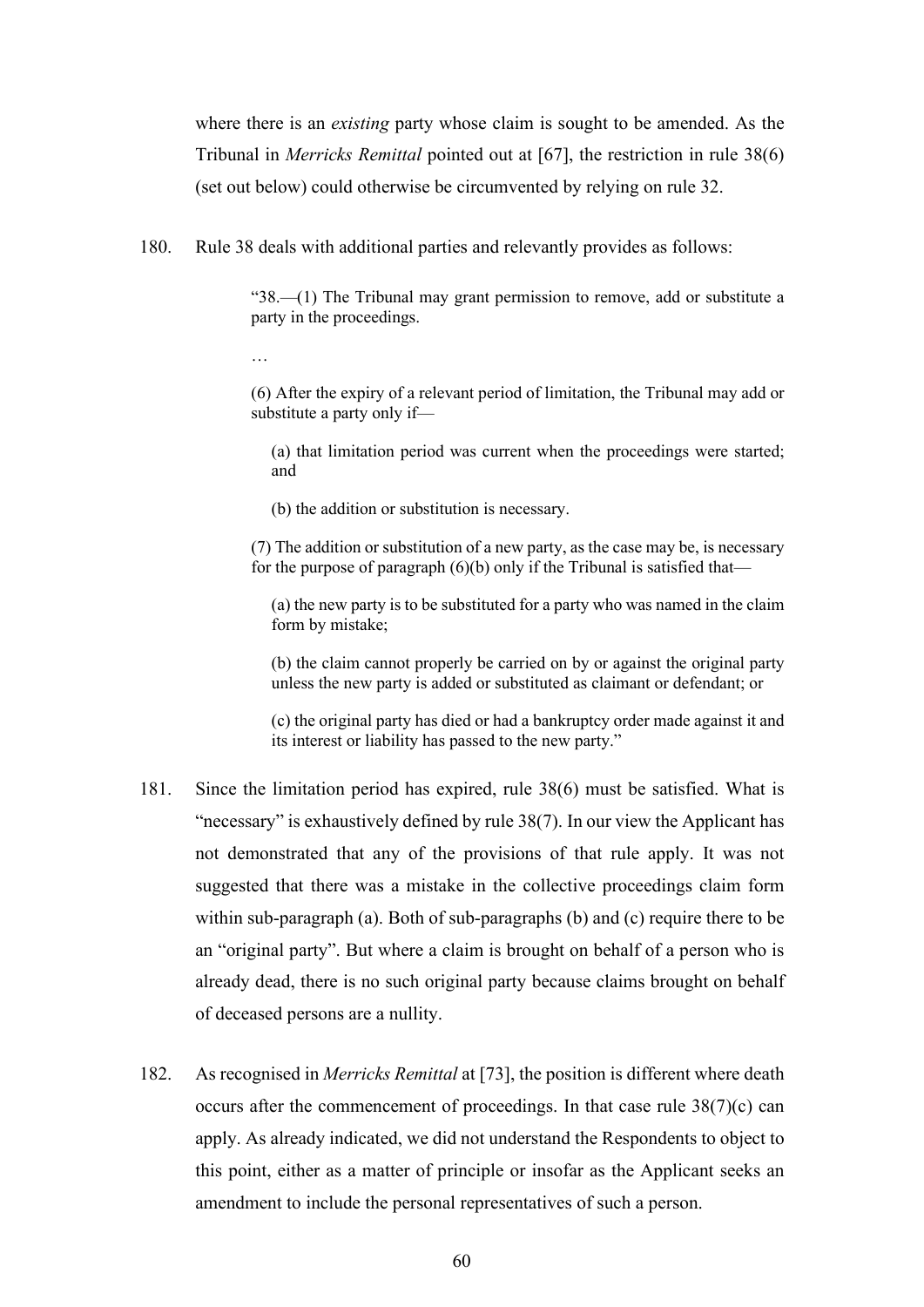- 183. In the circumstances, we consider that it would be helpful for the class definition to be amended to clarify that it does not extend to persons who died before the issue of the collective proceedings claim form on 20 February 2020, but can encompass the personal representatives of those who died thereafter.
- 184. Mr Robinson has proposed a methodology for excluding from the claim losses attributable to dissolved companies. A methodology will also need to be developed to address our decision in respect of deceased persons. We propose to invite the Applicant to put forward a proposal for consideration by us before the grant of the CPO, so that we can satisfy ourselves that a plausible methodology exists.

## **I. COMPOUND INTEREST**

- 185. The Applicant indicated in its collective proceedings claim form that it was intending to claim compound interest on an aggregate and average basis for the proposed class. In the light of *Merricks Remittal* the claim for compound interest has been narrowed to those PCMs who acquired New Vehicles using finance rather than cash, using a personal contract purchase ("PCP") or hire purchase arrangement. For those class members the Applicant contends that it would be able to prove on a common basis that they incurred interest on a compound basis and to quantify the extent of that claim. Mr Robinson proposes to do this by identifying from publicly available data the proportion of vehicles purchased using finance rather than cash, and obtaining information about the average period over which new vehicles are held under a financing arrangement and the average rates of interest for new car finance during the Relevant Period.
- 186. The Respondents contend that compound interest should not be certified as a common issue. They point out that only a fraction of the proposed class acquired vehicles using external financing and that, within them, there would be wide disparities in the proportion of the price financed, interest rates and capital repayment profiles (and in particular in relation to the latter, differences between PCP and hire purchase). The methodology also proposed to calculate interest in a way that ignored the impact of the reduced balance outstanding as capital was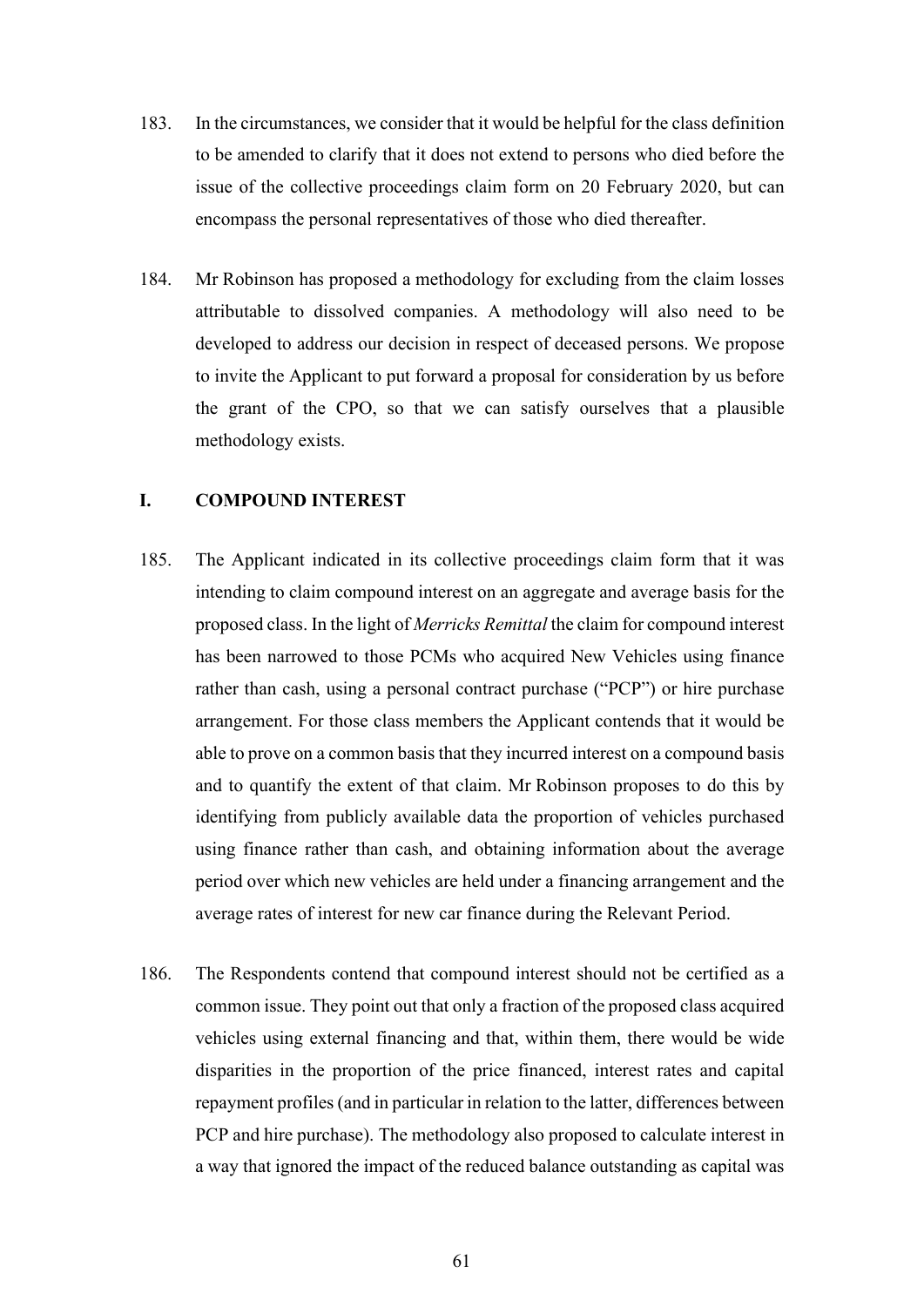repaid, instead assuming that compound interest was paid throughout on the totality of the initial financing.

- 187. We are not persuaded that these criticisms justify refusing to certify compound interest as an issue common to those class members who acquired New Vehicles using finance. The points made by the Respondents could if appropriate be dealt with as refinements to the methodology or, to the extent that data is not available, by adjustments on the broad-axe basis. For example, it seems unlikely that no evidence could be obtained as to the relative proportions of PCP and hire purchase in the market at relevant times, or about average deposits or typical repayment profiles, or to allow a determination of some form of weighted average of interest rates if that would produce a fairer result. But we do not regard it as necessary for the methodology to be developed to this level of detail for the purposes of the CPO Application.
- 188. The CAT rules make provision for sub-classes to be identified where a claim raises issues that are not common to all class members, and indeed requires any sub-classes to be identified in the collective proceedings claim form (rule 75(3)). The Tribunal has power to make separate provision for authorisation of a representative of a sub-class and to direct determination of issues affecting a sub-class (rules 78(4) and 88(2)). As now put forward, the claim to compound interest affects a sub-class, namely those members of the class that acquired New Vehicles using finance rather than outright purchase. Before granting the CPO we will invite brief submissions from the parties about any steps that should be required in respect of this. However, our current view is that it should not have any substantive impact on the way that the proceedings are case managed or heard.

# **J. CONCLUSIONS**

- 189. For the reasons set out in this Judgment, the Tribunal unanimously concludes as follows:
	- (1) The Applicant meets the authorisation condition.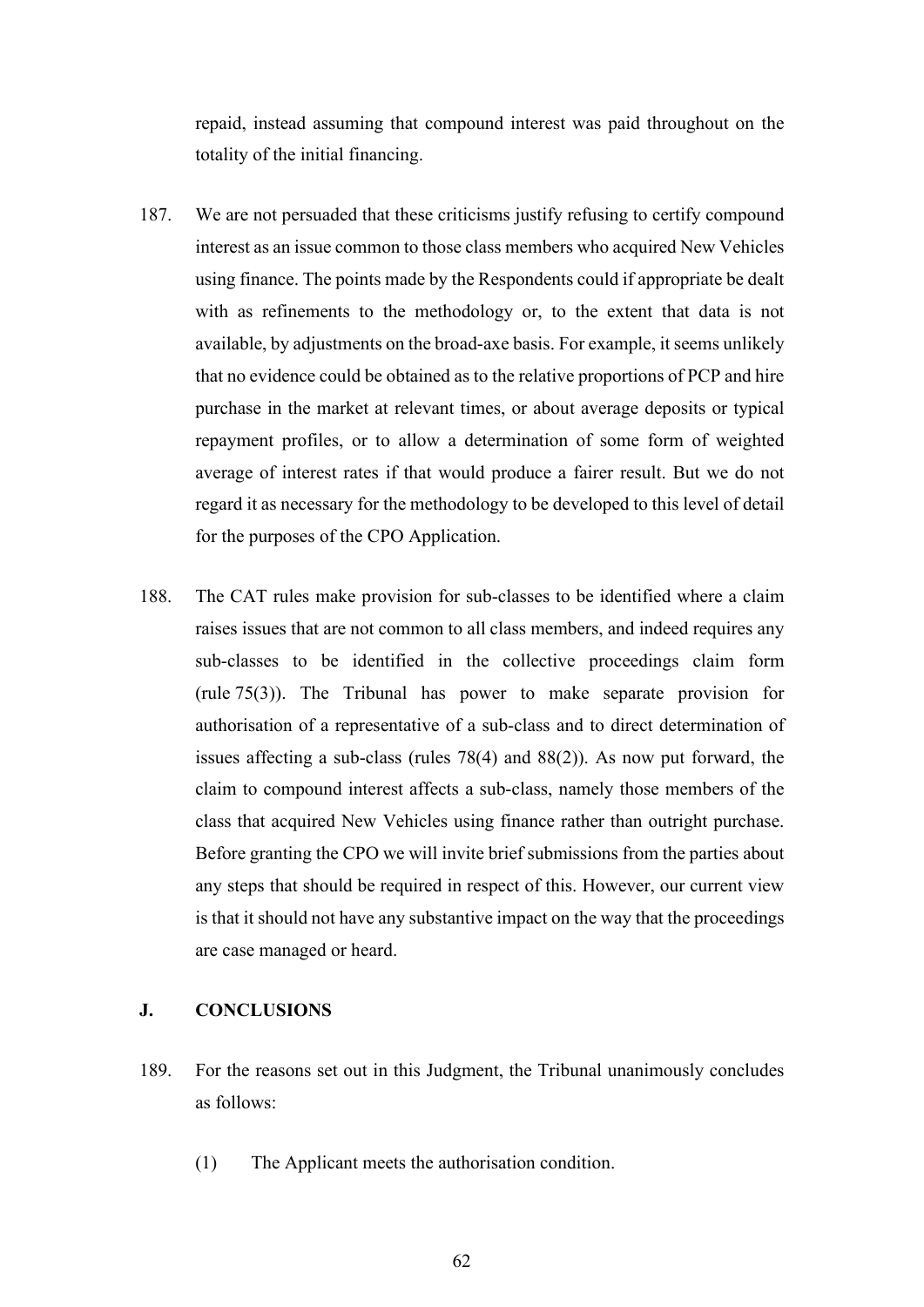- (2) The claims meet the eligibility condition. There is an identifiable class, the claims raise common issues and they are suitable to be brought in collective proceedings.
- (3) The Applicant's case should not be struck out or summarily dismissed.
- (4) The collective proceedings should be brought on an opt-out basis and there should be no sub-division of the class such as to require Large Business Purchasers to participate on an opt-in basis.
- (5) The CPO Application does not extend to the estates of persons who died before the collective proceedings claim form was issued, and cannot be amended to add the personal representatives of those deceased persons.
- (6) Compound interest should be certified as a common issue for class members who acquired New Vehicles using a PCP or hire purchase arrangement.
- 190. Accordingly, and subject to the point raised at [184] above about the need for a plausible methodology to exclude losses attributable to certain deceased persons and the possible need to address the sub-class issues raised at [141] and [188] above, the CPO Application will be granted.